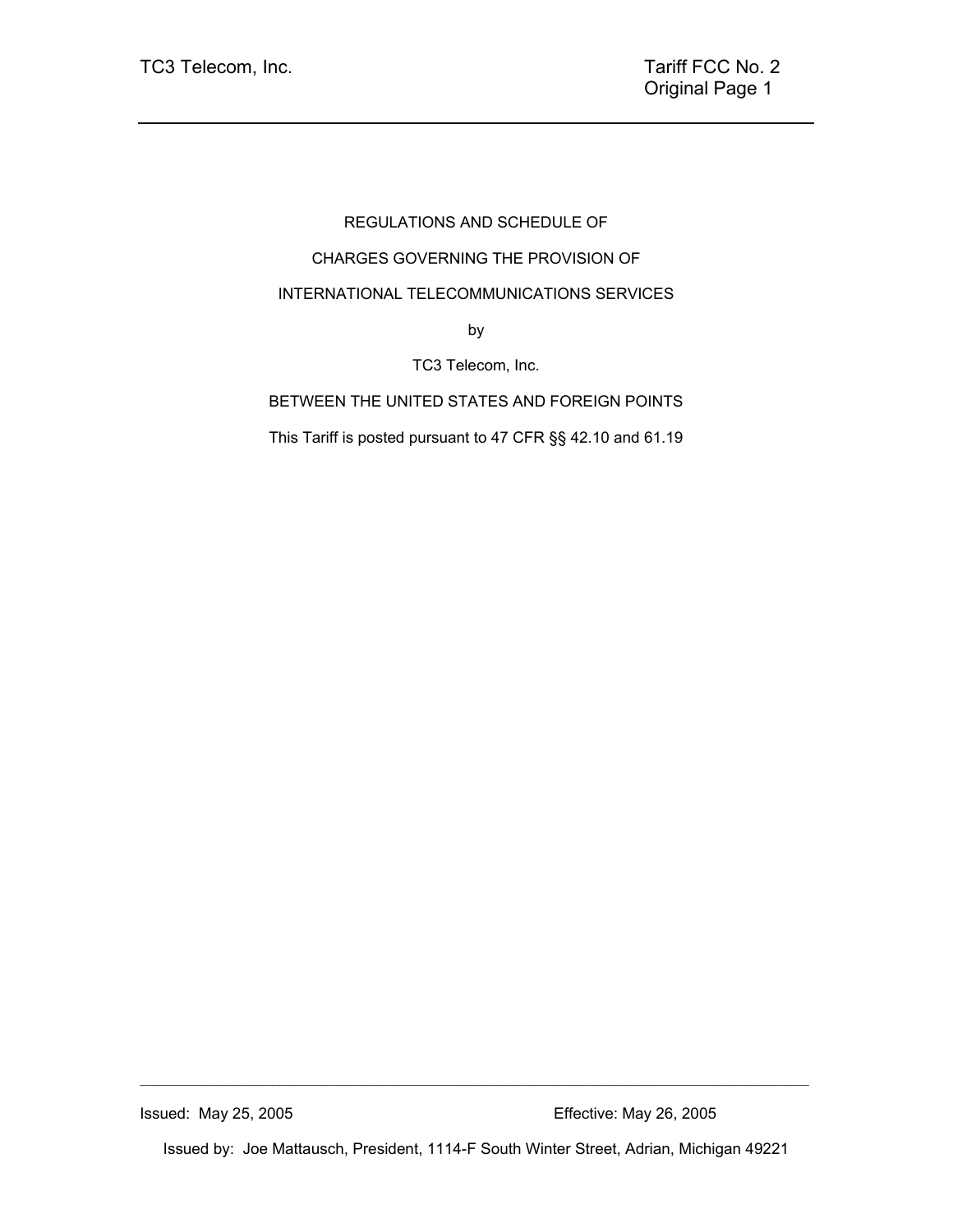#### **CHECK SHEET**

The Title Page and pages listed below of this Tariff are effective as of the date shown. Revised sheets contain all changes from the original Tariff that are in effect on the date indicated.

| 1<br>$\overline{\mathbf{c}}$<br>3<br>4<br>5<br>6<br>$\overline{7}$<br>8<br>9<br>10<br>11<br>12<br>13<br>14<br>15<br>16 | Original<br>Original<br>Original<br>Original<br>Original<br>Original<br>Original<br>Original<br>Original<br>Original<br>Original<br>Original<br>Original<br>Original<br>Original<br>Original | 45<br>46<br>47<br>48<br>49<br>50<br>51 | Original<br>Original<br>Original<br>Original<br>Original<br>Original<br>Original |
|------------------------------------------------------------------------------------------------------------------------|----------------------------------------------------------------------------------------------------------------------------------------------------------------------------------------------|----------------------------------------|----------------------------------------------------------------------------------|
| 17<br>18                                                                                                               | Original<br>Original                                                                                                                                                                         |                                        |                                                                                  |
| 19<br>20                                                                                                               | Original<br>Original                                                                                                                                                                         |                                        |                                                                                  |
| 21<br>22                                                                                                               | Original<br>Original                                                                                                                                                                         |                                        |                                                                                  |
| 23                                                                                                                     | Original                                                                                                                                                                                     |                                        |                                                                                  |
| 24                                                                                                                     | Original                                                                                                                                                                                     |                                        |                                                                                  |
| 25<br>26                                                                                                               | Original<br>Original                                                                                                                                                                         |                                        |                                                                                  |
| 27                                                                                                                     | Original                                                                                                                                                                                     |                                        |                                                                                  |
| 28                                                                                                                     | Original                                                                                                                                                                                     |                                        |                                                                                  |
| 29                                                                                                                     | Original                                                                                                                                                                                     |                                        |                                                                                  |
| 30                                                                                                                     | Original                                                                                                                                                                                     |                                        |                                                                                  |
| 31                                                                                                                     | Original                                                                                                                                                                                     |                                        |                                                                                  |
| 32                                                                                                                     | Original                                                                                                                                                                                     |                                        |                                                                                  |
| 33<br>34                                                                                                               | Original<br>Original                                                                                                                                                                         |                                        |                                                                                  |
| 35                                                                                                                     | Original                                                                                                                                                                                     |                                        |                                                                                  |
| 36                                                                                                                     | Original                                                                                                                                                                                     |                                        |                                                                                  |
| 37                                                                                                                     | Original                                                                                                                                                                                     |                                        |                                                                                  |
| 38                                                                                                                     | Original                                                                                                                                                                                     |                                        |                                                                                  |
| 39<br>40                                                                                                               | Original<br>Original                                                                                                                                                                         |                                        |                                                                                  |
| 41                                                                                                                     | Original                                                                                                                                                                                     |                                        |                                                                                  |
| 42                                                                                                                     | Original                                                                                                                                                                                     |                                        |                                                                                  |
| 43                                                                                                                     | Original                                                                                                                                                                                     |                                        |                                                                                  |
| 44                                                                                                                     | Original                                                                                                                                                                                     |                                        |                                                                                  |

| 45 | Original |
|----|----------|
| 46 | Original |
| 47 | Original |
| 48 | Original |
| 49 | Original |
| 50 | Original |
| 51 | Original |

Issued by: Joe Mattausch, President, 1114-F South Winter Street, Adrian, Michigan 49221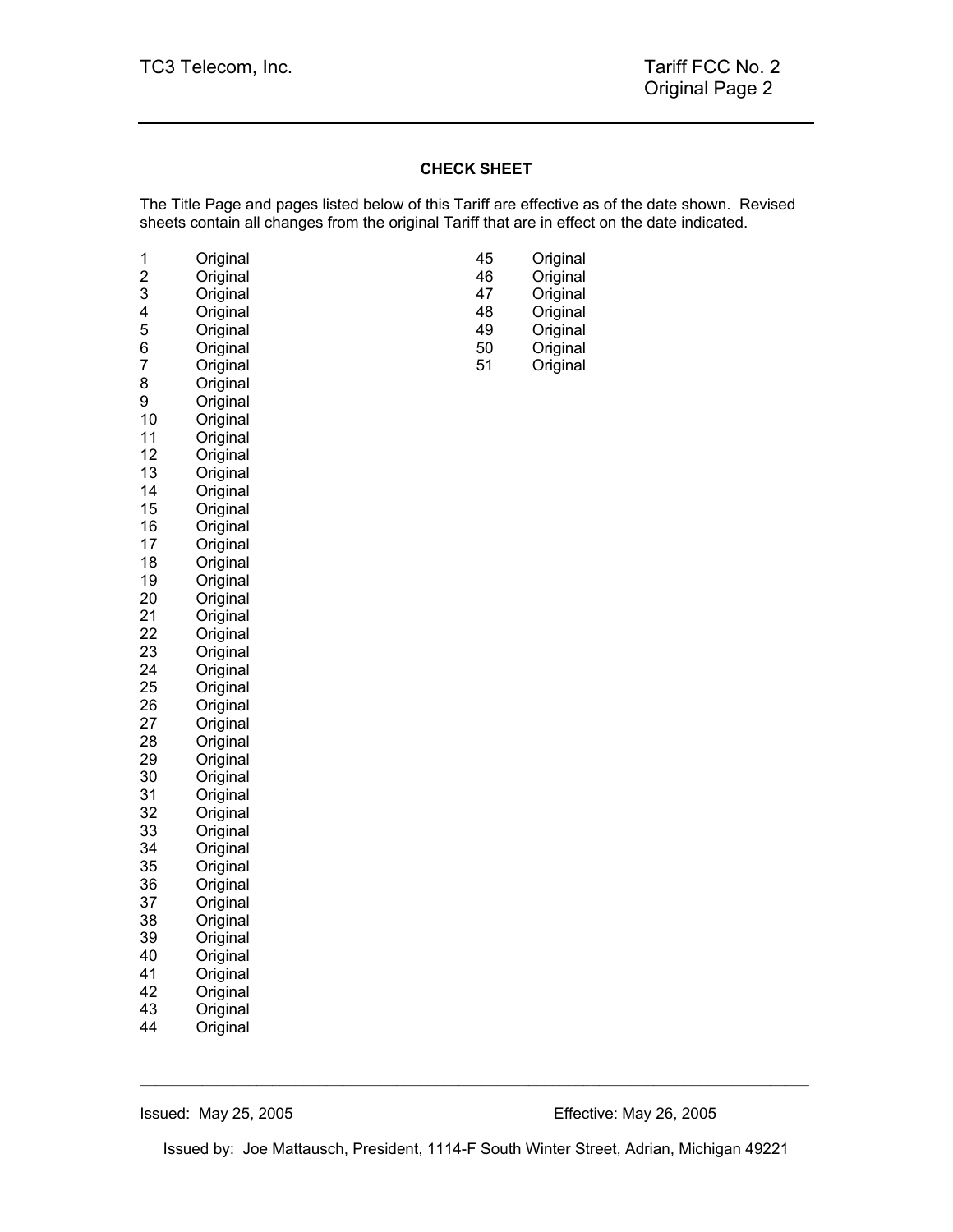# **TABLE OF CONTENTS**

Issued by: Joe Mattausch, President, 1114-F South Winter Street, Adrian, Michigan 49221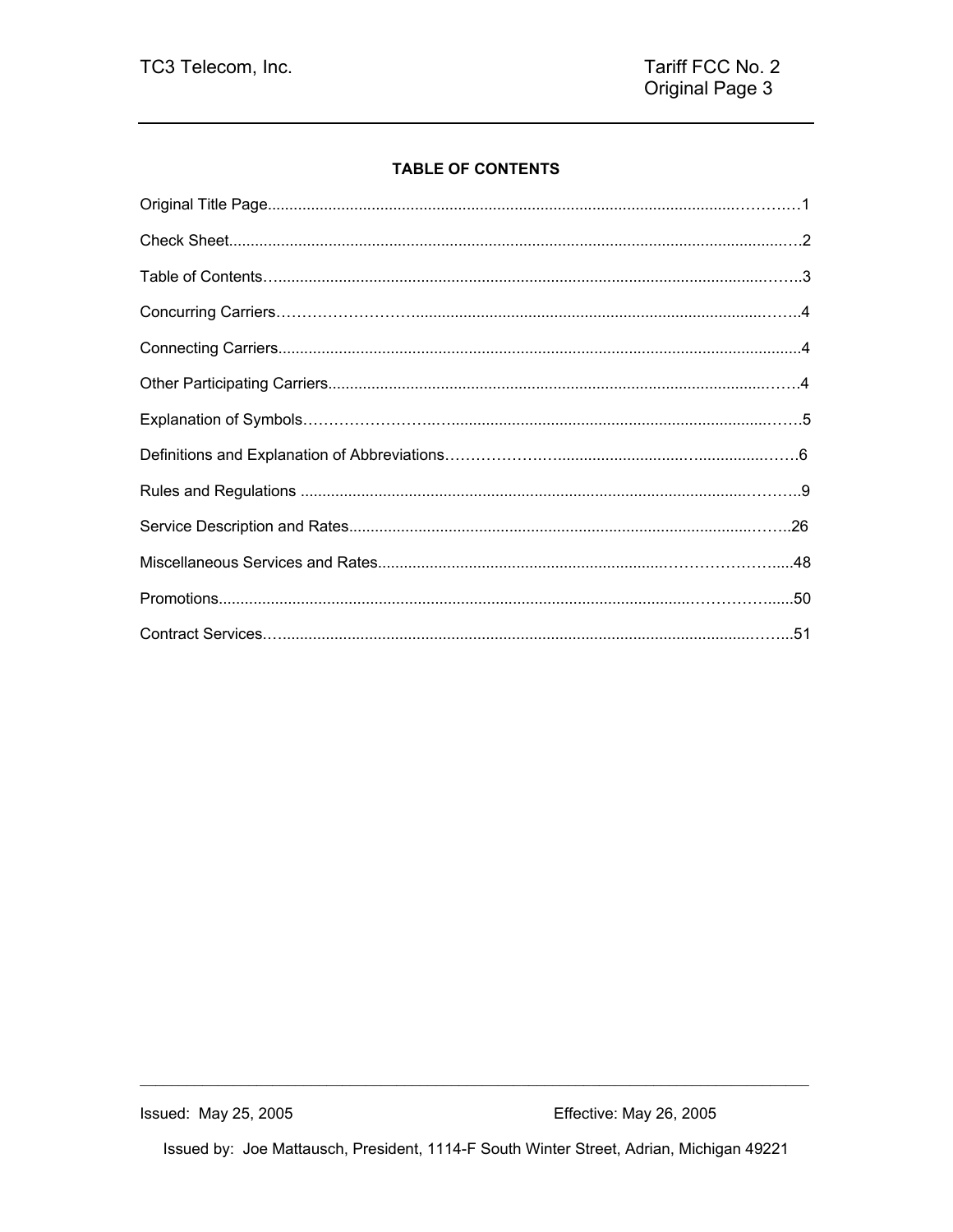# CONCURRING CARRIERS

None

## CONNECTING CARRIERS

None

# OTHER PARTICIPATING CARRIERS

None

Issued by: Joe Mattausch, President, 1114-F South Winter Street, Adrian, Michigan 49221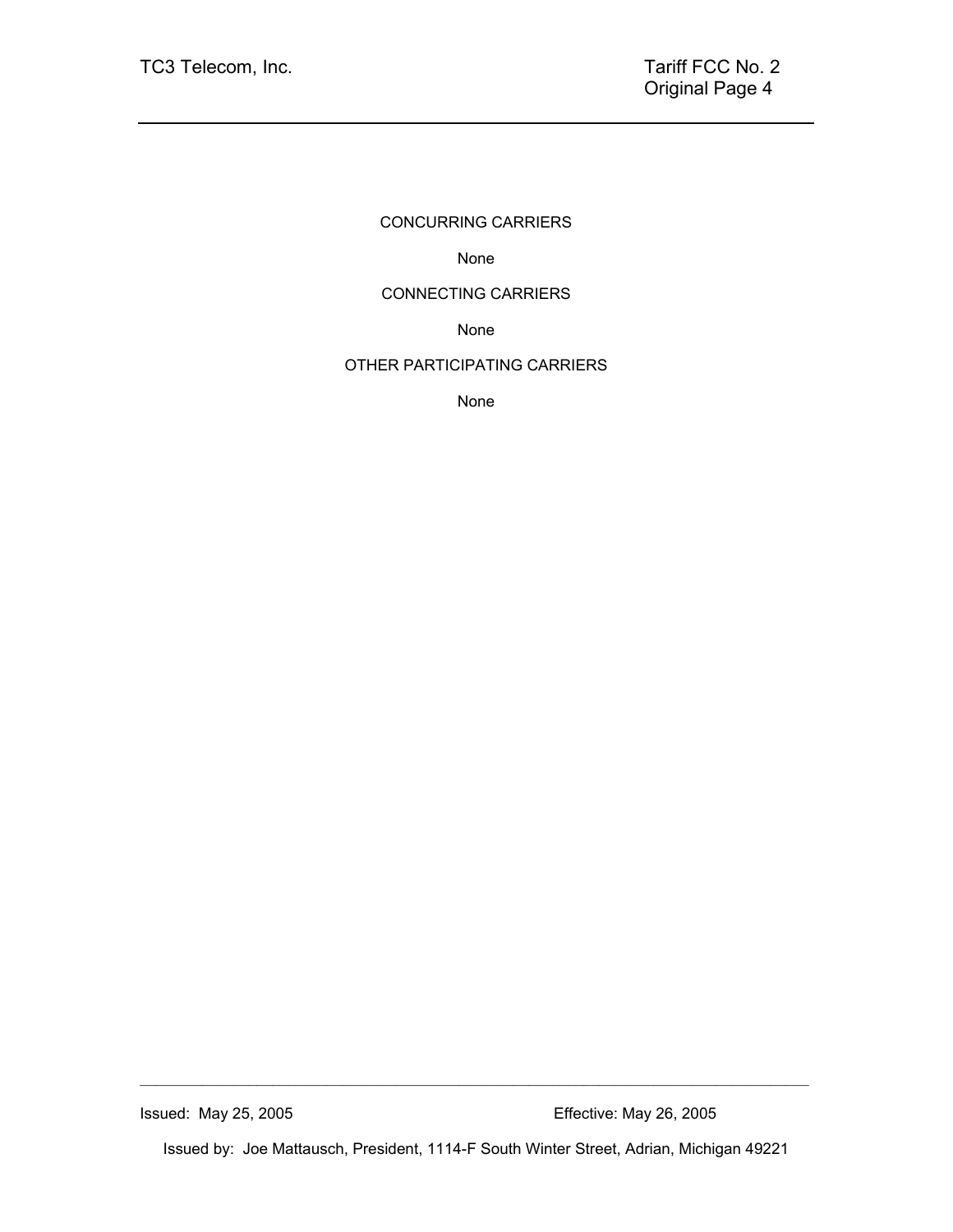## **SYMBOLS**

When TC3 changes any tariff sheet, it will issue a revised sheet replacing the affected tariff sheet. TC3 will identify changes on the revised sheet through the use of the following symbols:

- (C) Changed Regulation
- (D) Discontinued Rate or Regulation
- (I) Rate Increase
- (M) Move in Location of Text
- (N) New Rate or Regulation
- (R) Rate Reduction
- (T) Change of Text Only

Issued by: Joe Mattausch, President, 1114-F South Winter Street, Adrian, Michigan 49221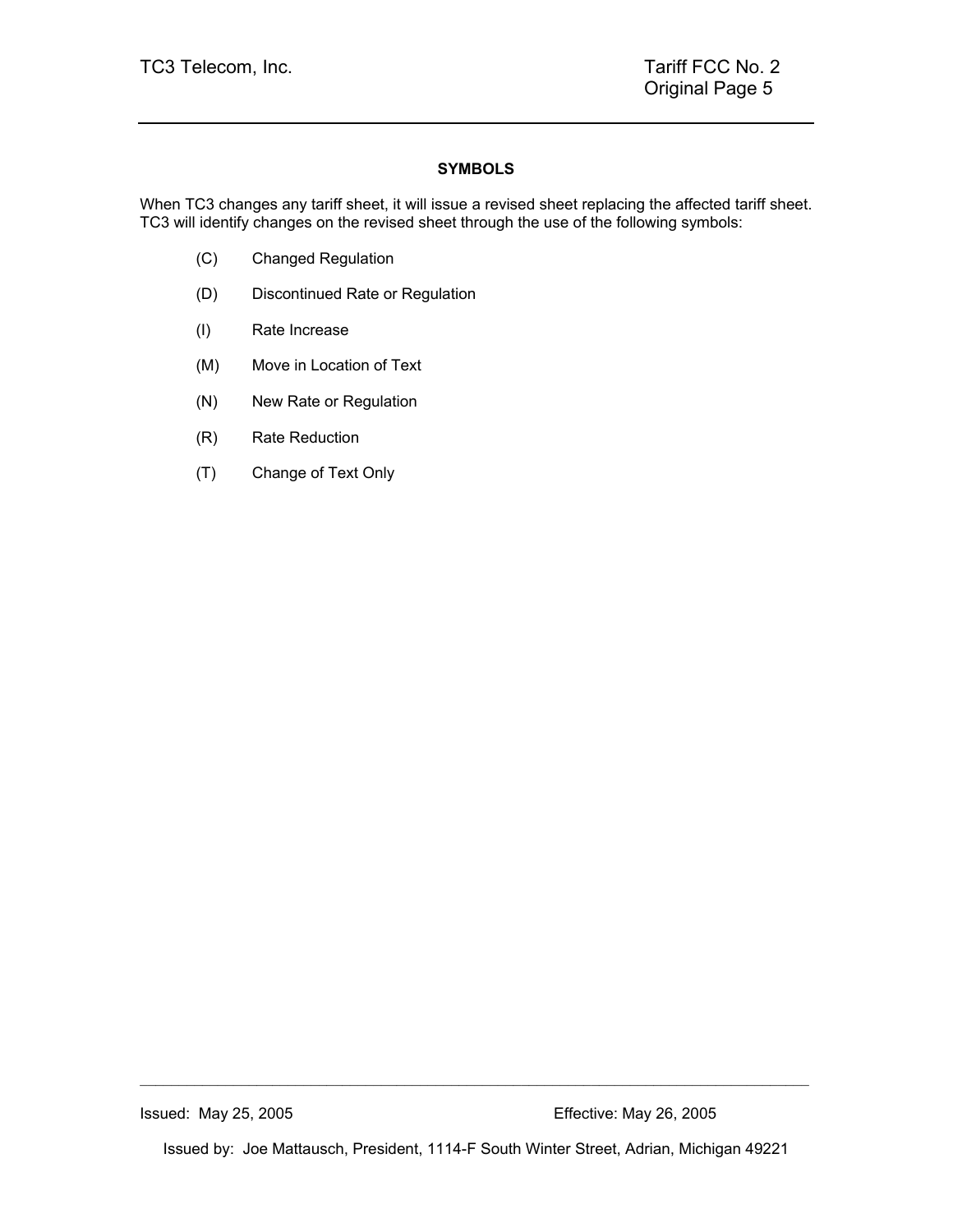#### **SECTION 1 – DEFINITIONS AND EXPLANATION OF ABBREVIATIONS**

**Access Line** - An arrangement which connects the Customer's telephone to a TC3 designated switching center or point of presence.

**Authorization Code** - A pre-defined series of numbers to be dialed by the Customer or Authorized User on access to TC3's network to identify the caller and validate the caller's authorization to use the services provided.

**Authorized User** - A person, firm, corporation, or any other entity authorized by the Customer to utilize the Carrier's service under the terms and conditions of this Tariff. The Customer remains responsible for payment of services.

**Calling Card** - A billing convenience whereby the End User may bill the charges for a call to an approved telephone company-issued calling card. The terms and conditions of the local telephone company will apply to payment arrangements.

**Commission** - Federal Communications Commission.

**Company or Carrier** - TC3 Telecom, Inc., unless otherwise clearly indicated by the context.

**Customer** - The person, firm, corporation or other entity which orders, cancels, amends or uses service and is responsible for payment of charges and compliance with this Tariff.

**Equal Access** - A form of dialed access provided by local exchange companies whereby interexchange calls dialed by the Customer are automatically routed to the Company's network. Presubscribed Customers may also route interexchange calls to the Company's network by dialing an access code supplied by the Company.

**IXC** - Interexchange carrier

**LATA** - Local Access and Transport Area. A geographic area established by the United States District Court for the District of Columbia in Civil Action No. 17-49, within which a Local Exchange Carrier provides communications services.

**LEC** - Local Exchange Carrier.

**TC3** - TC3 Telecom, Inc.

Issued by: Joe Mattausch, President, 1114-F South Winter Street, Adrian, Michigan 49221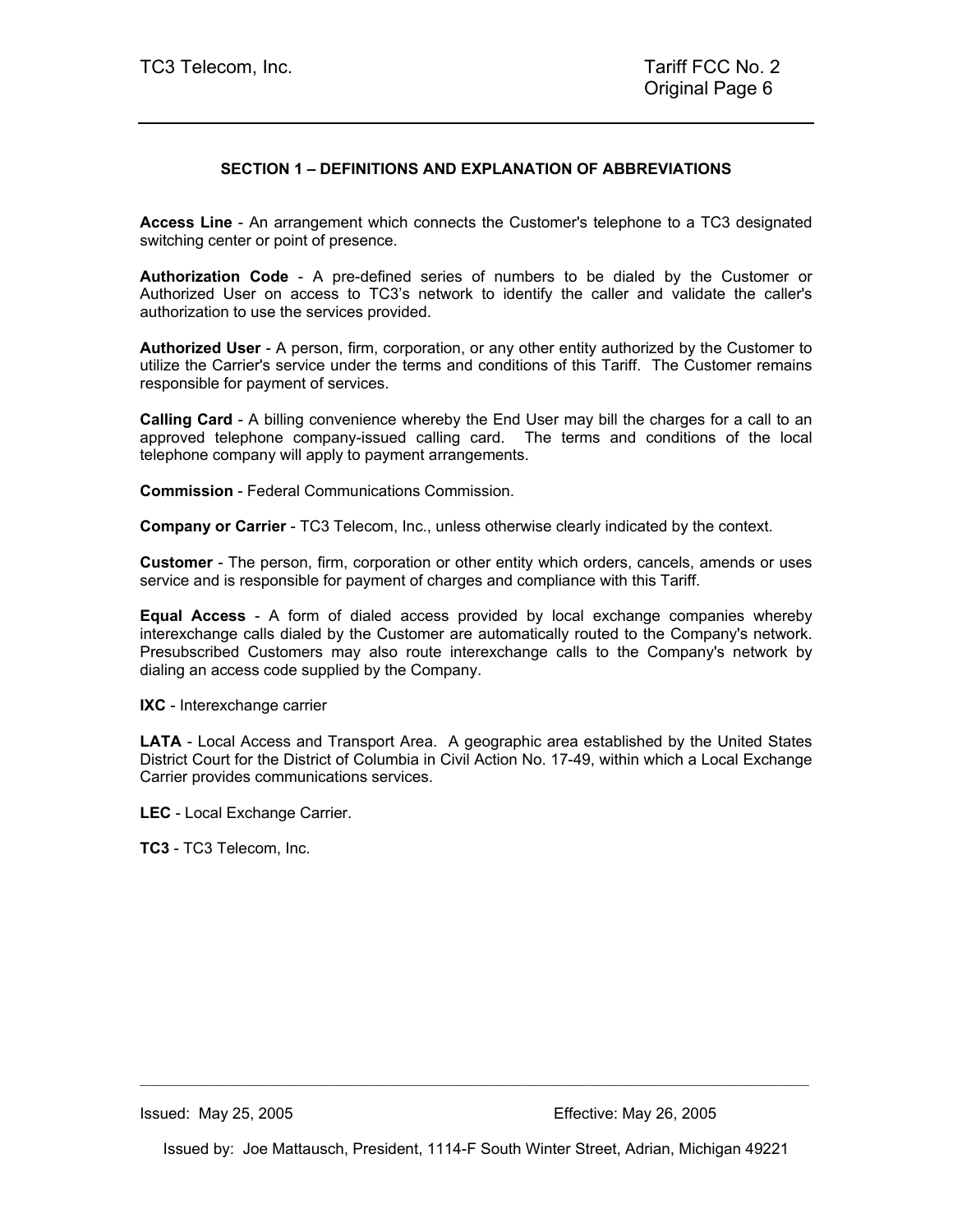#### **SECTION 1 - DEFINITIONS (CONT'D.)**

**Personal Identification Number (PIN)** - See Authorization Code.

**Premises** - The physical space designated by the Customer for the termination of the Company's service.

**Serving Wire Center** - A specified geographic point from which the vertical and horizontal coordinate is used in calculation of airline mileage.

**Subscriber** - See Customer.

**Switched Access Origination/Termination** - Where access between the customer and the IXC is provided on local exchange carrier Feature Group circuits and the connection to the customer is a LEC-provided business or residential access line. The cost of switched Feature Group access is billed to the IXC.

**United States** - The forty-eight states contained within the mainland United States, the District of Columbia, Alaska and Hawaii.

**V & H Coordinates** - Geographic points which define the originating and terminating points of a call in mathematical terms so that the airline mileage of the call may be determined. Call mileage may be used for the purposed of rating calls.

Issued by: Joe Mattausch, President, 1114-F South Winter Street, Adrian, Michigan 49221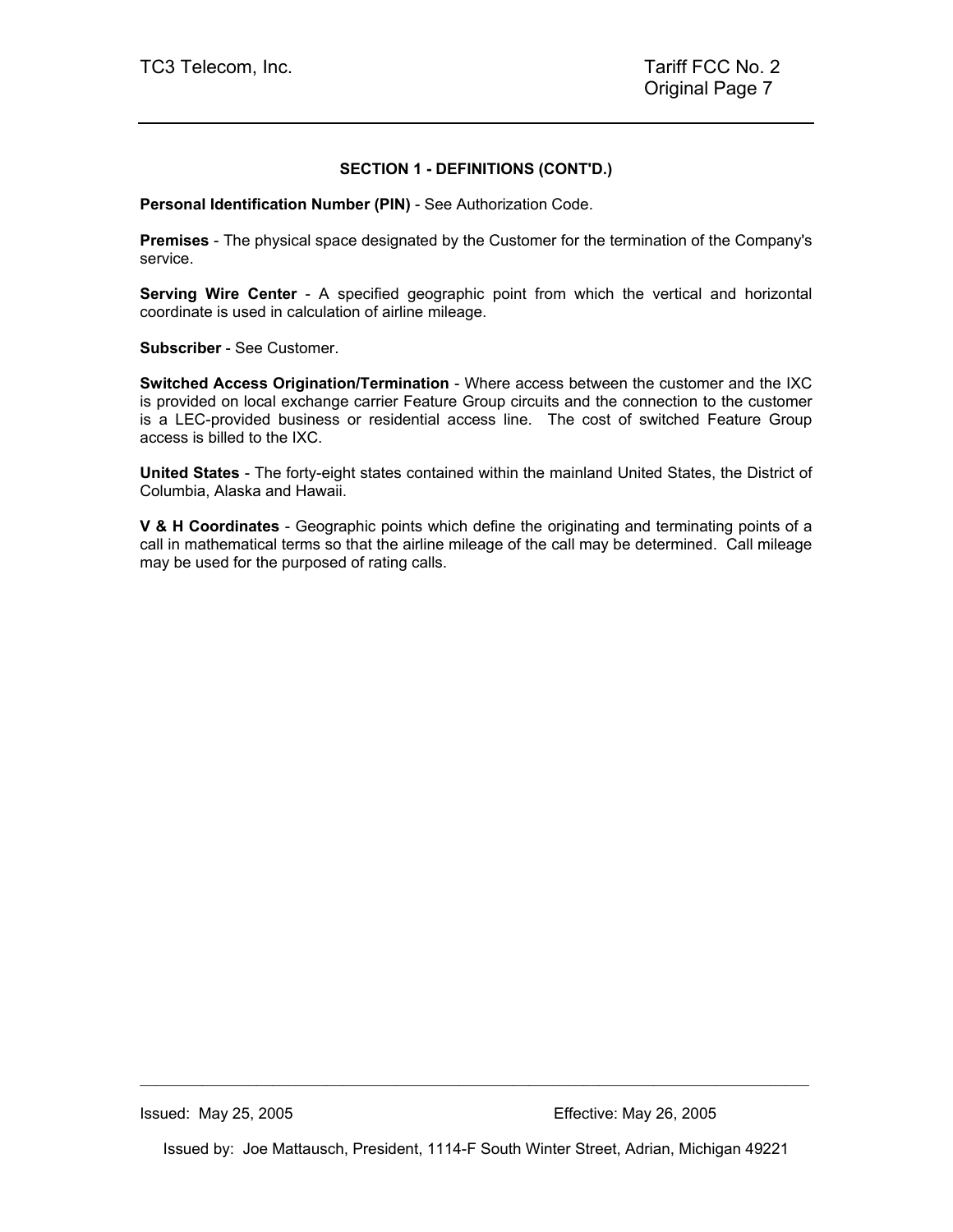#### **SECTION 2 - RULES AND REGULATIONS**

#### **2.1 Undertaking of TC3 Telecom, Inc.**

TC3's services and facilities are furnished for communications between certain locations in the United States and international locations under the terms of this Tariff. The Company's services and facilities are available twenty-four (24) hours per day, seven (7) days per week.

TC3 may provide service by radio, terrestrial facilities, submarine cables, earth terminals and communications satellites in connection with the establishment of communications paths between United States points and foreign points as specified in this Tariff.

TC3 arranges for installation, operation, and maintenance of the communications services provided in this Tariff for Customers in accordance with the terms and conditions set forth under this Tariff. TC3 may act as the Customer's agent for ordering access connection facilities provided by other carriers or entities, when authorized by the Customer, to allow connection of a Customer's location to the TC3 network. The Customer shall be responsible for all charges due for such service arrangement.

On suitable notice, TC3 may make such tests, adjustments, and inspections as may be necessary to maintain the Company facilities in satisfactory condition. No interruption allowance will be credited to the Customer for the periods during which TC3 makes such tests, adjustments, or inspections.

## **2.2 Use**

The Customer may use services provided under this Tariff for any lawful telecommunications purpose for which the service is technically suited.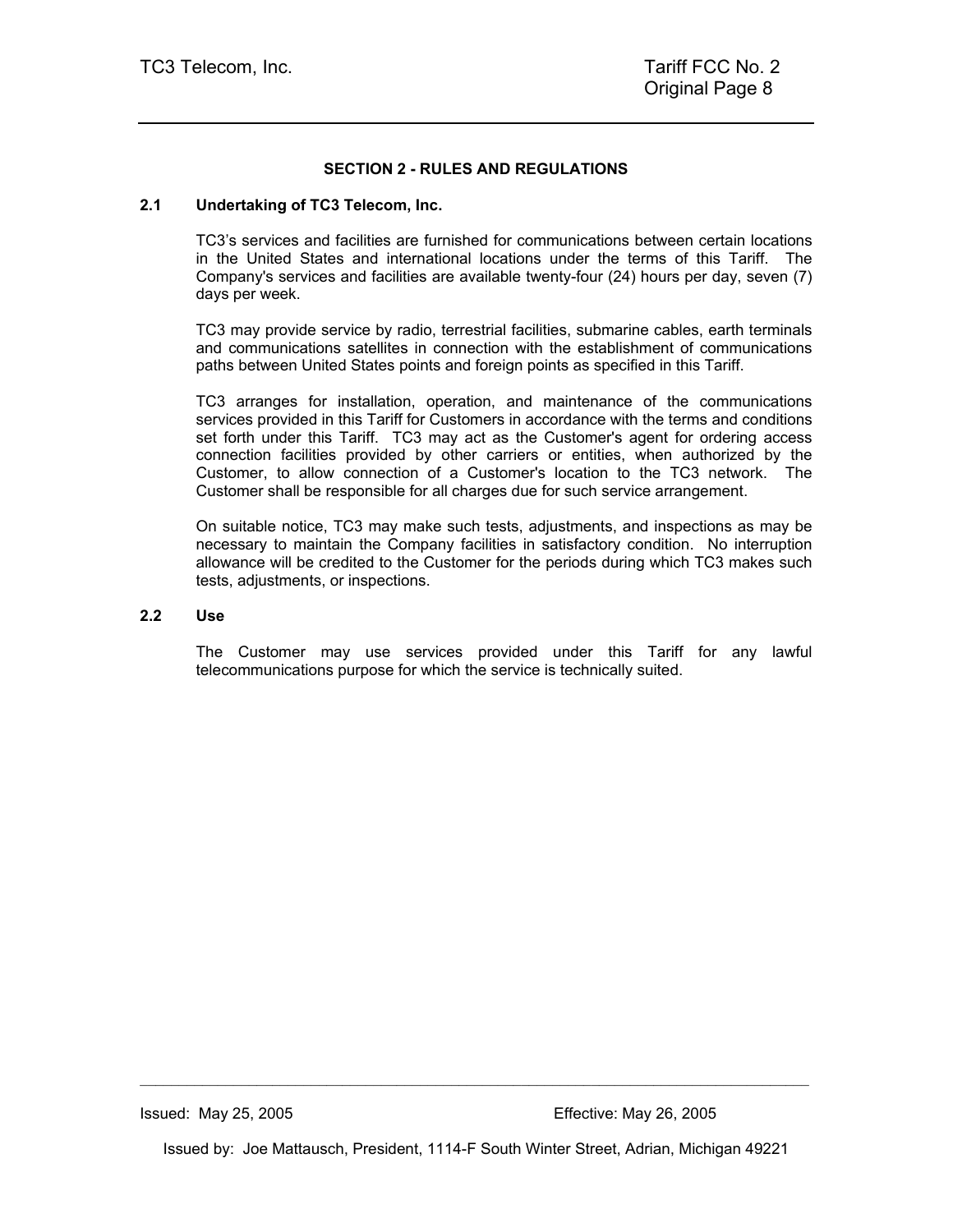#### **2.3 Limitations**

- **2.3.1** TC3's service offering is subject to the availability of the necessary facilities and/or equipment and subject to the provisions of this Tariff. The Company may decline applications for service to or from a location where the necessary facilities or equipment are not available. The Company may discontinue furnishing service in accordance with the terms of this Tariff.
- **2.3.2** TC3 reserves the right to discontinue service when conditions beyond its control so necessitate, or when the Customer is using the service in violation of either the provisions of this Tariff or the law.
- **2.3.3** TC3 does not undertake to transmit messages, but offers the use of its facilities when available, and it will not be liable for errors in transmission or for failure to establish connection.
- **2.3.4** TC3 reserves the right to discontinue service, limit service, or to impose requirements on Customers as required to meet changing regulatory or statutory rules and standards, or when such rules and standards have an adverse material affect on the business or economic feasibility of providing service, as determined by TC3 in its reasonable judgment.
- **2.3.5** TC3 may limit or discontinue service, without notice to the Customer, by blocking traffic to certain countries, cities, or NXX exchanges, or by blocking calls using certain Authorization Codes, when TC3 deems such action necessary for the prevention of unlawful use of its service. TC3 will restore service as soon as it can without undue risk. On request by the Customer affected, TC3 will assign a new Authorization Code to replace the deactivated Authorization Code.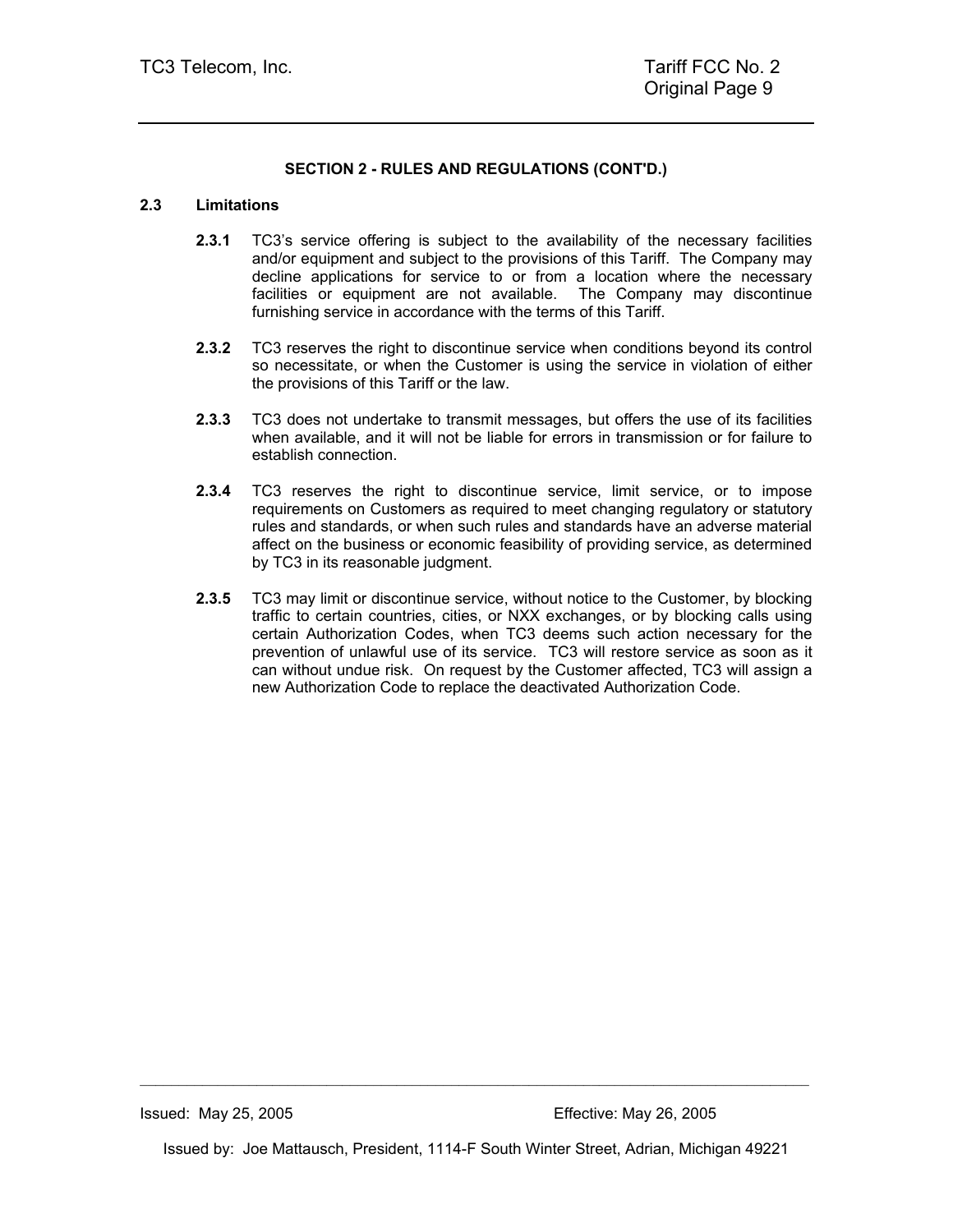#### **2.4 Assignment or Transfer**

All service provided under this Tariff is directly or indirectly controlled by the Company and neither the Customer nor its Authorized Users may transfer or assign the use of service without the express prior written consent of the Company. Further, such transfer or assignment shall only apply where there is no interruption of the use or location of service. All terms and conditions contained in this Tariff shall apply to all such permitted transferees or assignees, as well as all conditions of service.

Issued by: Joe Mattausch, President, 1114-F South Winter Street, Adrian, Michigan 49221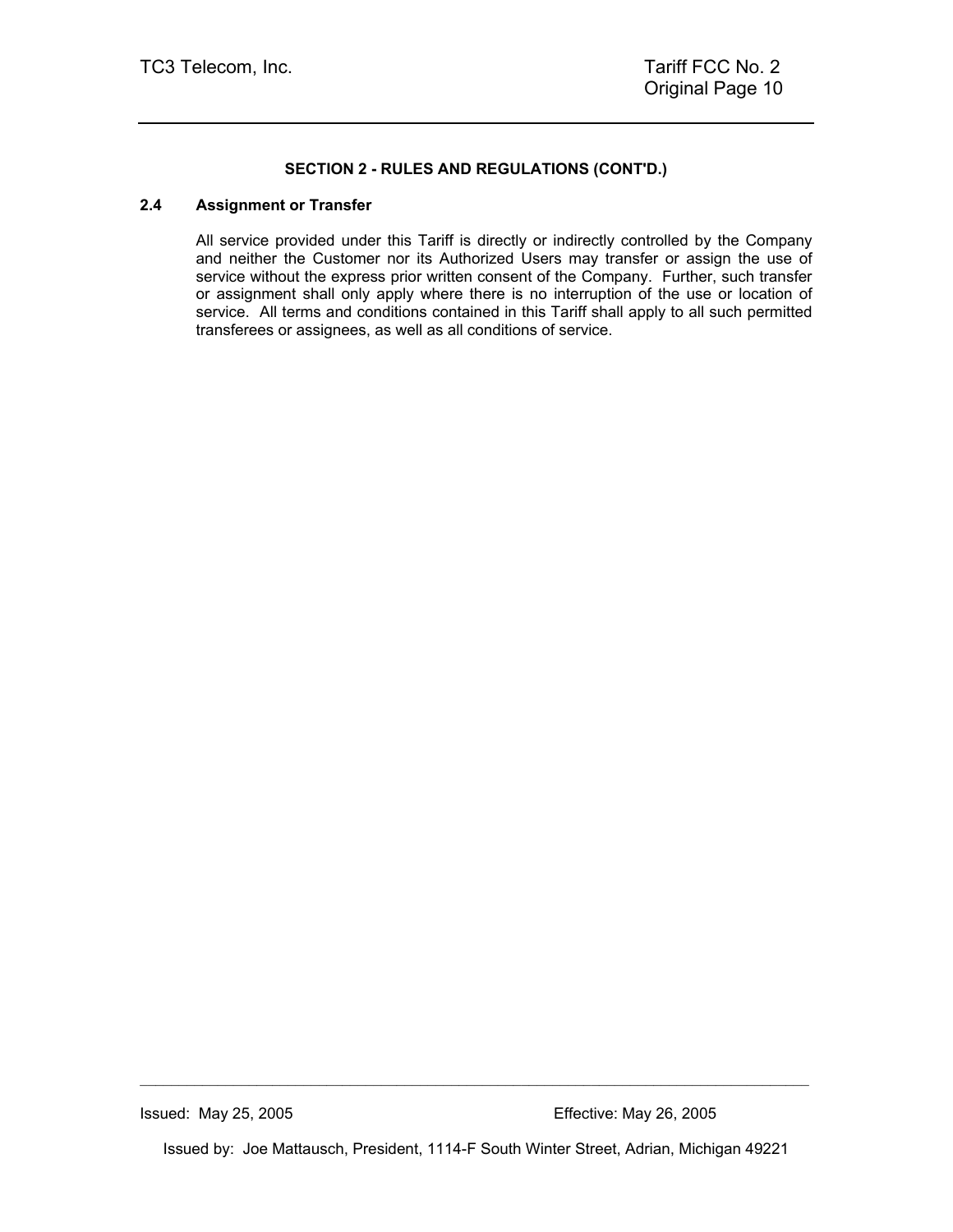#### **2.5 Liability**

- **2.5.1** TC3's liability for damages of any nature arising from errors, mistakes, omissions, interruptions, or delays of the Company, its agents, servants, or employees, in the course of establishing, furnishing, rearranging, moving, terminating, maintaining, restoring, or changing the service or facilities or equipment shall not exceed an amount equal to the charges applicable under this Tariff (calculated on a proportionate basis where appropriate) to the period during which such error, mistake, omission, interruption or delay occurs.
- **2.5.2** TC3 shall in no event be liable for any incidental, indirect, special, or consequential damages (including lost revenue or profits) of any kind whatsoever regardless of the cause or foreseeability thereof.
- **2.5.3** When the services or facilities of other common carriers are used separately or in conjunction with the Company's facilities or equipment in establishing connection to points not reached by the Company's facilities or equipment, TC3 shall not be liable for any act or omission of such other common carriers or their agents, servants or employees.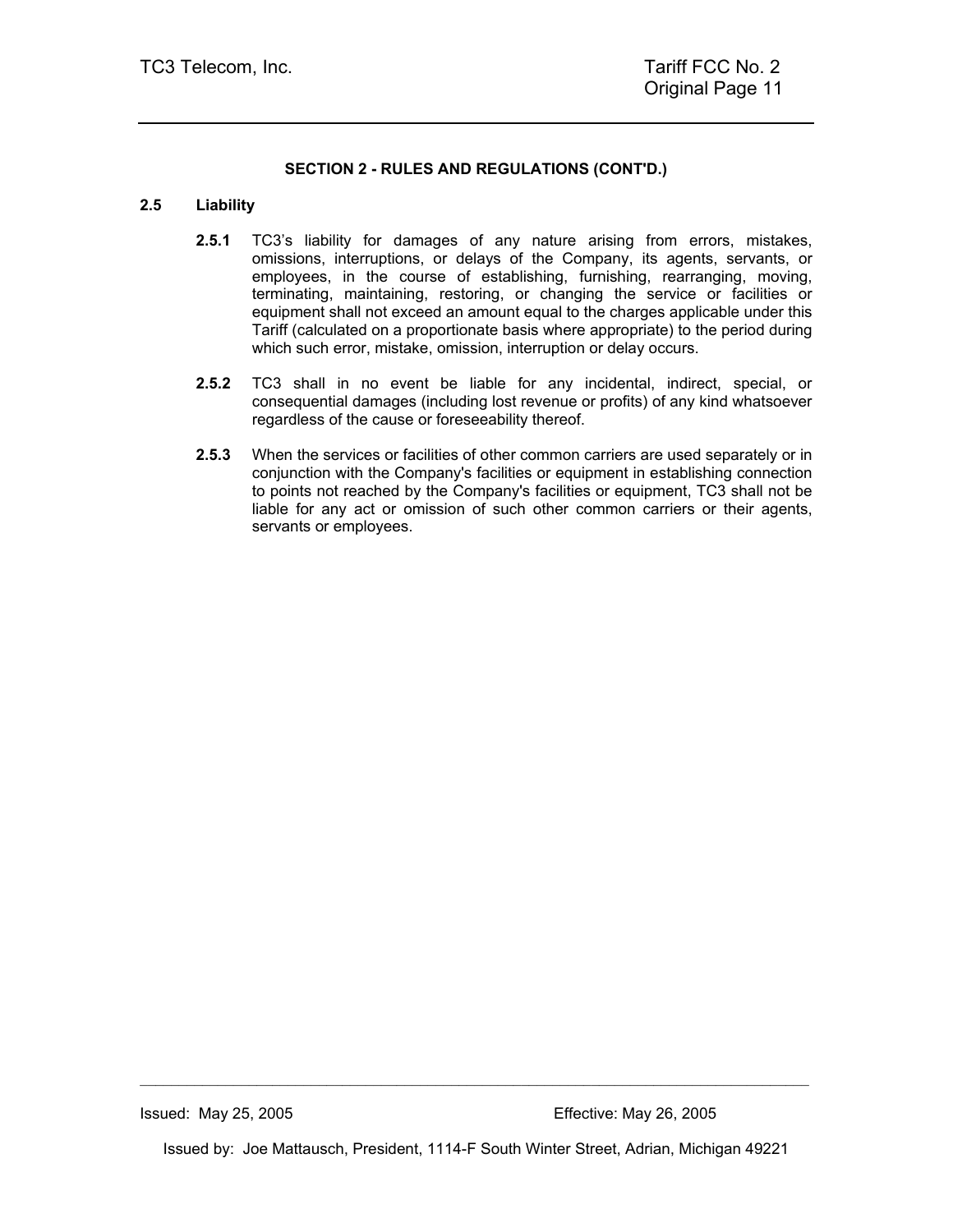#### **2.5 Liability (Cont'd.)**

- **2.5.4** TC3 shall not be liable for any failure of performance hereunder if such failure is due to any cause or causes beyond TC3's reasonable control. Such causes shall include, without limitation, acts of God, vandalism, cable cut, fire, explosion, storm or other similar occurrence, any law, order, regulation, direction, action or request of the United States government or of any other government or of any civil or military authority, national emergencies, insurrections, riots, wars, strikes, lockouts or work stoppages or other labor difficulties, supplier failures, shortages, breaches or delays, or preemption of existing service to restore service in compliance with the Commission's Rules and Regulations.
- **2.5.5** TC3 shall not be liable for interruptions, delays, errors, or defects in transmission, or for any injury whatsoever, caused by the Customer, the Customer's agents, or Authorized Users, or by facilities or equipment provided by the Customer.
- **2.5.6** TC3 shall not be liable for any claim, loss, or refund as a result of loss, theft or fraudulent use of Authorization Codes or Personal Identification Numbers issued for use with TC3's services.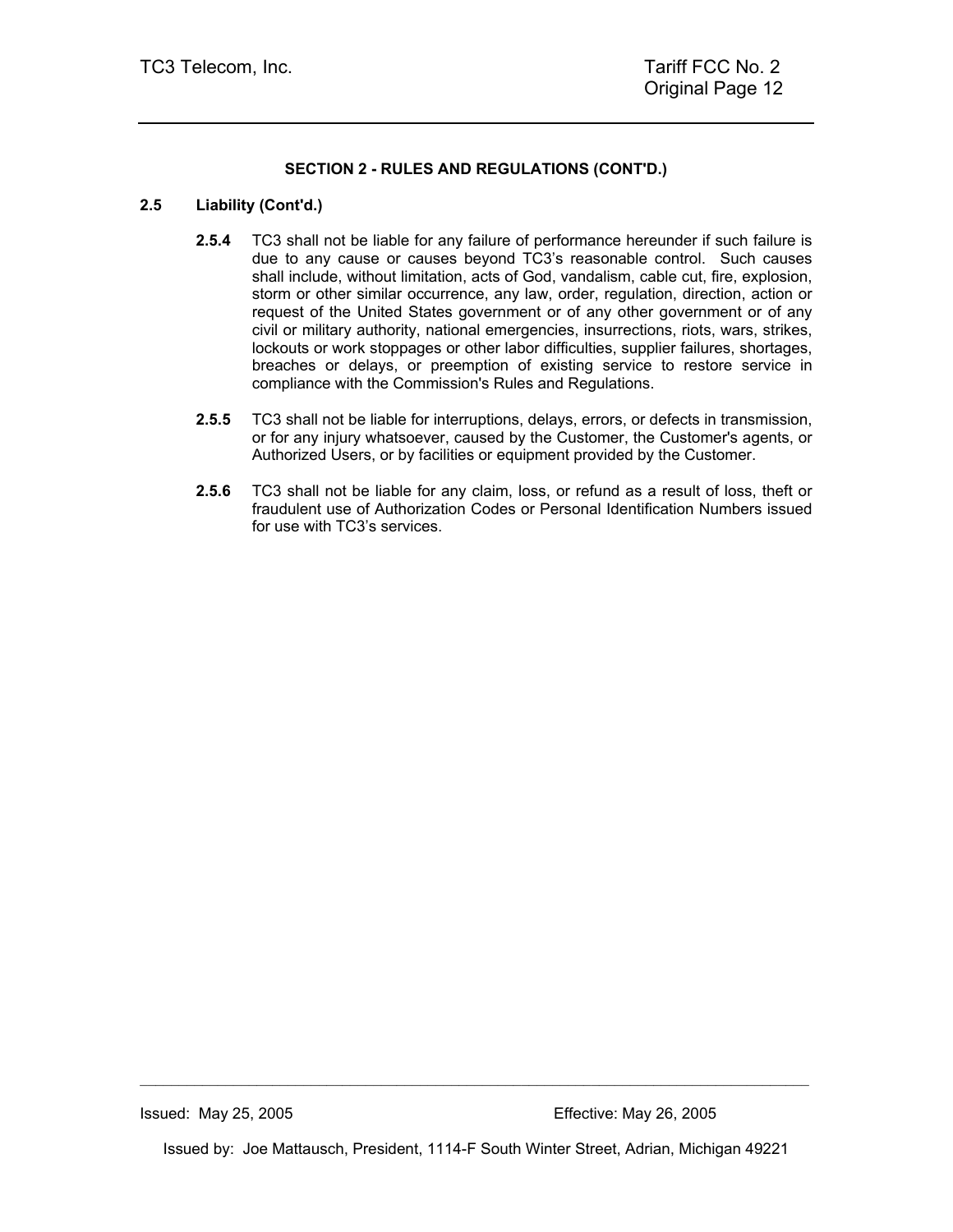## **2.5 Liability (Cont'd.)**

- **2.5.7** The Customer shall indemnify, defend and hold harmless the Company (including the costs of reasonable attorney's fees) against:
	- (a) Claims for libel, slander, infringement of copyright or unauthorized use of any trademark, trade name or service mark arising out of the material, data, information, or other content transmitted over the Company's facilities or equipment;
	- (b) Claims for patent infringement arising from combining or connecting the Company's facilities or equipment with facilities, equipment, apparatus or systems of the Customer; and
	- (c) All other claims (including, without limitation, claims for damage to any business or property, or injury to, or death of, any person) arising out of any act or omission of the Customer, the Customer's agents or Authorized Users, in connection with any service or facilities or equipment provided by the Company.
- **2.5.8** TC3 shall not be liable for any act or omission of any entity furnishing to the Company or the Company's customers' facilities or equipment used for or with the services the Company offers.
- **2.5.9** TC3 shall not be liable for any damages or losses due to the fault or negligence of the Customer or due to the failure or malfunction of Customer-provided equipment or facilities.
- **2.5.10** The Company shall neither be liable for the claims of vendors supplying equipment to Customers of the Company which may be installed at the premises of the Company, nor the performance of said vendor or vendor's equipment.

#### **2.6 Minimum Period**

The minimum period for which TC3 will provided services under this Tariff and for which rates and charges are applicable is one (1) month unless otherwise specified in this Tariff or mutually agreed in writing. When a service is discontinued prior to the expiration of the minimum period, charges are applicable whether the service is used or not.

Issued by: Joe Mattausch, President, 1114-F South Winter Street, Adrian, Michigan 49221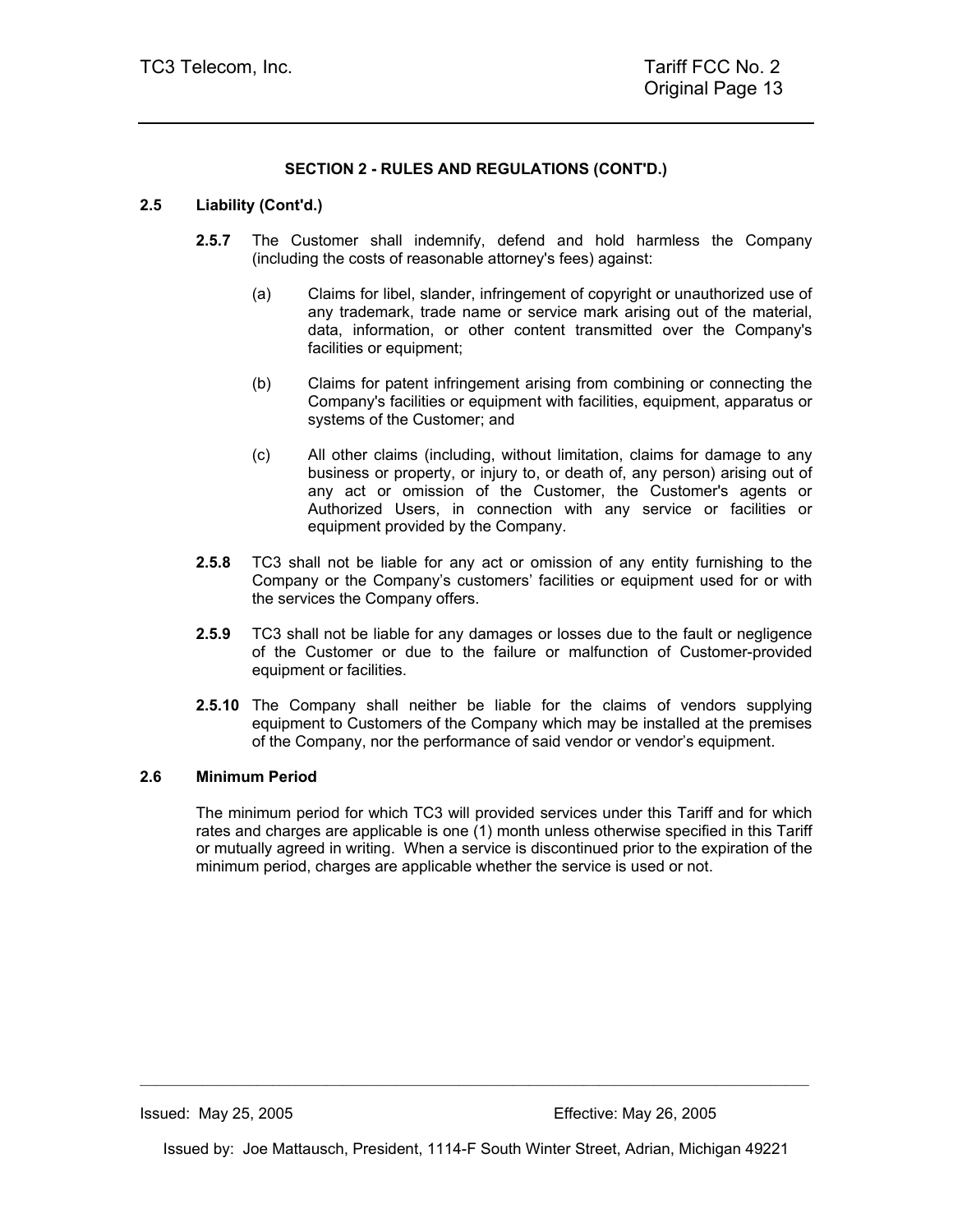#### **2.7 Billing and Payment for Service**

#### **2.7.1 Responsibility for Charges**

Charges for installations, service connections, moves, rearrangements, and prepaid services, where applicable, are payable on demand to the Company or its authorized agent. Billing thereafter will include recurring charges and actual usage as defined in this Tariff.

The Customer is responsible for payment of all charges for services and equipment furnished to the Customer for transmission of calls via the Company. In particular and without limitation to the foregoing, the Customer is responsible for any and all cost(s) incurred as the result of:

- (a) any delegation of authority resulting in the use of his or her communications equipment and/or network services which result in the placement of calls via the Company;
- (b) any and all use of the service arrangement provided by the Company, including calls which the Customer did not individually authorize;
- (c) any calls placed by or through the Customer's equipment via any remote access feature(s);
- (d) any calls placed as a result of the Customer's intentional or negligent disclosure of Authorization Codes or PIN numbers assigned to the Customer; and
- (e) any and all calls placed to an 800/888 service number provided to the Customer by the Company.

Issued by: Joe Mattausch, President, 1114-F South Winter Street, Adrian, Michigan 49221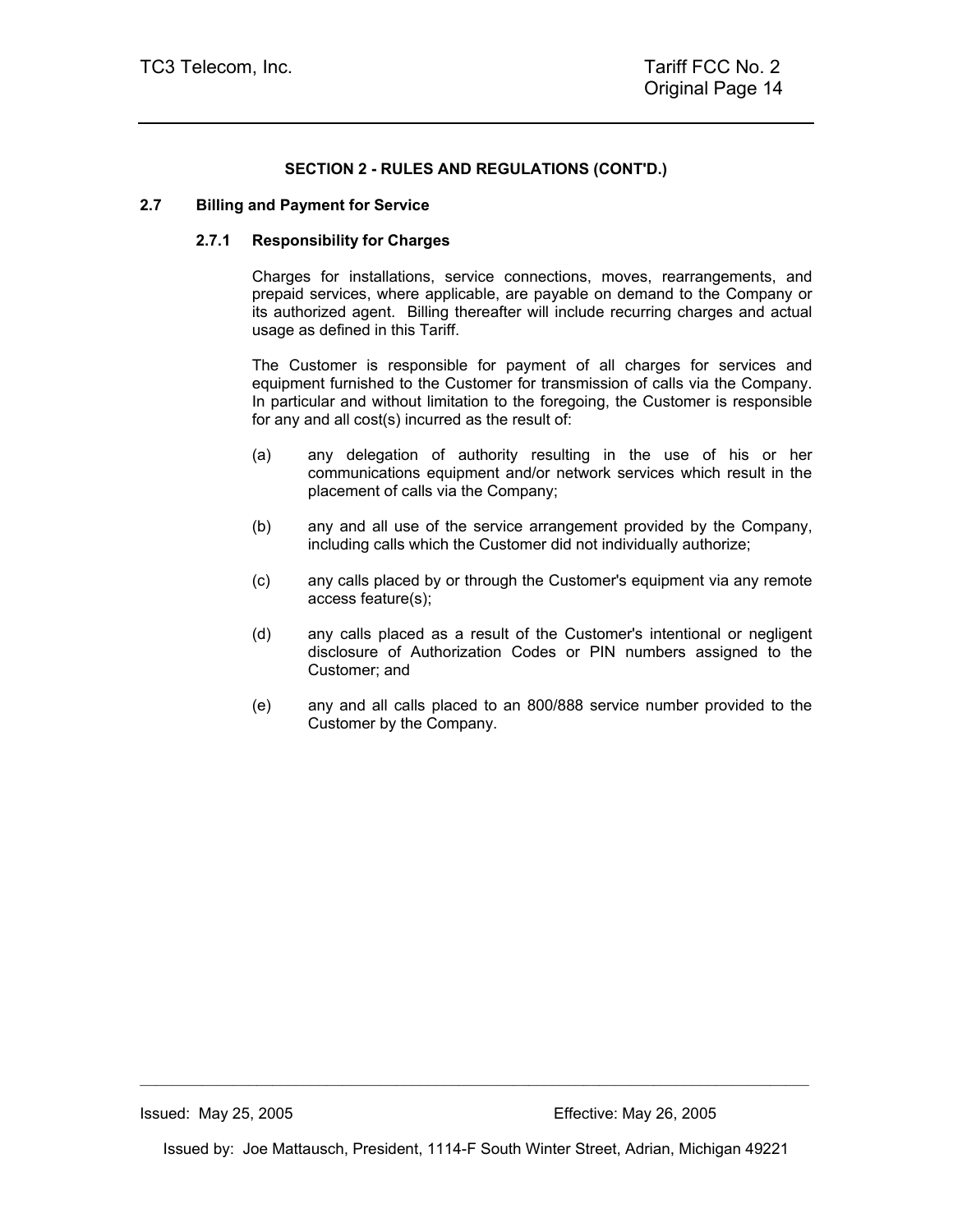#### **2.7 Billing and Payment for Service (Cont'd)**

#### **2.7.2 Payment for Service**

All charges due by the Customer are payable to TC3 or any agent that TC3 authorizes to receive such payments. The billing agent may be the Company, a local exchange telephone company, credit card company, or other billing service. Terms of payment shall be according to the rules and regulations of the agent and subject to the rules of regulatory bodies having jurisdiction. Any objections to billed charges must be promptly reported to the Company or its billing agent. Adjustments to Customers' bills shall be made to the extent that circumstances exist which reasonably indicate that such changes are appropriate.

Payments for service provided in association with Company-issued Debit Services must be received by the Company or its authorized agent prior to activation of the Customer's Debit Account. The Company reserves the right to place the Available Balance for the Customer's Debit Account on hold until the check or draft presented for payment clears or is paid.

#### **2.7.3 Late Payment Fees**

TC3 may assess a late payment fee of 1.5%, applied on a monthly basis, for any past due charges. Charges are past due if unpaid thirty (30) days following the date of the bill listing the amounts owed by the Customer. TC3 will assess applicable late payment fees according to the terms and conditions of the Company or its billing agent.

#### **2.7.4 Return Check Charge**

TC3 may assess a return check charge of \$20.00 whenever a check or draft presented for payment of service is not accepted by the institution on which it is written. The Company will assess any applicable return check charges according to the terms and conditions of the Company or its billing agent.

Issued by: Joe Mattausch, President, 1114-F South Winter Street, Adrian, Michigan 49221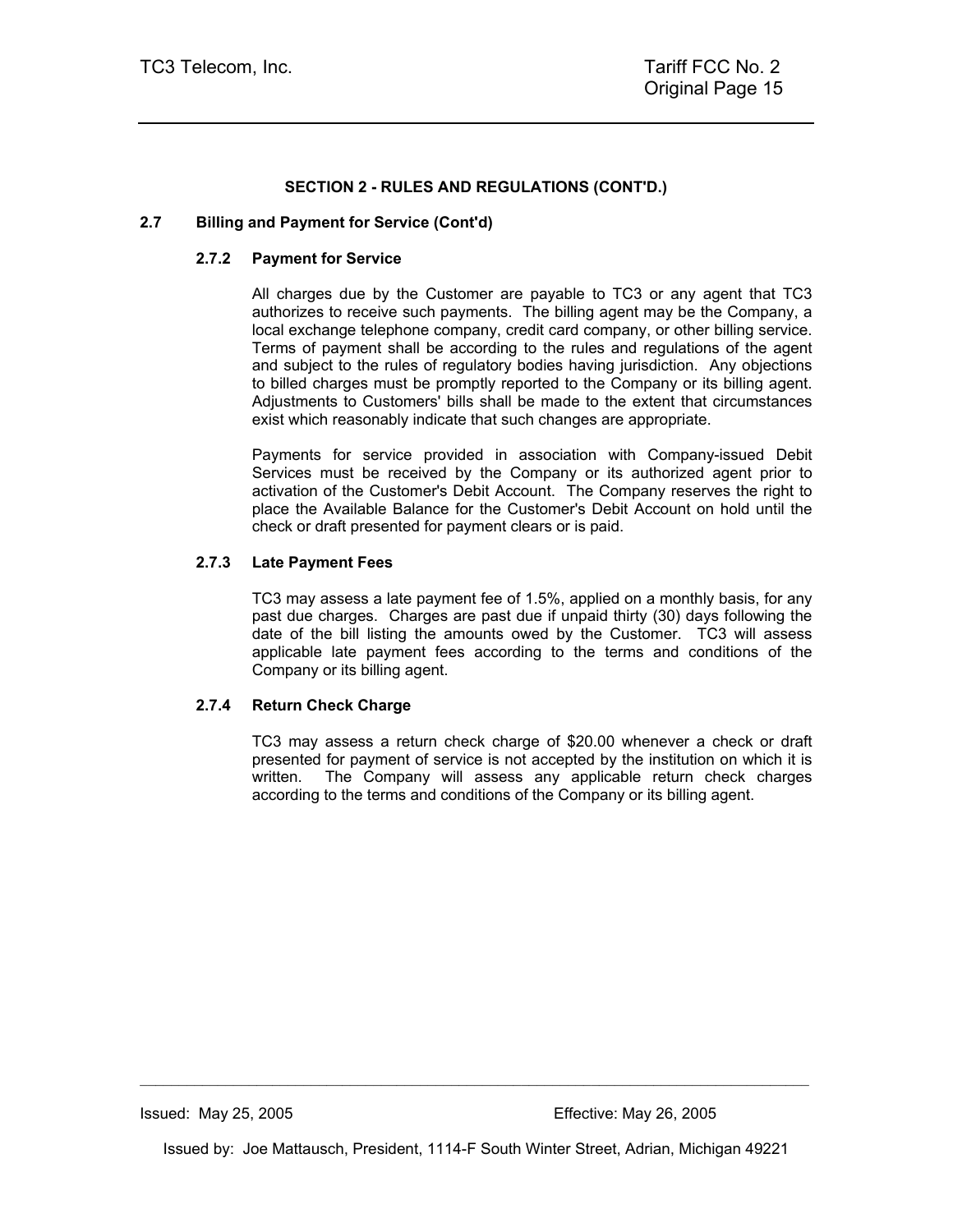#### **2.8 Deposits**

TC3 has the right to examine the Customer's credit record. If the Customer's financial condition is unknown or unacceptable to TC3, then TC3 may require the Customer to provide TC3 a security deposit which the Company may apply against overdue charges. The amount of the security deposit shall not exceed two months' estimated usage, may vary with the Customer's credit history and projected usage, and be collected and maintained in accordance with Commission rules. The fact that a security deposit has been made in no way relieves the Customer from the prompt payment of bills on presentation.

#### **2.9 Advance Payments**

For Customers whom the Company determines an advance payment is necessary, TC3 reserves the right to collect an amount not to exceed two (2) months' estimated charges as an advance payment for service. This will be applied against the next month's charges and a new advance payment may be collected for the next month, if necessary.

Issued by: Joe Mattausch, President, 1114-F South Winter Street, Adrian, Michigan 49221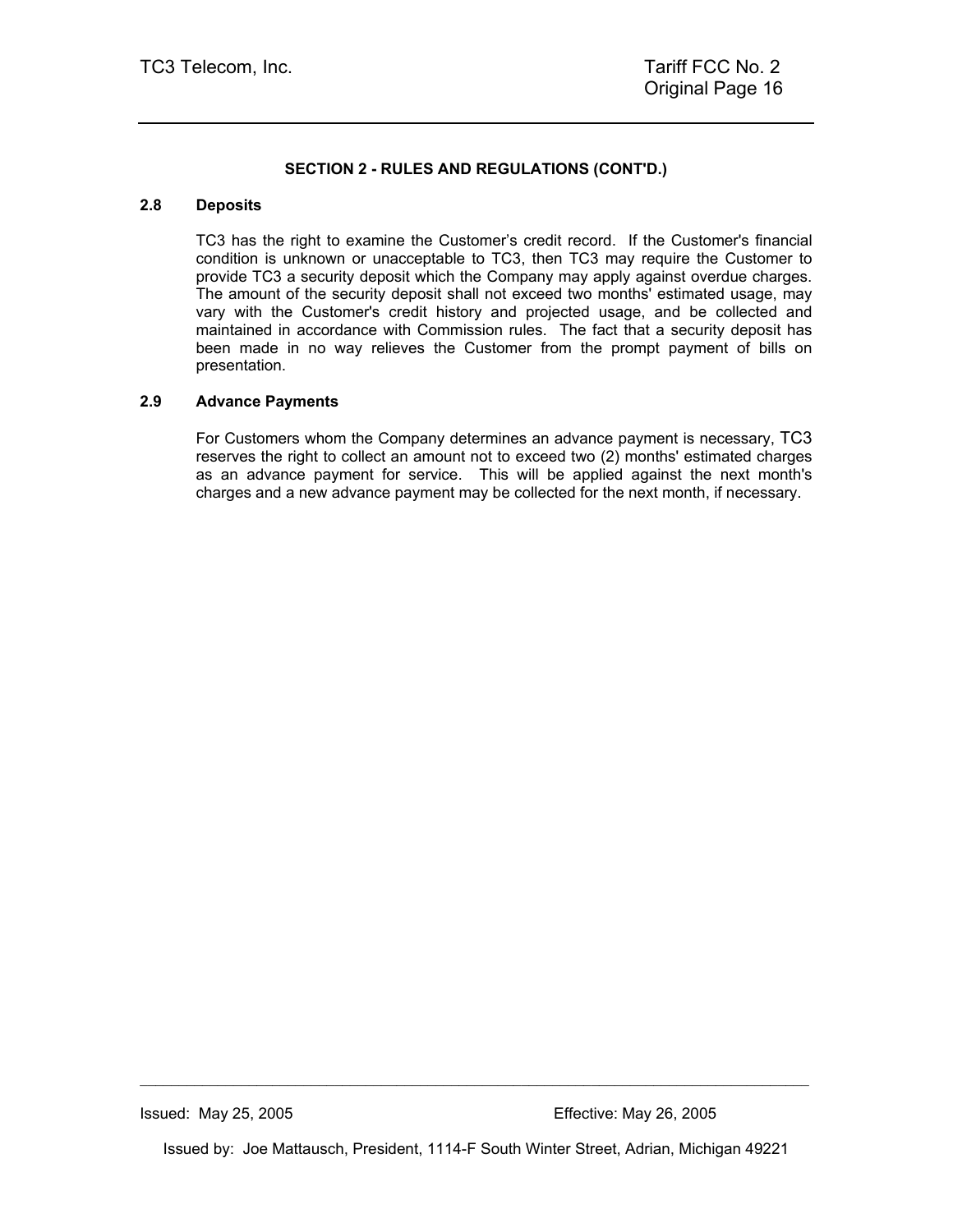#### **2.10 Taxes and Fees**

The Company reserves the right to bill any and all applicable taxes and fees in addition to normal rates and charges for services provided to the customer. Taxes and fees include, but are not limited to: Federal Excise Tax, State Sales Tax, Municipal Tax, and Gross Receipts Tax. Unless otherwise specified in this Tariff, such taxes and fees are in addition to rates as quoted in this Tariff and will be itemized separately on Customer invoices.

#### **2.11 Terminal Equipment**

The Company's facilities and service may be used with or terminated in terminal equipment or communications systems such as a PBX, key system, single line telephone, or pay telephone. Such terminal equipment shall be furnished and maintained at the expense of the Customer. The Customer is responsible for all costs at his or her premises, including personnel, wiring, electrical power, and the like, incurred in the use of TC3's service. When such terminal equipment is used, the equipment shall comply with the generally accepted minimum protective criteria standards of the telecommunications industry.

Issued by: Joe Mattausch, President, 1114-F South Winter Street, Adrian, Michigan 49221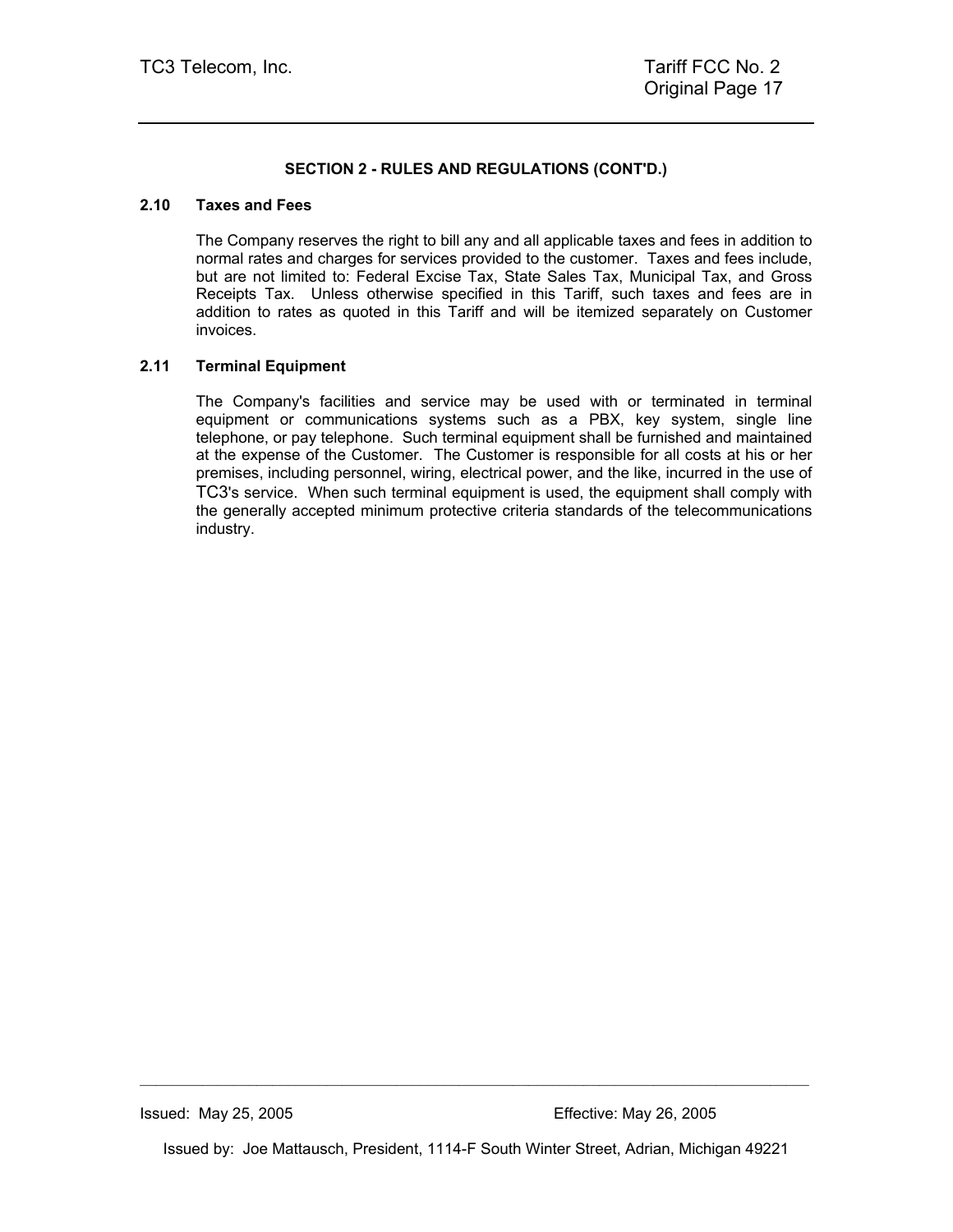#### **2.12 Interconnection**

- **2.12.1** TC3's service may be interconnected with services or facilities of other authorized communications common carriers and with private systems, subject to technical limitations established by the Company. Service furnished by the Company is not part of a joint undertaking with such other common carriers or systems. The Company does not undertake to provide any special facilities, equipment, or services to enable the Customer to interconnect the facilities or the equipment of the Company with services or facilities of other common carriers or with private systems.
- **2.12.2** Interconnection with the services or facilities of other common carriers shall be under the applicable terms and conditions of this Tariff and the other common carrier's Tariffs or the equivalent.
- **2.12.3** The Customer shall ensure that the facilities or equipment provided by the Customer are properly interconnected with the facilities or equipment of the Company. If the Customer maintains or operates the interconnected facilities or equipment in a manner which results or may result in harm to the Company's facilities, equipment, personnel, or the quality of service, the Company may, on written notice, require the use of protective equipment at the Customer's expense. If this written notice fails to eliminate the actual or potential harm, the Company may, on written notice, terminate the existing service of the Customer.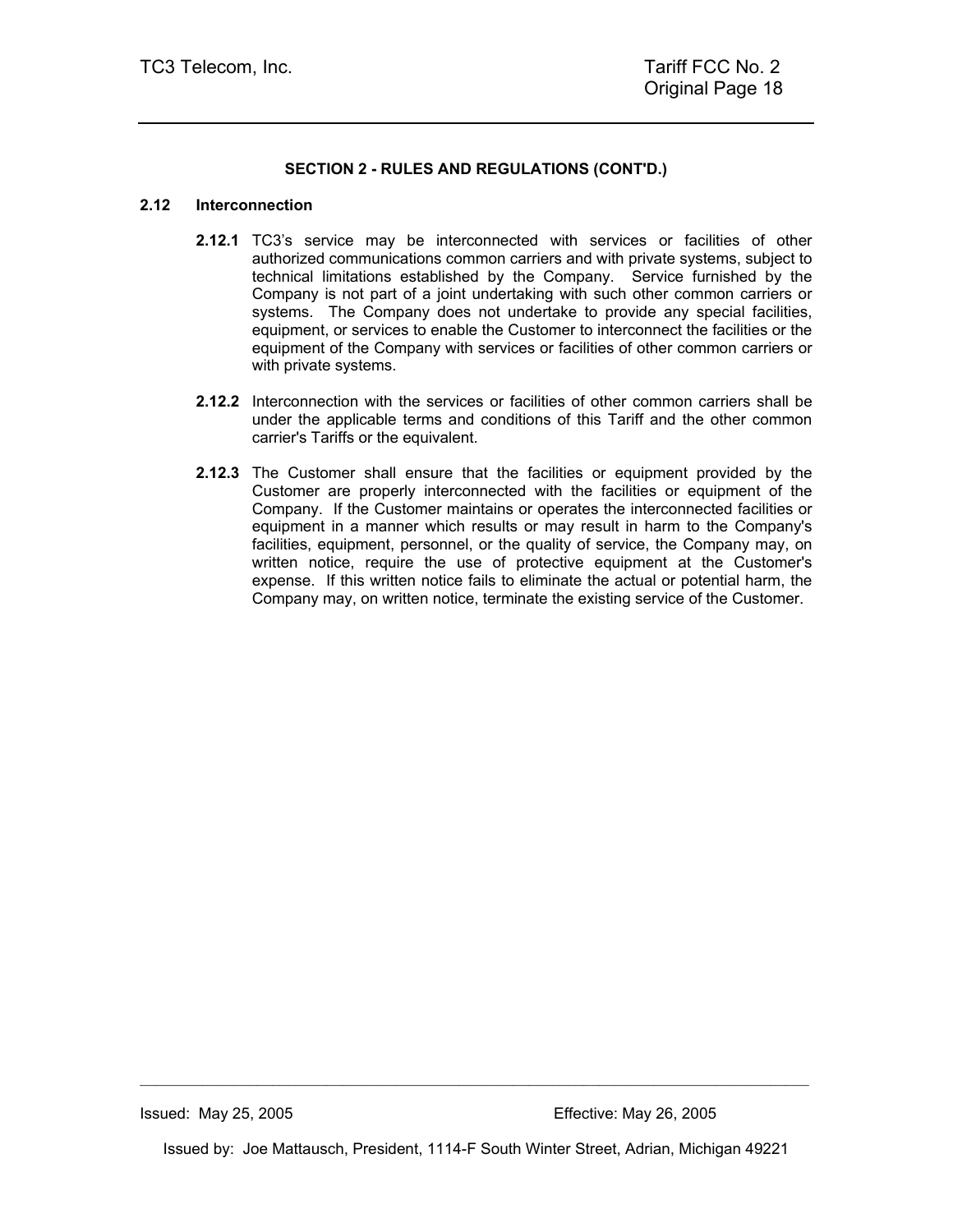#### **2.13 Inspection, Testing and Adjustment**

- **2.13.1** The Company may, on reasonable notice, make such tests and inspections as may be necessary to determine whether the terms and conditions of this Tariff are being complied with in the installation, operation or maintenance of the Customer's or the Company's facilities or equipment. The Company may interrupt service at any time, without penalty or liability, due to the departure from or reasonable suspicion of the departure from any of these terms and conditions.
- **2.13.2** On reasonable notice, the facilities or equipment provided by the Company shall be made available to the Company for such tests and adjustments as may be necessary for their maintenance in a condition satisfactory to the Company. No interruption allowance shall be granted for the time during which such tests and adjustments are made, unless such interruption exceeds twenty-four hours in length and is requested by the Customer.

Issued by: Joe Mattausch, President, 1114-F South Winter Street, Adrian, Michigan 49221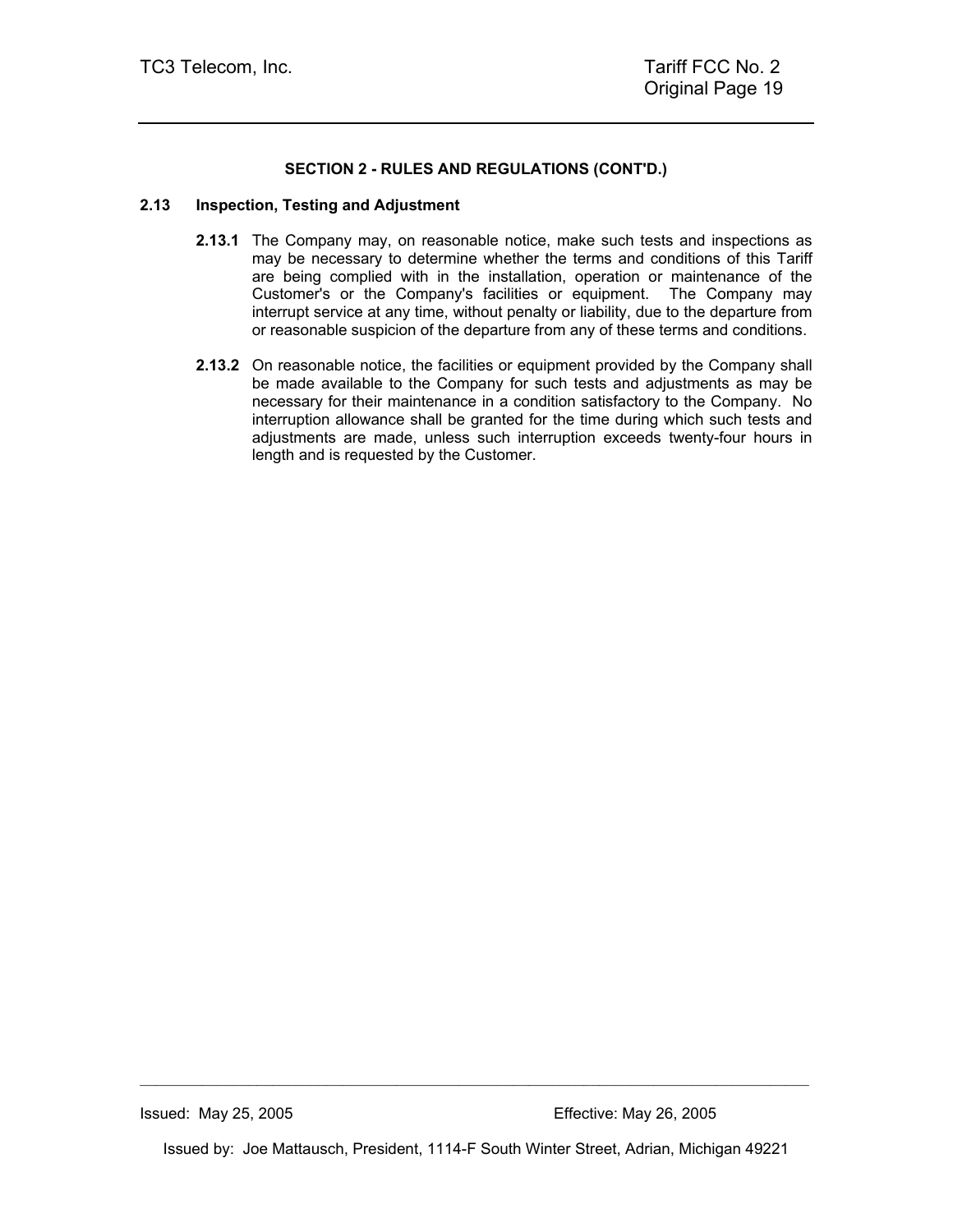#### **2.14 Credit Allowances for Interruption of Service**

Credit allowances for interruptions of service which are not due to the Company's inspection or testing, to the negligence of the Customer, or to the failure of channels, equipment and/or communications systems provided by the Customer, are subject to the general liability provisions set forth in this Tariff.

Credit allowances for interruptions of service caused by service outages or deficiencies are limited to the initial minimum period call charges for re-establishing the interrupted call.

It shall be the obligation of the Customer to notify the Company immediately of any interruption in service for which a credit allowance is desired by Customer. Before giving such notice, the Customer shall ascertain that the trouble is not within his or her control, or is not in wiring or equipment, if any, furnished by Customer.

Interruptions caused by Customer-provided or Company-provided automatic dialing equipment are not deemed an interruption of service as defined herein since the Customer has the option of using the long distance network via LEC access.

Issued by: Joe Mattausch, President, 1114-F South Winter Street, Adrian, Michigan 49221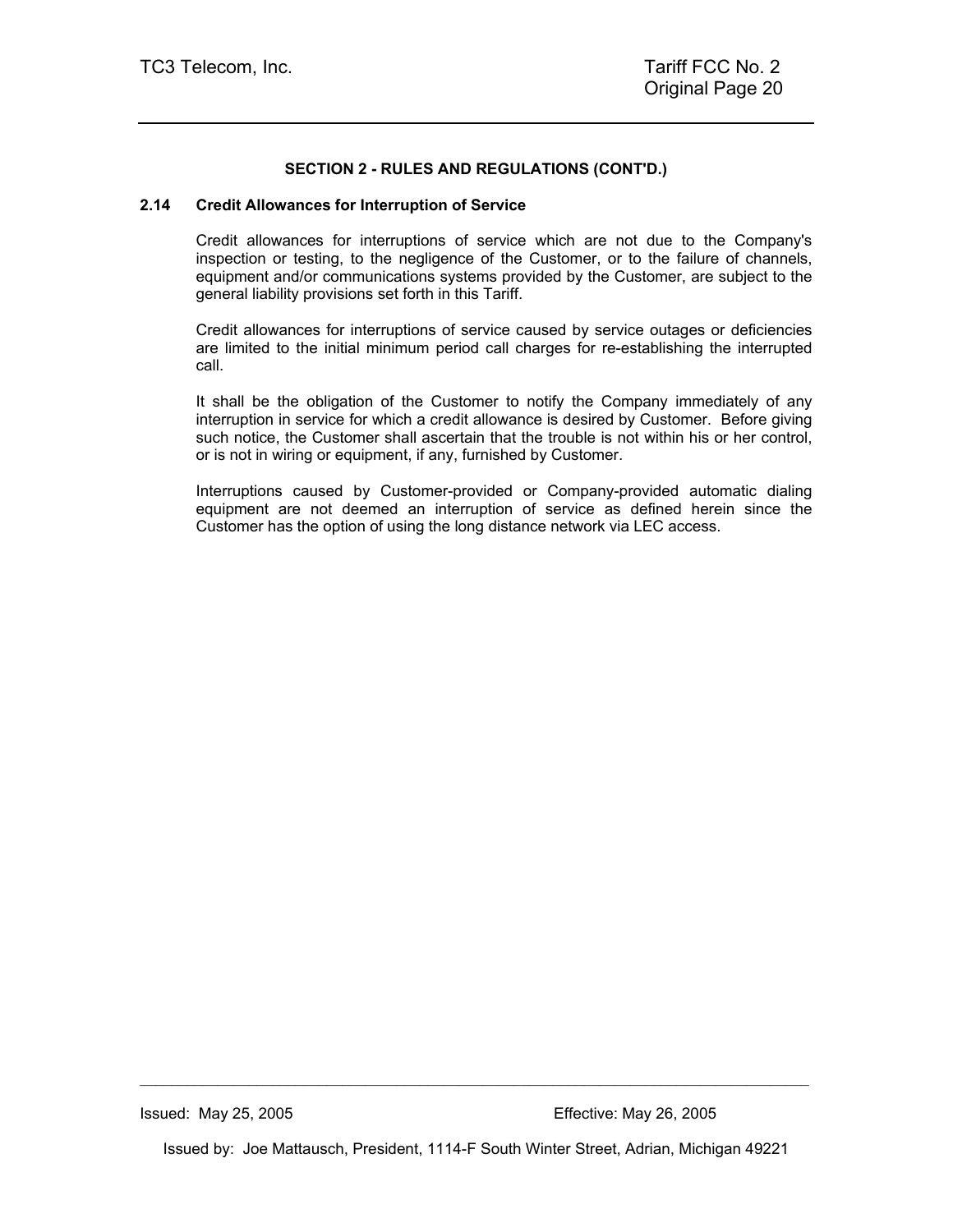#### **2.15 Cancellation by the Customer**

The Customer may discontinue service with written notice to the Company, subject to any applicable term agreements. The Company shall hold the Customer responsible for payment of all bills for service furnished until the cancellation date specified by the Customer or until the date that the written cancellation notice is received, whichever is later.

#### **2.16 Refusal or Discontinuance by the Company**

TC3 will continue to provide service until canceled by the Customer, in writing, or until discontinued by the Company as set forth below. TC3 may render bills subsequent to the termination of service for charges incurred before termination.

- **2.16.1** For Nonpayment: The Company, by written notice to the Customer and in accordance with applicable law, may discontinue service or cancel an application for service without incurring any liability when there is an unpaid balance for service that is more than 30 days overdue.
- **2.16.2** For Returned Checks: The Customer whose check or draft is returned unpaid for any reason, after two attempts at collection, shall be subject to discontinuance of service in the same manner as provided for nonpayment of overdue charges.
- **2.16.3** For Lack of Use: The Company, by written notice to the Customer, may discontinue service in the same manner as provided for nonpayment of overdue charges if after sixty (60) days the service has not been used.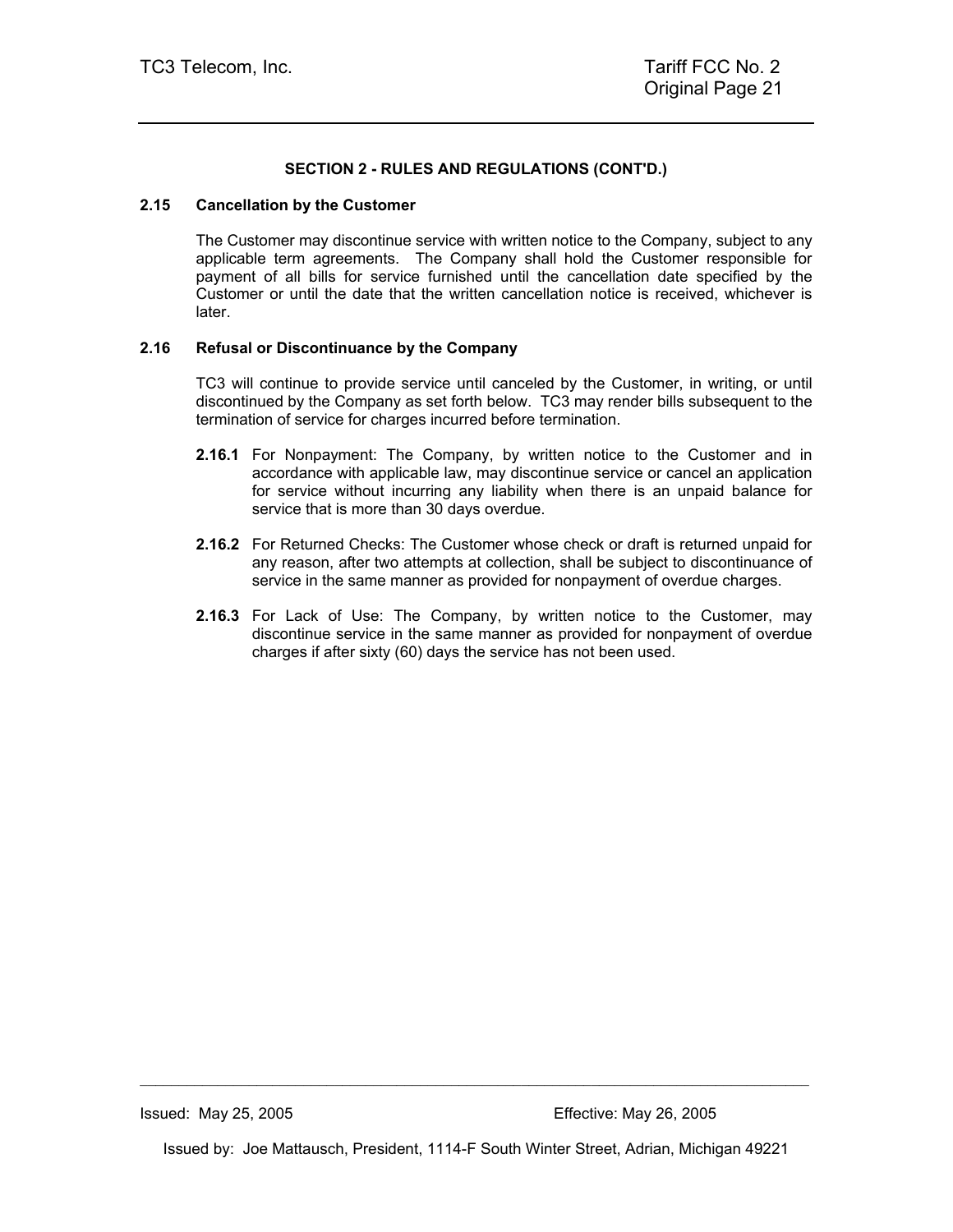#### **2.16 Refusal or Discontinuance by the Company (Cont'd.)**

- **2.16.4** For any violation of law or of any of the provisions governing the furnishing of service under this Tariff: The Customer shall be subject to discontinuance of service, without notice, for any violation of any law, rule, regulation or policy of any government authority having jurisdiction over service, or by reason of any order or decision of a court or other government authority having jurisdiction which prohibits the Company from furnishing such service.
- **2.16.5** For the Company to comply with any order or request of any governmental authority having jurisdiction: The Customer shall be subject to discontinuance of service, without notice, for the Company to comply with any order or request of any governmental authority having jurisdiction.
- **2.16.6** For unauthorized or unlawful use of Authorization Codes: TC3 issues Authorization Codes only to the Customer, and such Authorization Codes may not be sold or otherwise distributed without TC3's written consent. Any unauthorized or unlawful use of such numbers or codes shall result in the immediate termination of service without notice.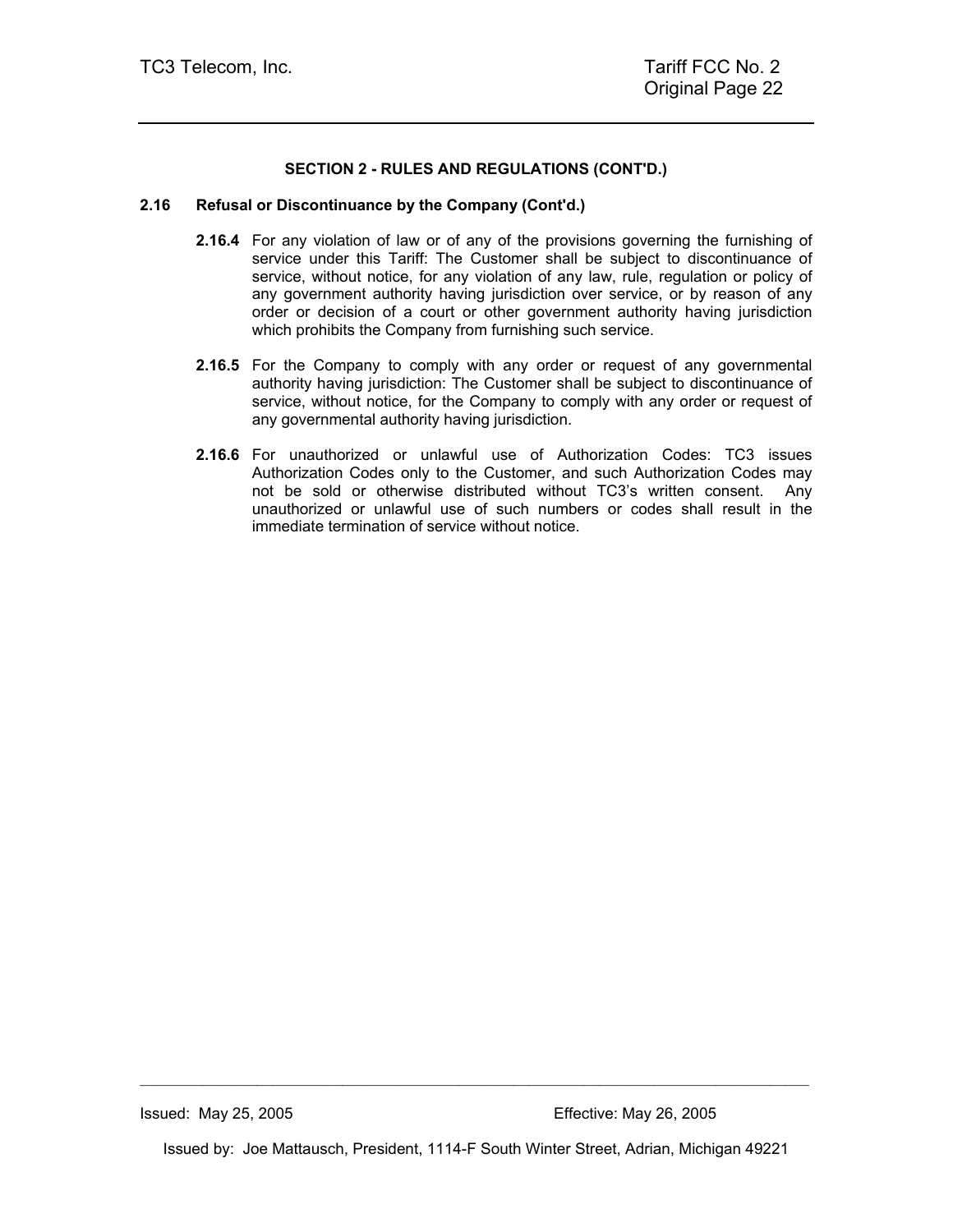#### **2.17 Restoration of Service**

If service has been discontinued for nonpayment or as otherwise provided herein and the Customer wishes it continued, service shall, at the Company's discretion, be restored when all past due amounts are paid or the event giving rise to the discontinuance (if other than nonpayment) is corrected.

#### **2.18 8XX Numbers**

- **2.18.1** The Company will make every effort to reserve "8XX" vanity numbers on behalf of customers, but makes no guarantee or warrantee that the requested "8XX" number(s) will be available or assigned to the customer requesting the number.
- **2.18.2** 8XX numbers shared by more than one Customer, whereby individual customers are identified by a unique Personal Identification Number, may not be assigned or transferred for use with service provided by another carrier.

Issued by: Joe Mattausch, President, 1114-F South Winter Street, Adrian, Michigan 49221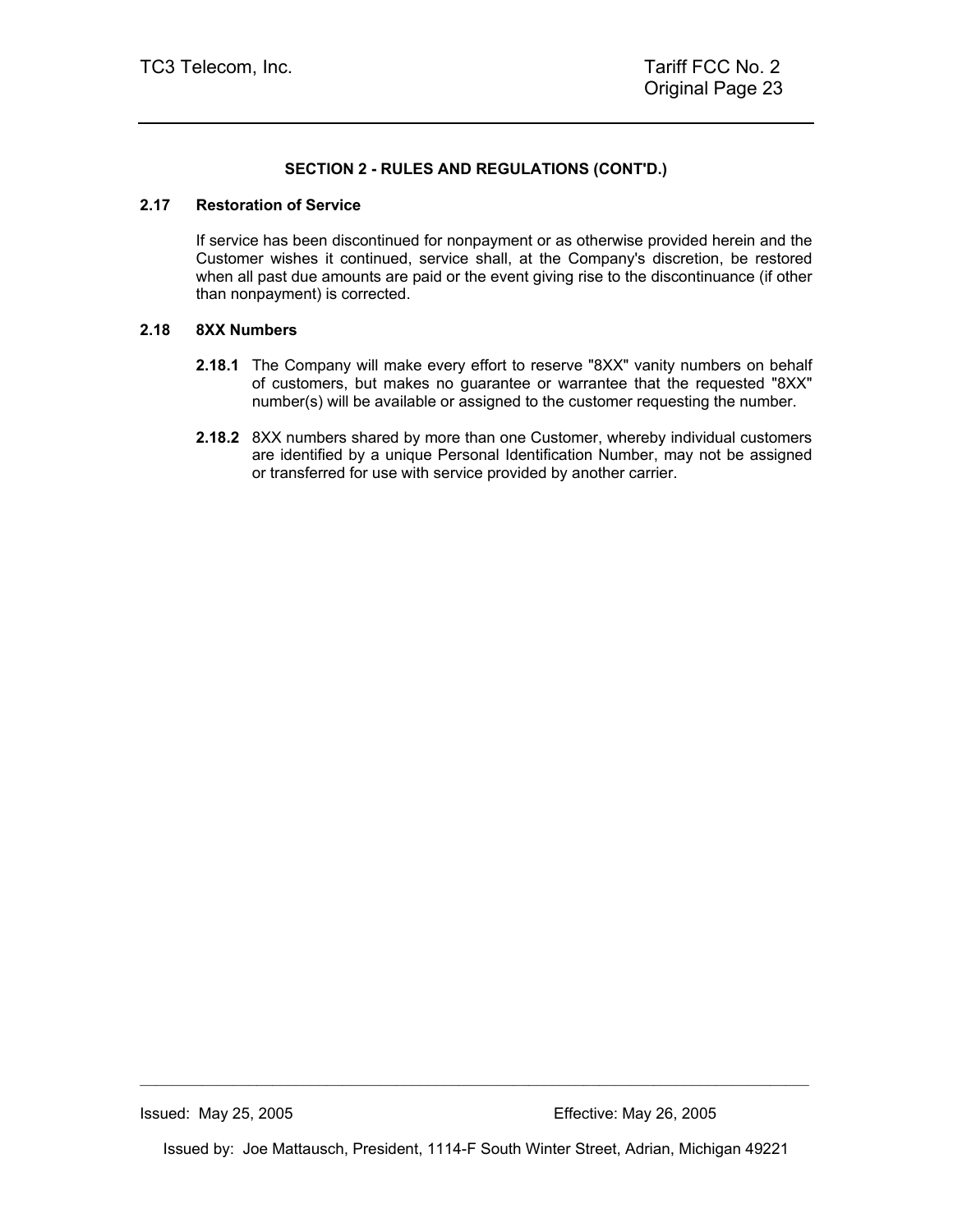#### **2.19 Use of Recording Devices**

Customers and Authorized Users who use recording devices do so at their own risk. A Customer or Authorized User may use a recording device only as authorized by applicable federal, state and local law.

#### **2.20 Miscellaneous Rates and Charges**

TC3 may adjust its rates and charges or impose additional rates and charges on its Customers in order to recover amounts it is required by governmental or quasigovernmental authorities to collect from or pay to others in support of statutory or regulatory programs. Examples of such programs include, but are not limited to, the Universal Service Fund, the Presubscribed IXC Charge, and compensation to payphone service providers for the use of their payphones to access TC3 services.

#### **2.21 Prohibited Uses**

The Customer shall not use TC3's services for any unlawful purpose or for any use to which Customer has not obtained any and all required governmental approvals, authorization, licenses, consents and permits.

The Customer may not use the services so as to interfere with or impair service over any facilities and associated equipment, or so as to impair the privacy of any communications over such facilities and associated equipment.

The relationship between TC3 and Customer shall not be that of partners or agents for one of the other, and shall not be deemed to constitute a partnership or agency agreement.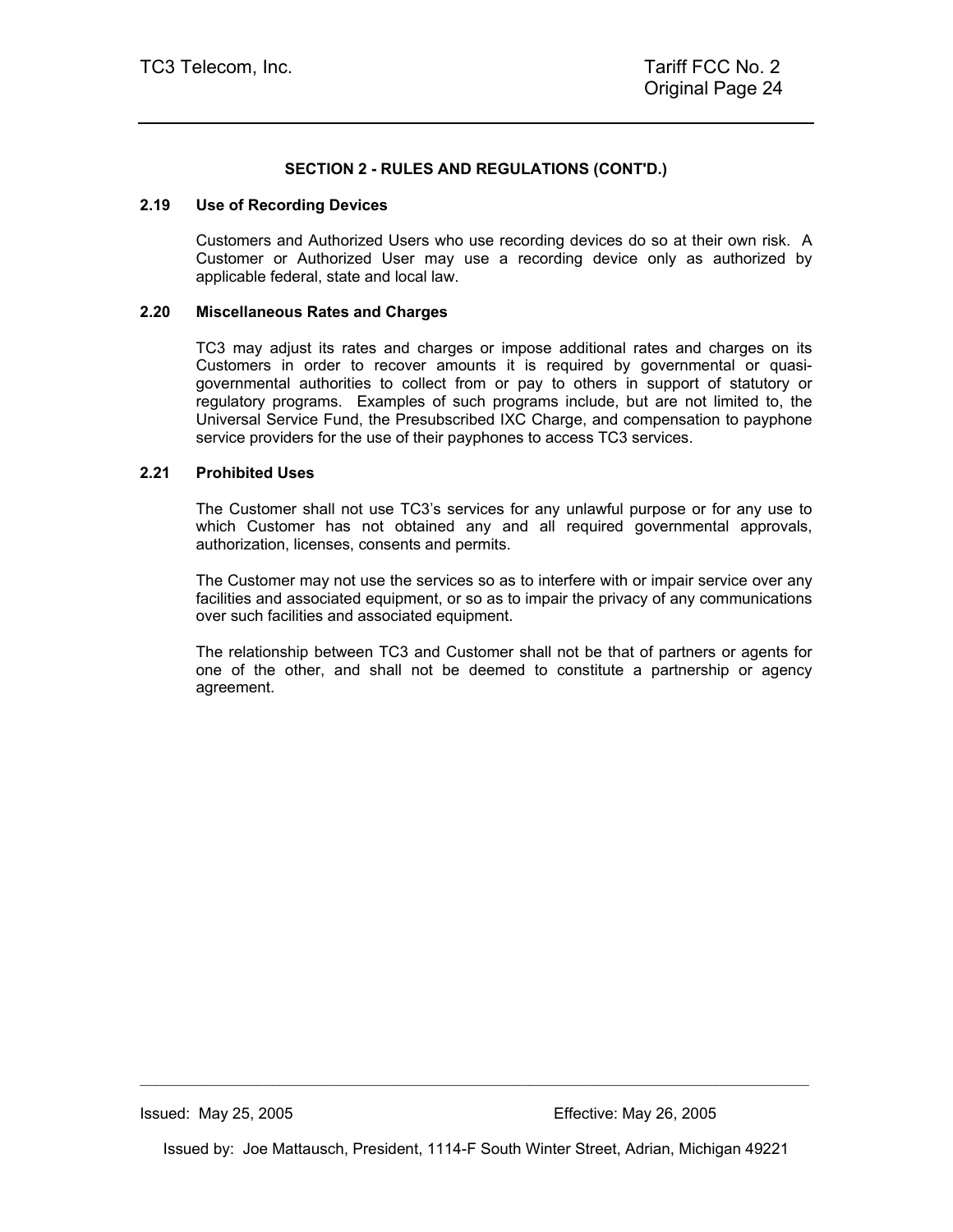#### **SECTION 3 - SERVICE DESCRIPTIONS AND RATES**

#### **3.1 General**

TC3 offers enhanced, direct-dialed (1+), and inbound toll-free services for communications between certain points in the United States and international locations under the terms of this Tariff.

Direct dial service is offered from originating locations within the state of Michigan. Inbound 8XX service is available to Customers served from locations within the mainland United States.

TC3 bills Customers based on their use of TC3's network and services. Charges may vary by service offering, mileage band, class of call, time of day, day of week, and/or call duration.

Issued by: Joe Mattausch, President, 1114-F South Winter Street, Adrian, Michigan 49221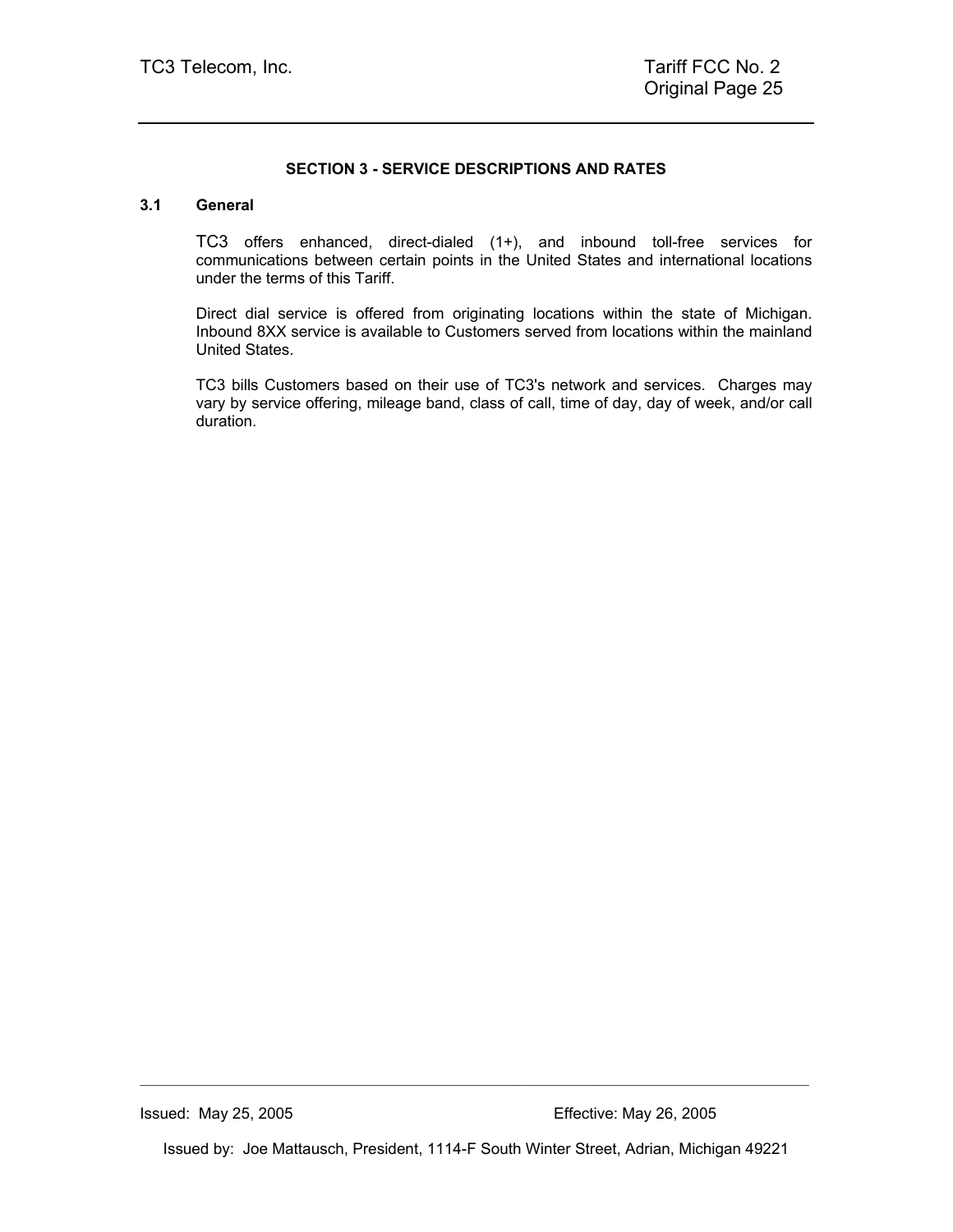## **3.2 Call Timing**

Billing for calls placed over the Company's network is based in part on the duration of the call.

- **3.2.1** A call begins when a completed connection is established between the calling station and the called station.
- **3.2.2** Chargeable time for all calls ends when the calling station hangs up. If the called station hangs up but the calling station does not, chargeable time ends when the connection is released by automatic timing equipment in the telecommunications network.
- **3.2.3** For billing purposes, minimum call duration periods vary by service and are specified by product or option in subsequent sections of this Tariff.
- **3.2.4** For billing purposes, usage after the initial period varies by service and is specified by product or option in subsequent sections of this Tariff.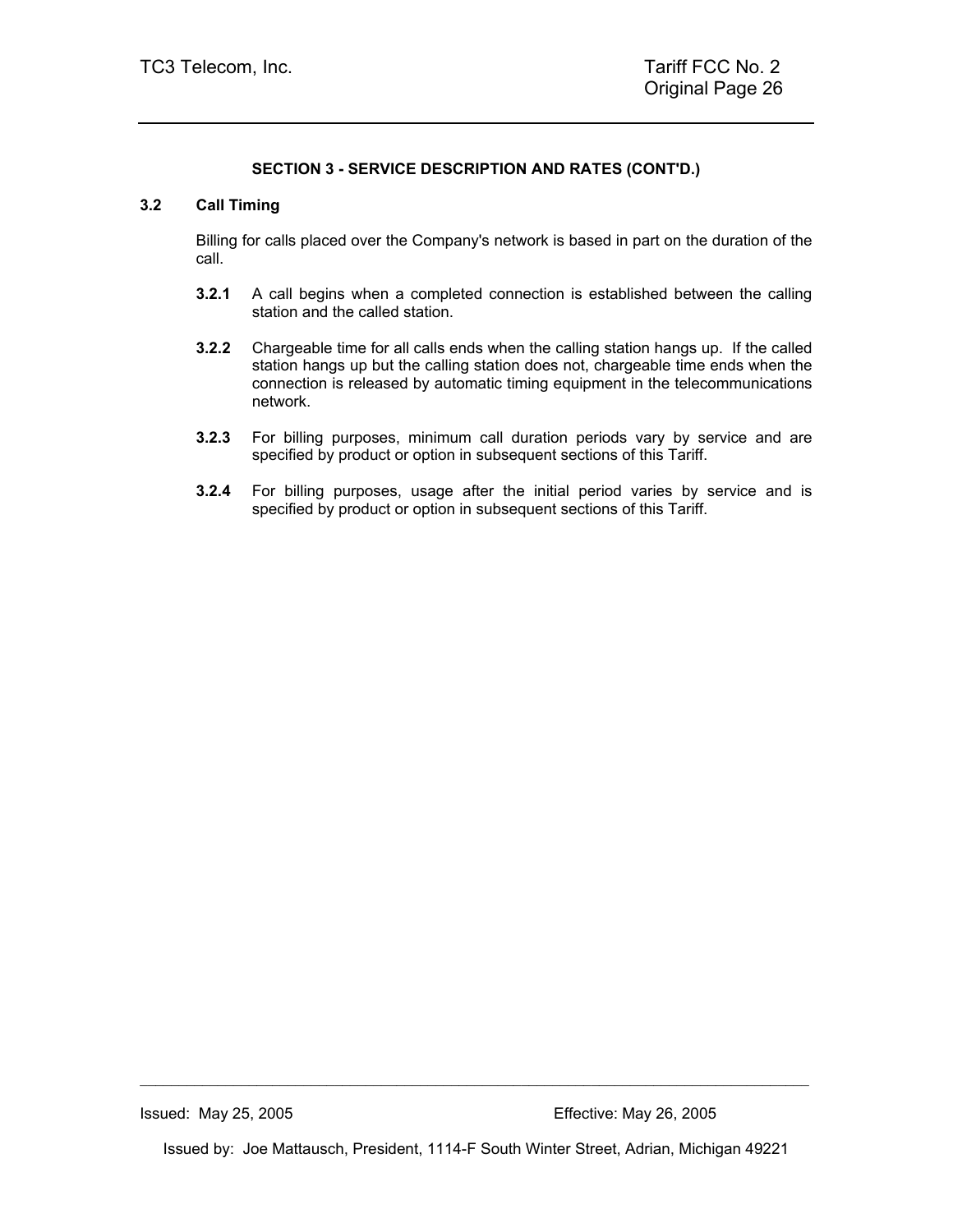## **3.3 Calculation of Distance**

To the extent that any usage charges are mileage sensitive, such usage charges are based on the airline distance between the rate centers associated with the originating and terminating points of the call.

The distance between the originating and terminating points is calculated by using the "V" and "H" coordinates of the rate centers, as defined in industry publications, in the following manner:

- Step 1: Obtain the "V" and "H" coordinates for the rate centers serving the Customer's location and the called/calling station.
- Step 2: Obtain the difference between the "V" coordinates. Obtain the difference between the "H" coordinates.
- Step 3: Square the differences obtained in Step 2.
- Step 4: Add the squares of the "V" difference and "H" difference obtained in Step 3.
- Step 5: Divide the sum of the square obtained in Step 4 by ten (10). Round to the next higher whole number if any fraction results from the division.
- Step 6: Obtain the square root of the whole number obtained in Step 5. Round to the next higher whole number if any fraction is obtained. This is the distance between the originating and terminating locations of the call.

Issued by: Joe Mattausch, President, 1114-F South Winter Street, Adrian, Michigan 49221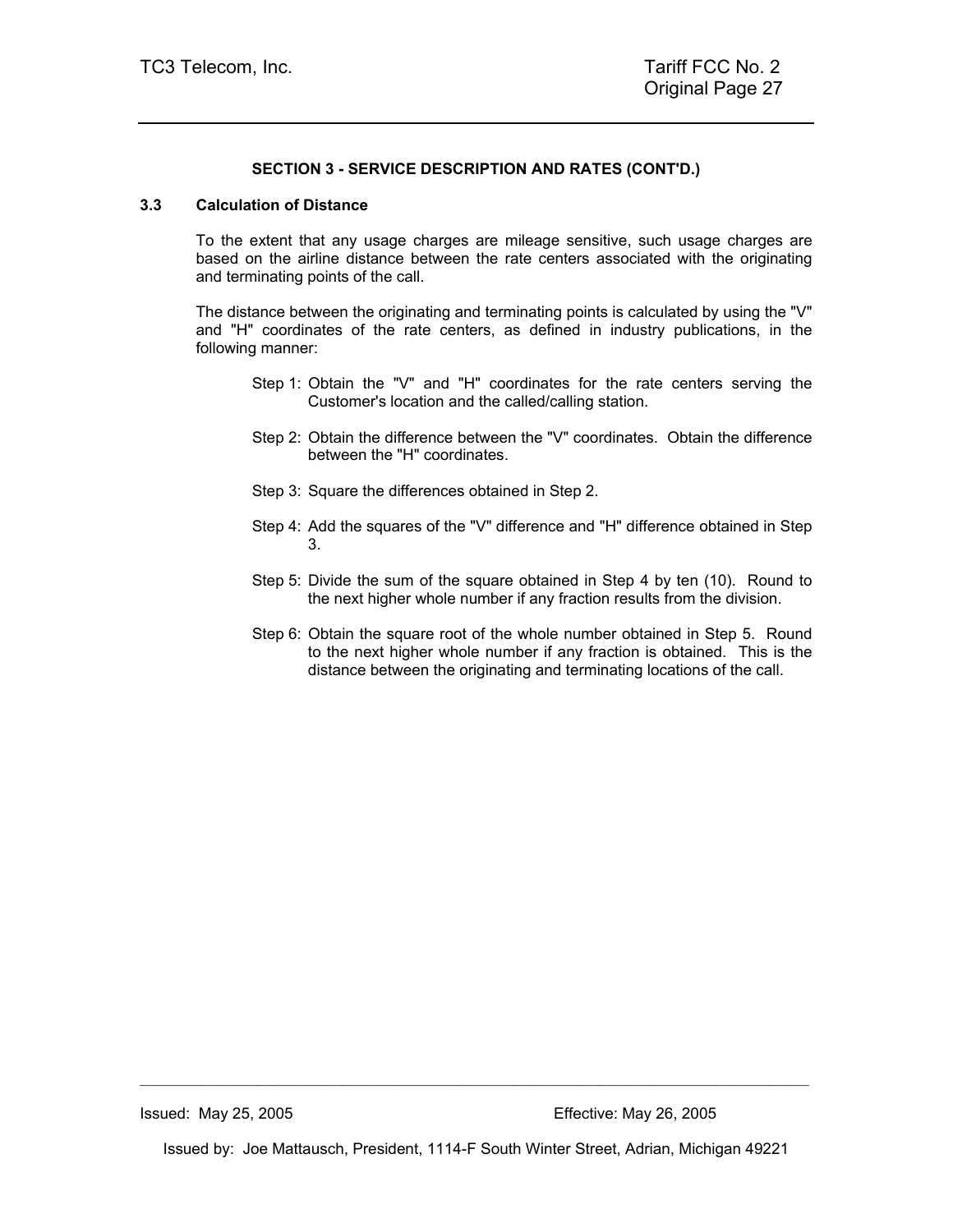#### **3.4 Minimum Monthly Charge**

TC3 will bill to all Customers a Minimum Monthly Charge of \$2.95. This Charge is not a surcharge added to charges for use, but is only billed if Customer's combined domestic and international toll charges for the month are less than \$2.95. TC3 may waive this Charge at its election.

Issued by: Joe Mattausch, President, 1114-F South Winter Street, Adrian, Michigan 49221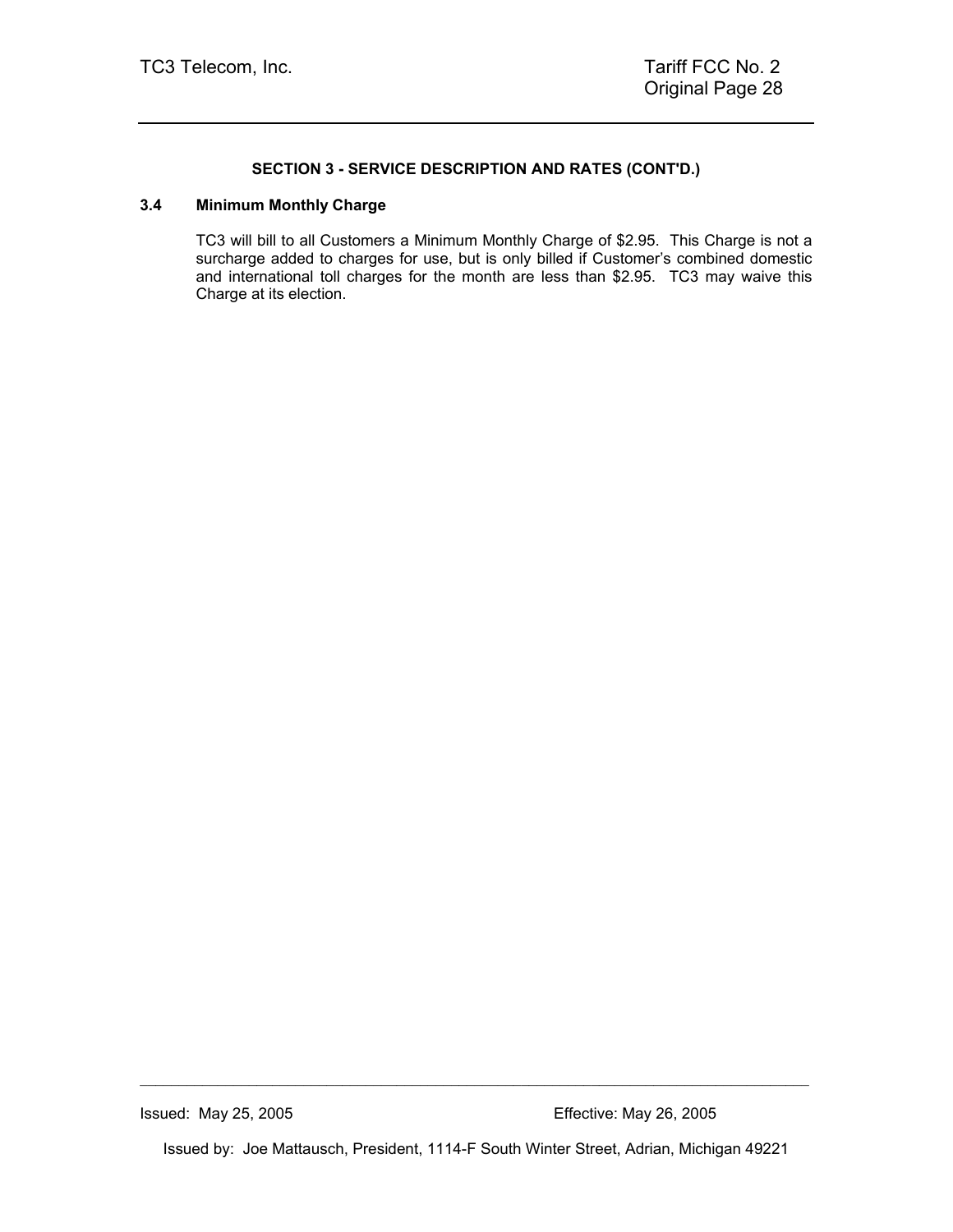**3.5 [Reserved for Future Use]** 

Issued: May 25, 2005 Effective: May 26, 2005

Issued by: Joe Mattausch, President, 1114-F South Winter Street, Adrian, Michigan 49221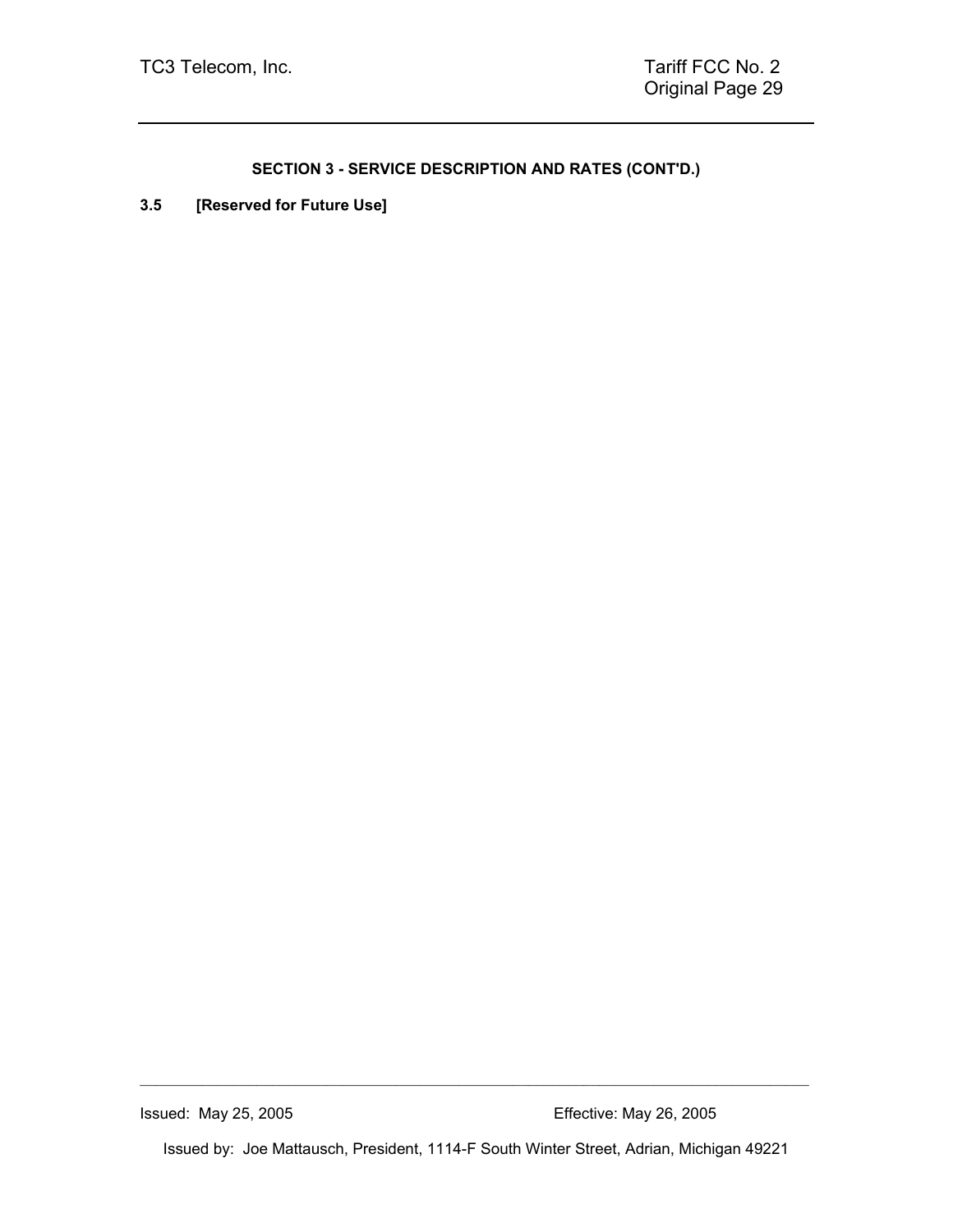#### **3.6 Direct Dial International Long Distance Service**

#### **3.6.1 International Long Distance Service – Plan I1**

TC3's direct dial International Long Distance Service Plan I1 is a distance and time-of-day insensitive outbound service available to residential and business customers. Customers are presubscribed to the Company's network or that of its underlying carrier. Calls are placed via Switched Access. The Customer is responsible for obtaining suitable access from any certified access provider. All costs incurred in the installation and use of local access lines, switched or dedicated, is the responsibility of the Customer. International service is sold in conjunction with interstate and intrastate service.

Calls are billed in thirty (30) second increments, with a minimum call duration of six (6) seconds.

#### **3.6.2 International Long Distance Service – Plan I2**

TC3's direct dial International Long Distance Service Plan I2 is a distance and time-of-day insensitive outbound service available to residential and business customers. Customers are presubscribed to the Company's network or that of its underlying carrier. Calls are placed via Dedicated Access. The Customer is responsible for obtaining suitable access from any certified access provider. All costs incurred in the installation and use of local access lines, switched or dedicated, is the responsibility of the Customer. International service is sold in conjunction with interstate and intrastate service.

Calls are billed in thirty (30) second increments, with a minimum call duration of six (6) seconds.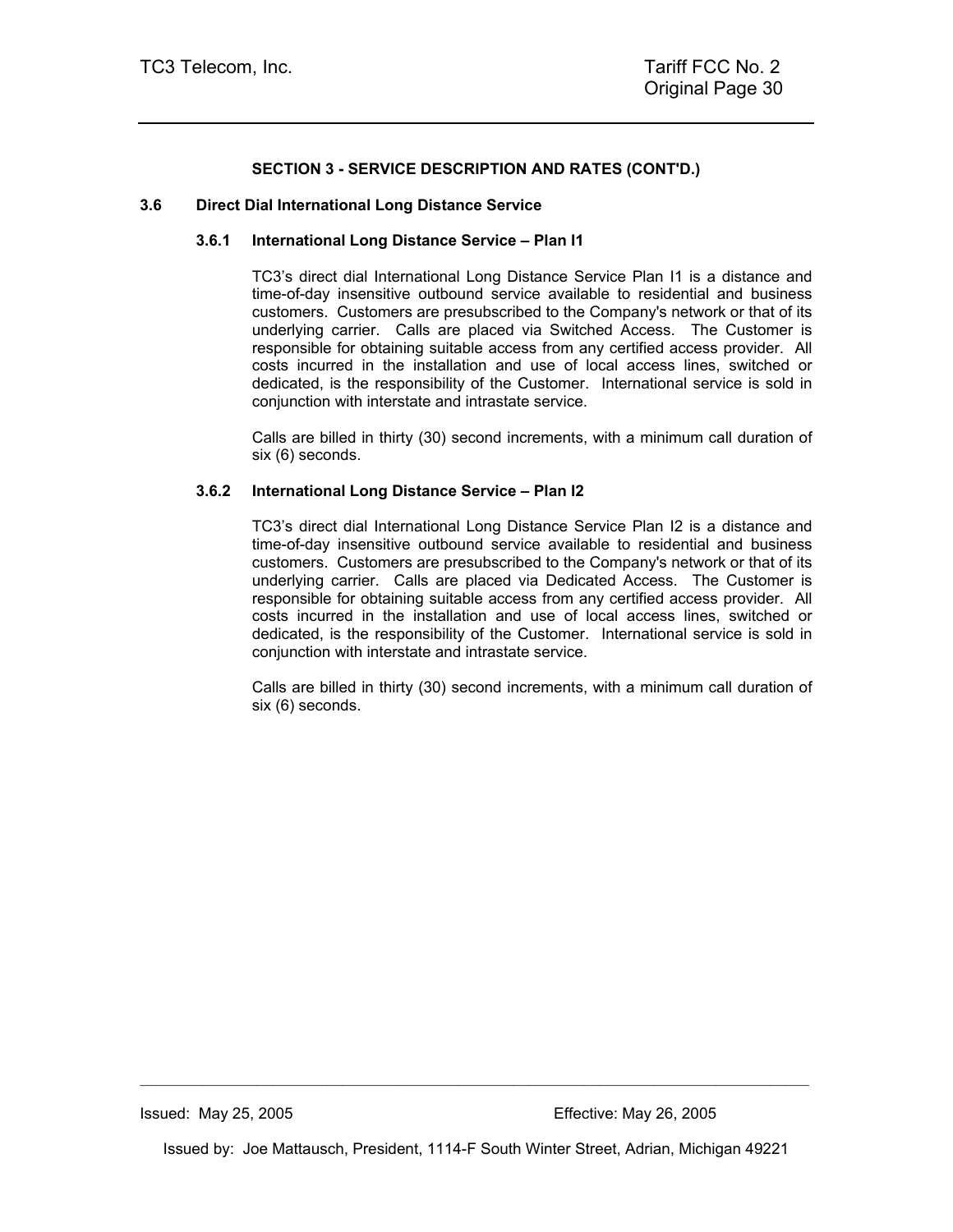## **3.6 Direct Dial International Long Distance Service (Cont'd)**

**Usage Rates, per minute (Cont'd.)** 

| Country                  | Plan I1  | Plan <sub>12</sub> |
|--------------------------|----------|--------------------|
| AFGHANISTAN              | \$0.65   | \$0.62             |
| ALBANIA                  | \$0.28   | \$0.25             |
| <b>ALGERIA</b>           | \$0.23   | \$0.20             |
| <b>ANDORRA</b>           | \$0.12   | \$0.09             |
| <b>ANGOLA</b>            | \$0.35   | \$0.32             |
| <b>ANGUILLA</b>          | \$0.3384 | \$0.4356           |
| ANTARCTICA               | \$2.08   | \$2.05             |
| <b>ANTIGUA</b>           | \$0.3156 | \$0.4704           |
| <b>ARGENTINA</b>         | \$0.10   | \$0.07             |
| ARMENIA                  | \$0.20   | \$0.17             |
| <b>ARUBA</b>             | \$0.25   | \$0.22             |
| <b>ASCENSION ISLANDS</b> | \$1.32   | \$1.29             |
| <b>AUSTRALIA</b>         | \$0.07   | \$0.04             |
| <b>AUSTRIA</b>           | \$0.08   | \$0.05             |
| AZERBAIJAN               | \$0.32   | \$0.29             |
| <b>BAHAMAS</b>           | \$0.3024 | \$0.2382           |

Issued by: Joe Mattausch, President, 1114-F South Winter Street, Adrian, Michigan 49221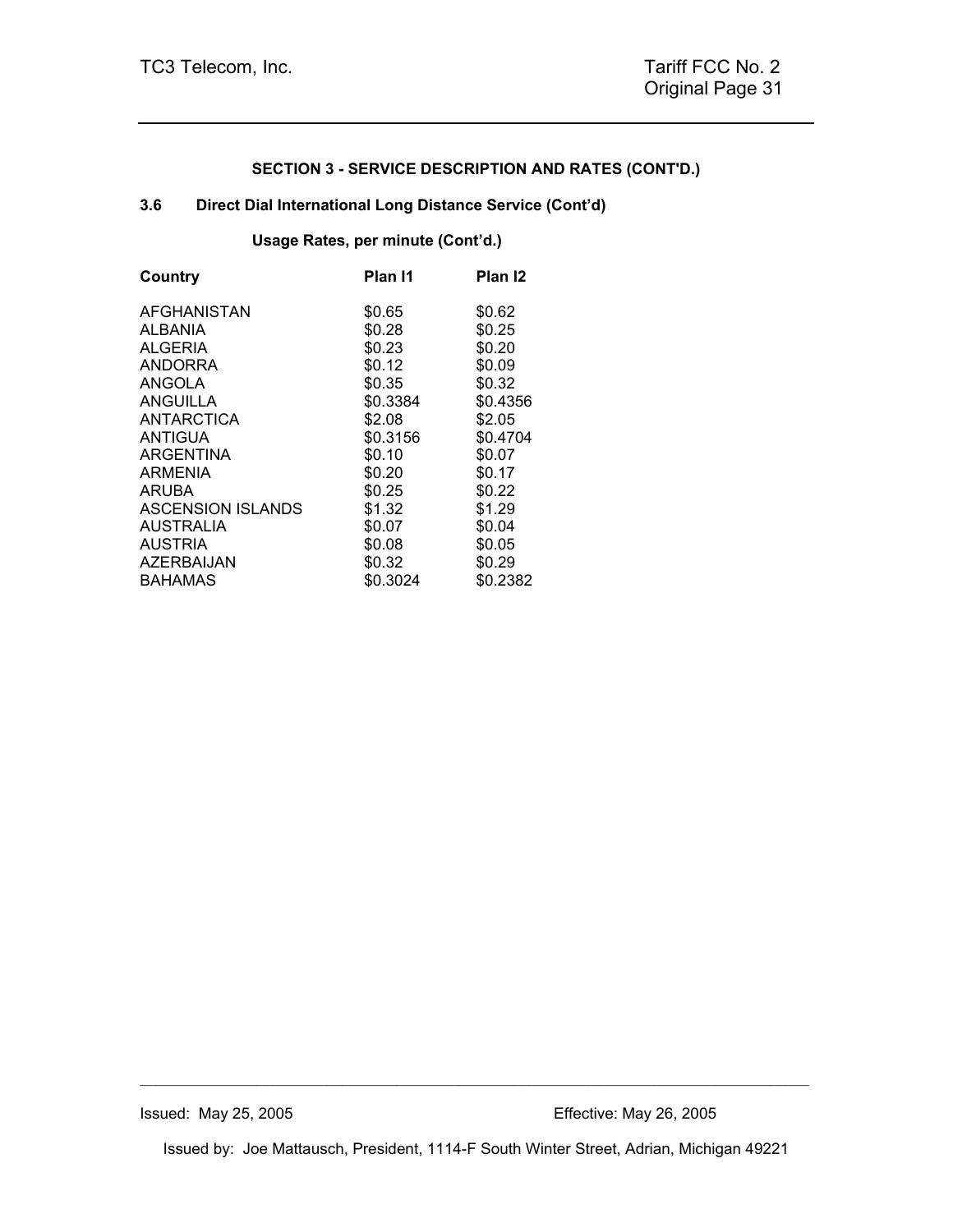## **3.6 Direct Dial International Long Distance Service (Cont'd.)**

## **Usage Rates, per minute (Cont'd.)**

| Country                     | Plan I1  | Plan <sub>12</sub> |
|-----------------------------|----------|--------------------|
| <b>BAHRAIN</b>              | \$0.39   | \$0.36             |
| <b>BANGLADESH</b>           | \$0.29   | \$0.26             |
| <b>BARBADOS</b>             | \$0.0324 | \$0.3912           |
| <b>BARBUDA</b>              | \$0.3384 | \$0.4356           |
| <b>BELARUS</b>              | \$0.50   | \$0.47             |
| <b>BELGIUM</b>              | \$0.08   | \$0.05             |
| <b>BELIZE</b>               | \$0.37   | \$0.34             |
| <b>BENIN</b>                | \$0.25   | \$0.22             |
| <b>BERMUDA</b>              | \$0.1867 | \$0.1932           |
| <b>BHUTAN</b>               | \$0.34   | \$0.31             |
| <b>BOLIVIA</b>              | \$0.21   | \$0.18             |
| BOSNIA/HERZEGOVINA          | \$0.37   | \$0.34             |
| <b>BOTSWANA</b>             | \$0.24   | \$0.21             |
| <b>BRAZIL</b>               | \$0.13   | \$0.10             |
| <b>BRITISH VIR. ISLANDS</b> | \$0.2136 | \$0.3768           |
| <b>BRUNEI</b>               | \$0.14   | \$0.11             |
| <b>BULGARIA</b>             | \$0.17   | \$0.14             |
| <b>BURKINA FASO</b>         | \$0.31   | \$0.28             |
| <b>BURUNDI</b>              | \$0.23   | \$0.20             |
| <b>CAMBODIA</b>             | \$0.44   | \$0.41             |
|                             |          |                    |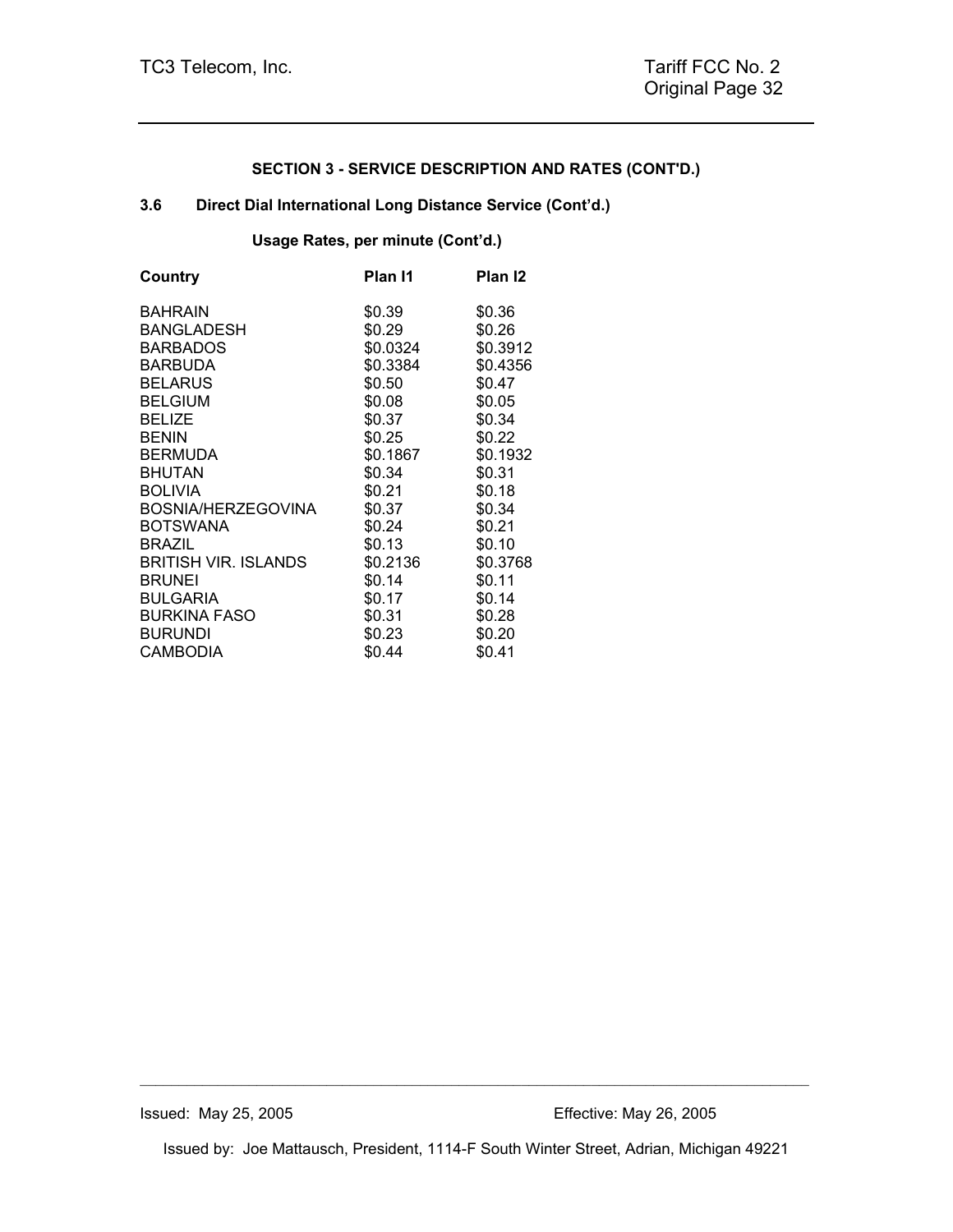## **3.6 Direct Dial International Long Distance Service (Cont'd.)**

## **Usage Rates, per minute (Cont'd.)**

| Country                    | Plan I1  | Plan <sub>12</sub> |
|----------------------------|----------|--------------------|
| CAMEROON                   | \$0.44   | \$0.41             |
| CANADA                     | \$0.059  | \$0.0542           |
| <b>CAPE VERDE IS</b>       | \$0.49   | \$0.46             |
| <b>CAYMAN ISL</b>          | \$0.2076 | \$0.2922           |
| <b>CENTRAL AFRICAN REP</b> | \$0.28   | \$0.25             |
| <b>CHAD REPUBLIC</b>       | \$0.49   | \$0.46             |
| <b>CHILE</b>               | \$0.07   | \$0.04             |
| <b>CHINA</b>               | \$0.07   | \$0.04             |
| <b>COLOMBIA</b>            | \$0.17   | \$0.14             |
| <b>COMOROS</b>             | \$0.61   | \$0.58             |
| CONGO (BRAZZAVILLE)        | \$0.29   | \$0.26             |
| COOK ISL                   | \$5.44   | \$5.41             |
| <b>COSTA RICA</b>          | \$0.14   | \$0.11             |
| <b>CROATIA</b>             | \$0.15   | \$0.12             |
| <b>CUBA</b>                | \$1.89   | \$1.86             |
| <b>CYPRUS REPUBLIC</b>     | \$0.13   | \$0.10             |
| <b>CZECH REPUBLIC</b>      | \$0.08   | \$0.05             |
|                            |          |                    |

Issued by: Joe Mattausch, President, 1114-F South Winter Street, Adrian, Michigan 49221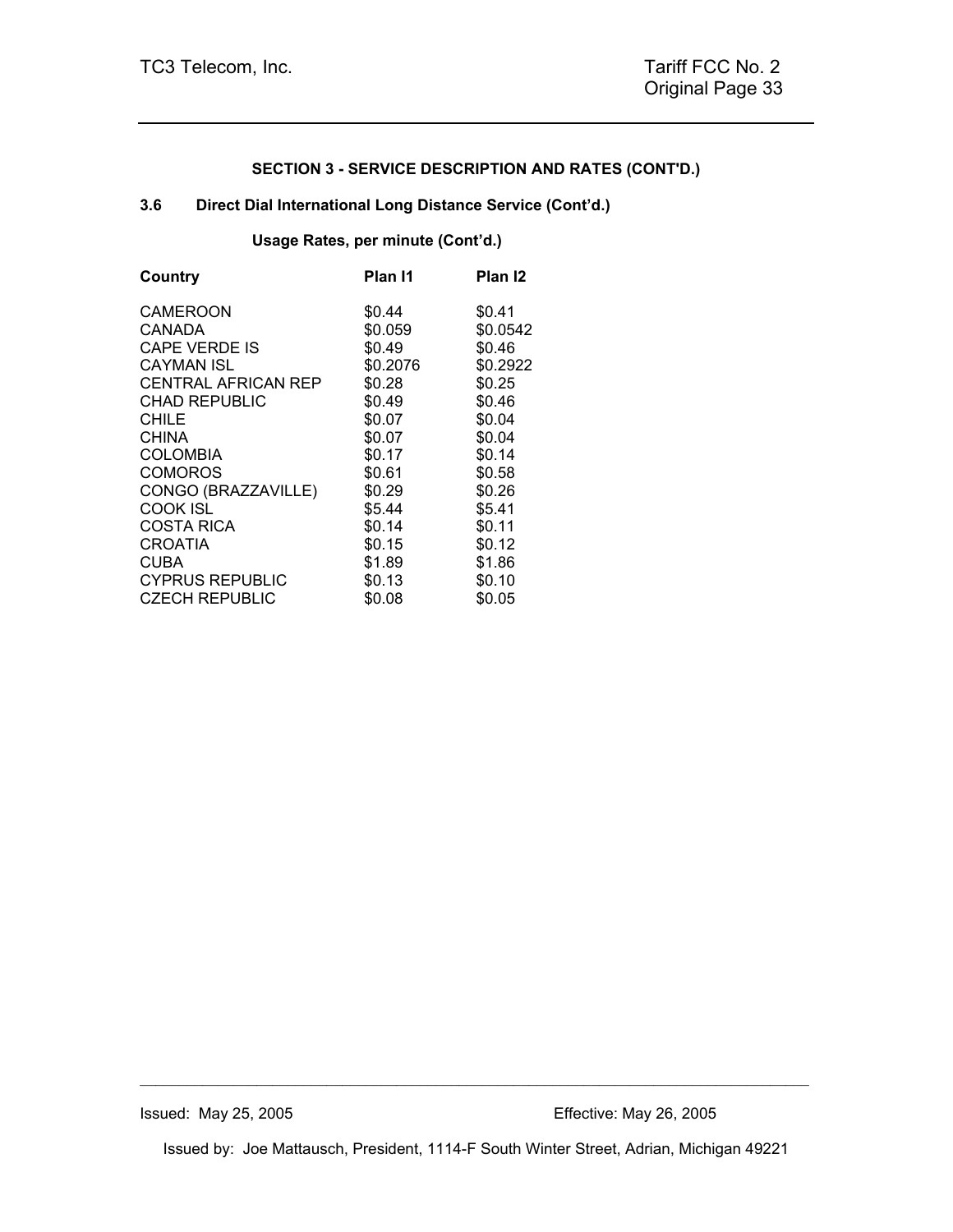## **3.6 Direct Dial International Long Distance Service (Cont'd.)**

**Usage Rates, per minute (Cont'd.)** 

| Country                 | Plan I1  | Plan I2  |
|-------------------------|----------|----------|
| <b>DENMARK</b>          | \$0.07   | \$0.04   |
| <b>DIEGO GARCIA</b>     | \$5.44   | \$5.41   |
| <b>DJIBOUTI</b>         | \$0.73   | \$0.70   |
| DOM. REPUBLIC           | \$0.1528 | \$0.1638 |
| <b>DOMINICA</b>         | \$0.3134 | \$0.4716 |
| <b>EAST TIMOR</b>       | \$2.80   | \$2.77   |
| ECUADOR                 | \$0.29   | \$0.26   |
| <b>EGYPT</b>            | \$.034   | \$0.31   |
| <b>EL SALVADOR</b>      | \$0.22   | \$0.19   |
| EQUATORIAL GUINEA       | \$0.48   | \$0.45   |
| <b>ERITREA</b>          | \$0.61   | \$0.58   |
| <b>ESTONIA</b>          | \$0.09   | \$0.06   |
| <b>ETHIOPIA</b>         | \$0.66   | \$0.63   |
| <b>FAEROE ISL</b>       | \$0.61   | \$0.58   |
| <b>FALKLAND ISL</b>     | \$1.16   | \$1.13   |
| <b>FIJI ISL</b>         | \$0.47   | \$0.44   |
| <b>FINLAND</b>          | \$0.10   | \$0.07   |
| <b>FRANCE</b>           | \$0.07   | \$0.04   |
| <b>FRENCH ANTILLES</b>  | \$0.17   | \$0.14   |
| <b>FRENCH GUIANA</b>    | \$0.25   | \$0.22   |
| <b>FRENCH POLYNESIA</b> | \$0.44   | \$0.41   |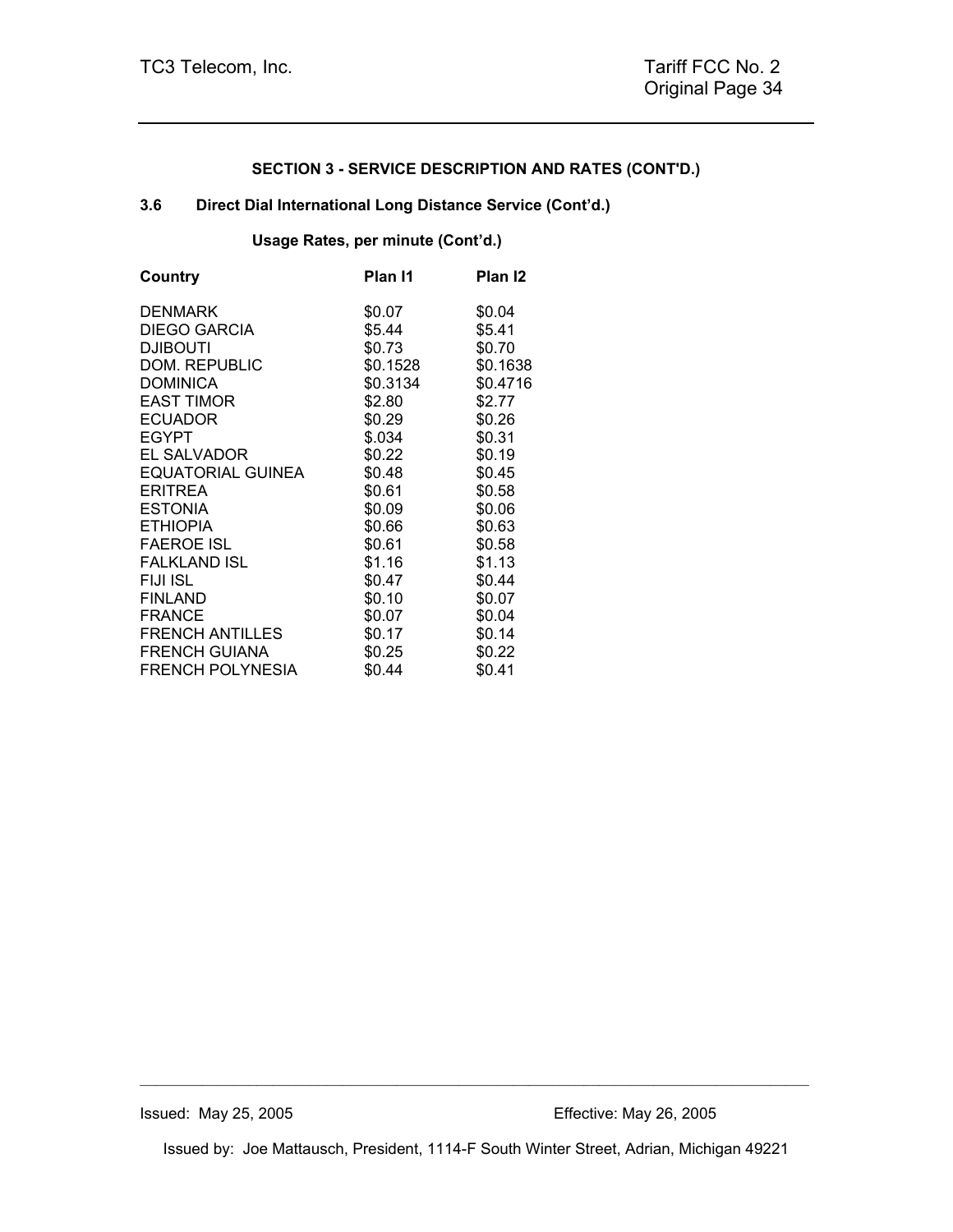## **3.6 Direct Dial International Long Distance Service (Cont'd.)**

## **Usage Rates, per minute (Cont'd.)**

| Country                  | Plan I1  | Plan I2  |
|--------------------------|----------|----------|
| <b>GABONESE REPUBLIC</b> | \$0.26   | \$0.23   |
| <b>GAMBIA</b>            | \$0.37   | \$3.34   |
| <b>GEORGIA, REP OF</b>   | \$0.18   | \$0.15   |
| <b>GERMANY</b>           | \$0.07   | \$0.04   |
| <b>GHANA</b>             | \$0.21   | \$0.18   |
| <b>GIBRALTAR</b>         | \$0.12   | \$0.09   |
| <b>GREECE</b>            | \$0.09   | \$0.06   |
| <b>GREENLAND</b>         | \$1.07   | \$1.04   |
| <b>GRENADA</b>           | \$0.2796 | \$0.4662 |
| <b>GUADALOUPE</b>        | \$0.16   | \$0.13   |
| <b>GUAM</b>              | \$0.1428 | \$0.0972 |
| GUANTANAMO               | \$1.73   | \$0.00   |
| <b>GUATEMALA</b>         | \$0.25   | \$0.22   |
| <b>GUINEA</b>            | \$0.32   | \$0.29   |
| <b>GUINEA-BISSAU</b>     | \$1.65   | \$1.62   |
| <b>GUYANA</b>            | \$0.59   | \$0.56   |
| HAITI                    | \$0.41   | \$0.38   |
| <b>HONDURAS</b>          | \$0.59   | \$0.56   |
| <b>HONG KONG</b>         | \$0.07   | \$0.04   |

Issued by: Joe Mattausch, President, 1114-F South Winter Street, Adrian, Michigan 49221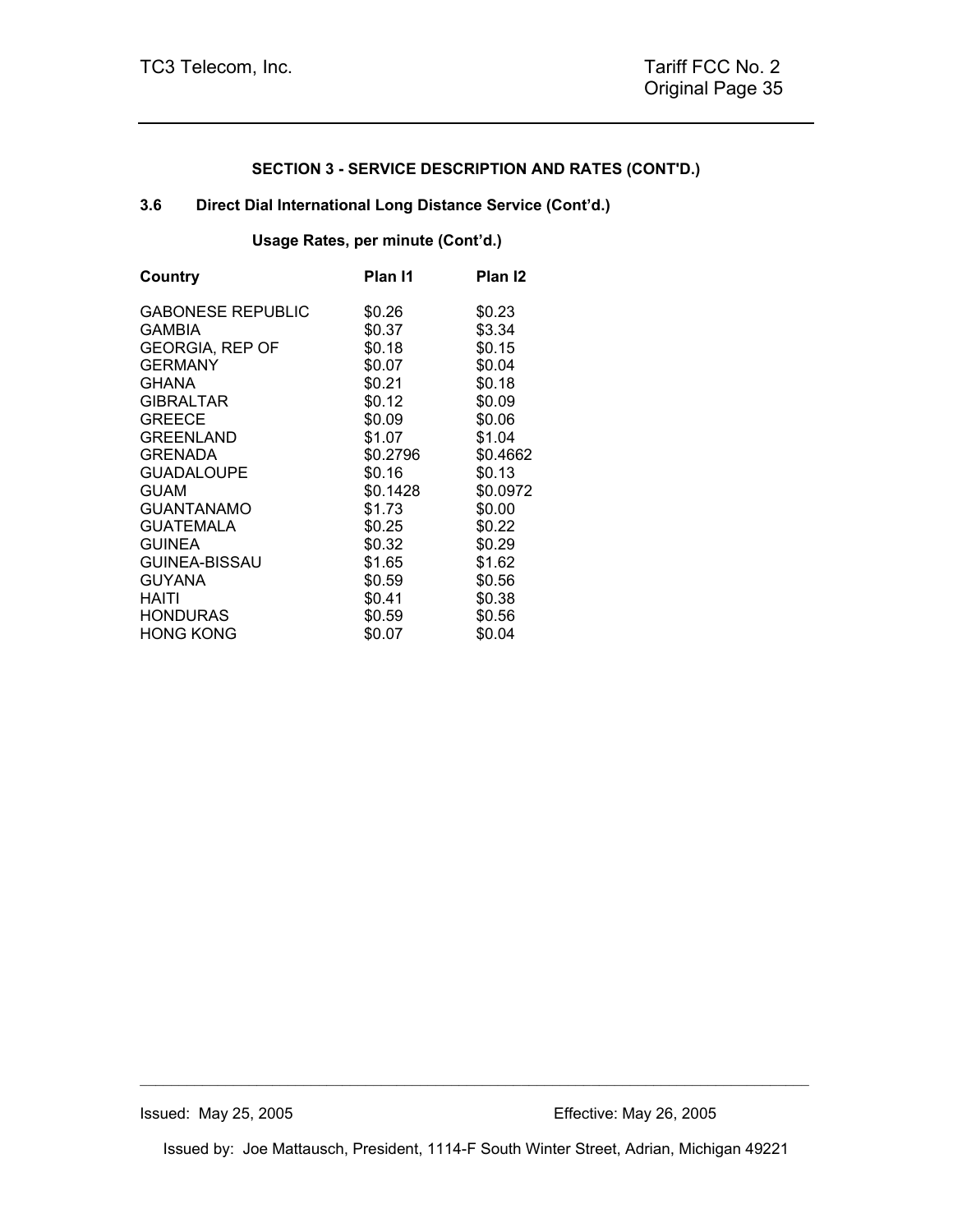## **3.6 Direct Dial International Long Distance Service (Cont'd.)**

## **Usage Rates, per minute (Cont'd.)**

| Country                     | Plan I1 | Plan <sub>12</sub> |
|-----------------------------|---------|--------------------|
| <b>HUNGARY</b>              | \$0.10  | \$0.07             |
| <b>ICELAND</b>              | \$0.10  | \$0.07             |
| <b>INDIA</b>                | \$0.30  | \$0.27             |
| <b>INDONESIA</b>            | \$0.21  | \$0.18             |
| INMARSAT-ATL-EAST           | \$6.38  | \$6.35             |
| INMARSAT-ATL-WEST           | \$12.12 | \$12.09            |
| INMARSAT-INDIAN             | \$10.84 | \$10.81            |
| INMARSAT-PAC                | \$8.20  | \$8.17             |
| <b>INMARSAT-SINGLE NBR</b>  | \$8.32  | \$8.29             |
| <b>INTERNATIONAL NETWRK</b> | \$2.42  | \$2.39             |
| <b>IRAN</b>                 | \$0.28  | \$0.25             |
| <b>IRAQ</b>                 | \$0.52  | \$0.49             |
| <b>IRELAND</b>              | \$0.07  | \$0.04             |
| <b>IRIDIUM-GMSS</b>         | \$2.93  | \$2.90             |
| <b>ISRAEL</b>               | \$0.08  | \$0.05             |
| <b>ITALY</b>                | \$0.07  | \$0.04             |
| <b>IVORY COAST</b>          | \$0.36  | \$0.33             |
| <b>JAMAICA</b>              | \$0.15  | \$0.4716           |
| JAPAN                       | \$0.08  | \$0.05             |
| <b>JORDAN</b>               | \$0.37  | \$0.34             |
| <b>KAZAKHSTAN</b>           | \$0.30  | \$0.27             |
| <b>KENYA</b>                | \$0.40  | \$0.37             |

Issued by: Joe Mattausch, President, 1114-F South Winter Street, Adrian, Michigan 49221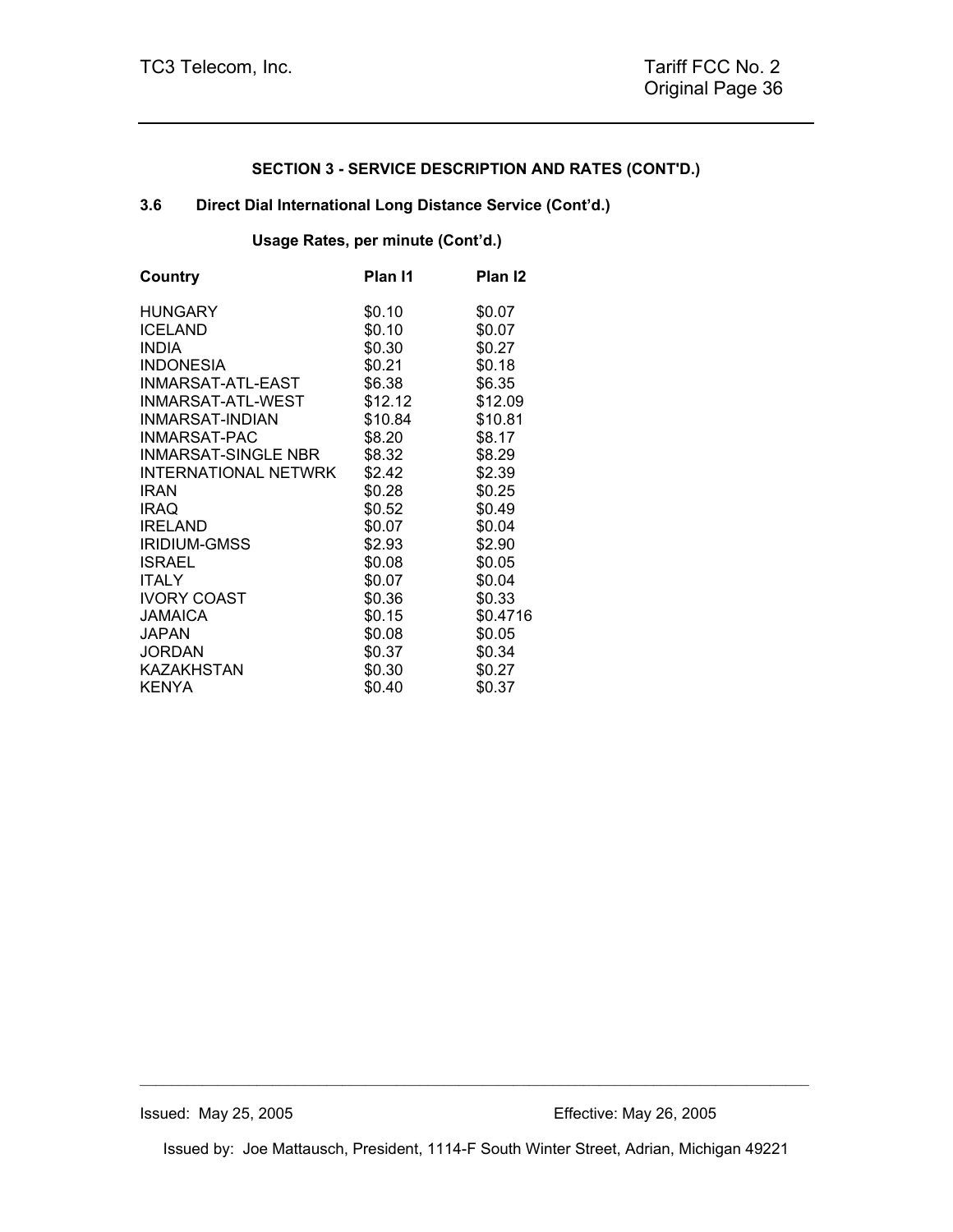## **3.6 Direct Dial International Long Distance Service (Cont'd.)**

**Usage Rates, per minute (Cont'd.)** 

| Plan I1 | Plan <sub>12</sub> |
|---------|--------------------|
| \$1.53  | \$1.50             |
| \$1.24  | \$1.21             |
| \$0.08  | \$0.05             |
| \$0.22  | \$0.19             |
| \$0.22  | \$0.19             |
| \$0.20  | \$0.17             |
| \$0.28  | \$0.25             |
| \$0.26  | \$0.23             |
| \$0.28  | \$0.25             |
| \$0.39  | \$0.36             |
| \$0.31  | \$0.28             |
| \$0.14  | \$0.11             |
| \$0.20  | \$0.17             |
| \$0.09  | \$0.06             |
|         | \$0.11             |
|         | \$0.32             |
| \$0.46  | \$0.43             |
|         | \$0.14<br>\$0.35   |

Issued by: Joe Mattausch, President, 1114-F South Winter Street, Adrian, Michigan 49221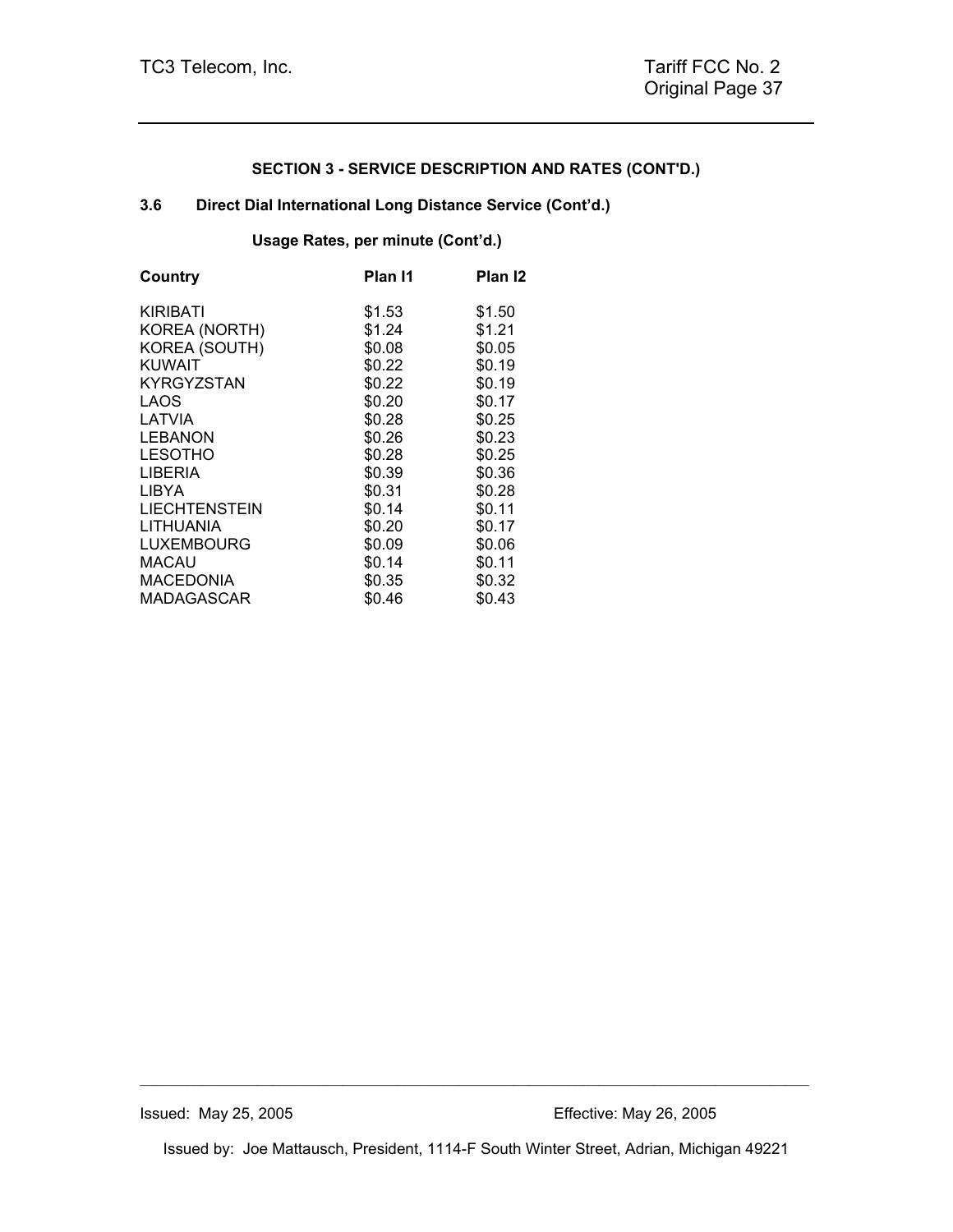## **3.6 Direct Dial International Long Distance Service (Cont'd.)**

## **Usage Rates, per minute (Cont'd.)**

| Country                | Plan I1  | Plan <sub>12</sub> |
|------------------------|----------|--------------------|
| MALAWI                 | \$0.15   | \$0.12             |
| <b>MALAYSIA</b>        | \$0.08   | \$0.05             |
| <b>MALDIVES</b>        | \$0.53   | \$0.50             |
| <b>MALI REP</b>        | \$0.42   | \$0.39             |
| MALTA                  | \$0.29   | \$0.26             |
| <b>MARIANA ISLANDS</b> | \$0.1512 | \$0.1236           |
| MARSHALL ISLANDS       | \$0.61   | \$0.58             |
| <b>MAURITANIA</b>      | \$0.50   | \$0.47             |
| <b>MAURITIUS</b>       | \$0.39   | \$0.36             |
| <b>MEXICO</b>          | \$0.19   | \$0.16             |
| <b>MICRONESIA</b>      | \$0.54   | \$0.51             |
| MOLDOVA                | \$0.27   | \$0.24             |

Issued by: Joe Mattausch, President, 1114-F South Winter Street, Adrian, Michigan 49221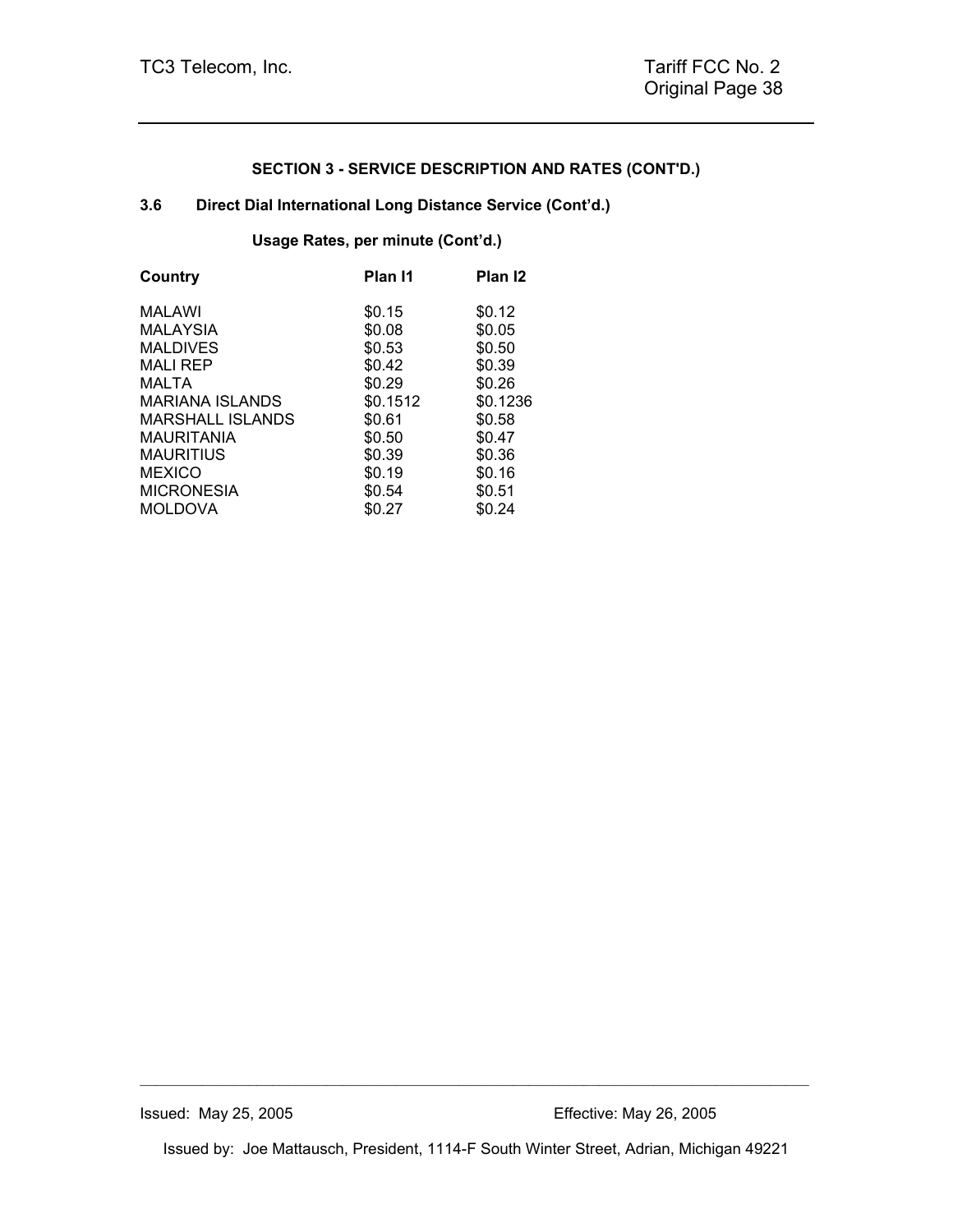## **3.6 Direct Dial International Long Distance Service (Cont'd.)**

**Usage Rates, per minute (Cont'd.)** 

| Country               | Plan I1  | Plan <sub>12</sub> |
|-----------------------|----------|--------------------|
| <b>MONACO</b>         | \$0.12   | \$0.09             |
| <b>MONGOLIA</b>       | \$0.15   | \$0.12             |
| <b>MONTSERRAT</b>     | \$0.3688 | \$0.5268           |
| <b>MOROCCO</b>        | \$0.44   | \$0.41             |
| <b>MOZAMBIQUE</b>     | \$0.26   | \$0.23             |
| <b>MYANMAR</b>        | \$0.68   | \$0.65             |
| <b>NAMIBIA</b>        | \$0.22   | \$0.19             |
| <b>NAURU</b>          | \$7.26   | \$7.23             |
| <b>NEPAL</b>          | \$0.60   | \$0.57             |
| <b>NETHERLANDS</b>    | \$0.07   | \$0.04             |
| NETHERLANDS ANTILLES  | \$0.27   | \$0.24             |
| <b>NEW CALEDONIA</b>  | \$0.62   | \$0.59             |
| <b>NEW ZEALAND</b>    | \$0.08   | \$0.05             |
| <b>NICARAGUA</b>      | \$0.35   | \$0.32             |
| <b>NIGER REPUBLIC</b> | \$0.30   | \$0.27             |
|                       |          |                    |

Issued by: Joe Mattausch, President, 1114-F South Winter Street, Adrian, Michigan 49221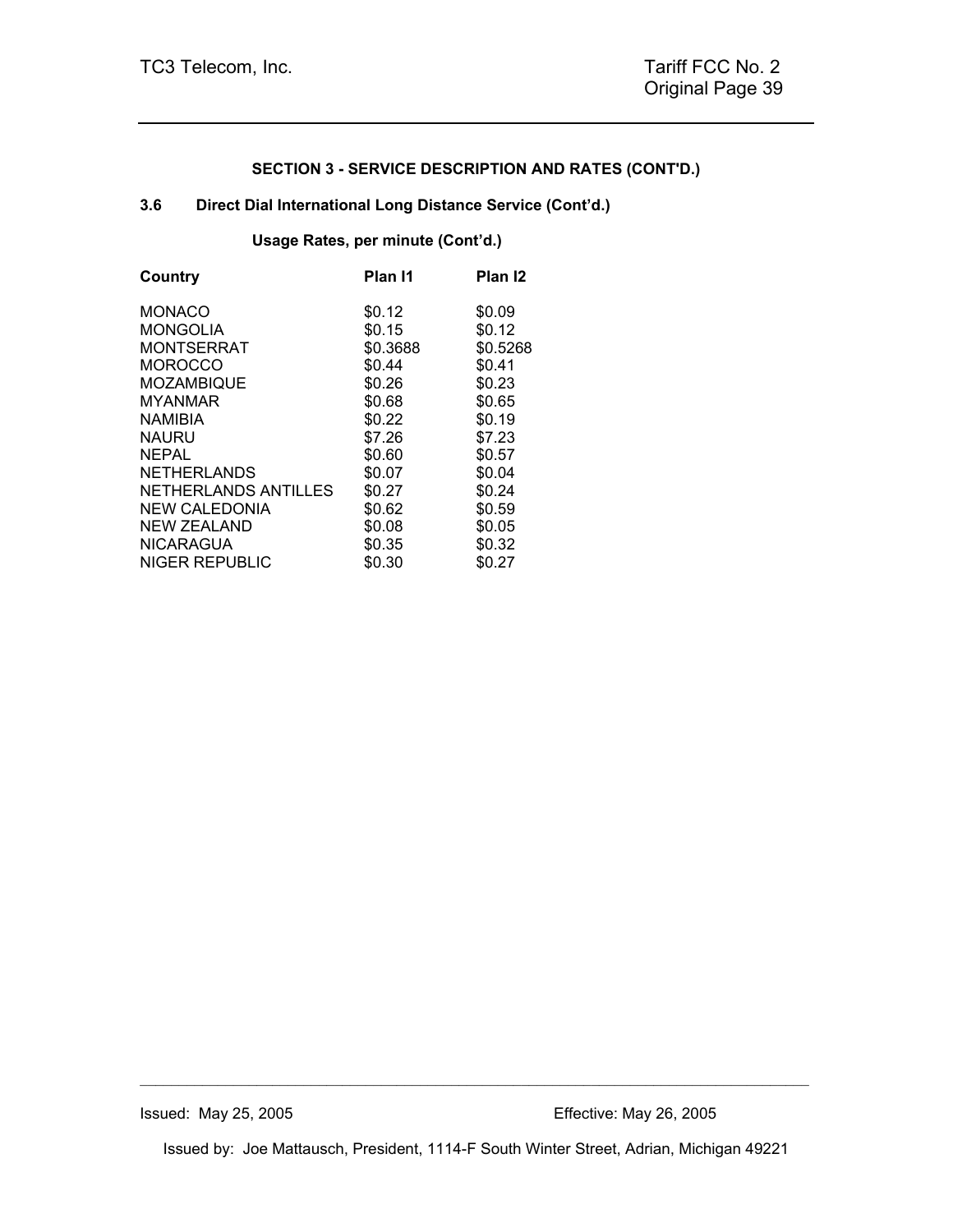## **3.6 Direct Dial International Long Distance Service (Cont'd.)**

**Usage Rates, per minute (Cont'd.)** 

| Country            | Plan I1  | Plan I2  |
|--------------------|----------|----------|
| <b>NIGERIA</b>     | \$0.19   | \$0.16   |
| <b>NIUE ISLAND</b> | \$3.88   | \$3.85   |
| <b>NORWAY</b>      | \$0.07   | \$0.04   |
| OMAN               | \$0.41   | \$0.38   |
| <b>PAKISTAN</b>    | \$0.44   | \$0.41   |
| PALAU REP.         | \$0.78   | \$0.75   |
| <b>PALESTINE</b>   | \$0.23   | \$0.20   |
| PANAMA             | \$0.19   | \$0.16   |
| PAPUA NEW GUINEA   | \$1.58   | \$1.55   |
| PARAGUAY           | \$0.25   | \$0.22   |
| PERU               | \$0.13   | \$0.10   |
| <b>PHILLIPINES</b> | \$0.33   | \$0.30   |
| <b>POLAND</b>      | \$0.08   | \$0.05   |
| <b>PORTUGAL</b>    | \$0.08   | \$0.05   |
| PUERTO RICO        | \$0.1304 | \$0.1620 |
| <b>QATAR</b>       | \$0.54   | \$0.51   |
| <b>REUNION ISL</b> | \$0.23   | \$0.20   |
| <b>ROMANIA</b>     | \$0.23   | \$0.20   |
| <b>RUSSIA</b>      | \$0.12   | \$0.09   |
|                    |          |          |

Issued by: Joe Mattausch, President, 1114-F South Winter Street, Adrian, Michigan 49221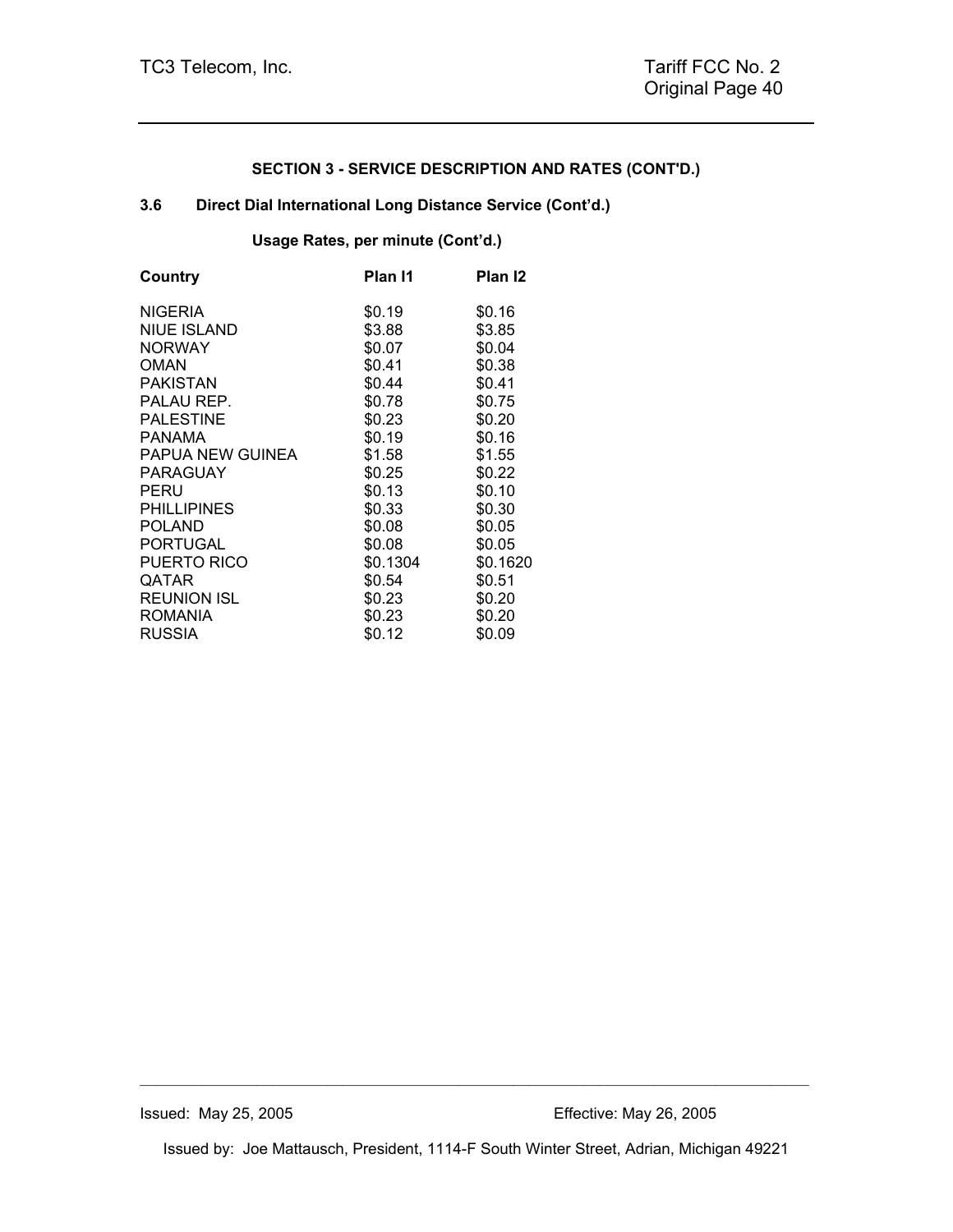## **3.6 Direct Dial International Long Distance Service (Cont'd.)**

## **Usage Rates, per minute (Cont'd.)**

| Country                 | Plan I1  | Plan <sub>12</sub> |
|-------------------------|----------|--------------------|
| <b>RWANDA</b>           | \$0.29   | \$0.26             |
| SAINT HELENA            | \$1.29   | \$1.26             |
| <b>SAINT LUCIA</b>      | \$0.3537 | \$0.4470           |
| <b>SAINT PIERRE</b>     | \$0.32   | \$0.29             |
| SAINT KITTS/NEVIS       | \$0.33   | \$0.4506           |
| SAINT VINCENT/GRENADINE | \$0.3408 | \$0.5148           |
| SAMOA (AMERICAN)        | \$0.1934 | \$0.1634           |
| SAMOA (WEST)            | \$0.74   | \$0.71             |
| <b>SAN MARINO</b>       | \$0.18   | \$0.15             |
| <b>SAO TOME</b>         | \$2.21   | \$2.18             |
| SAUDI ARABIA            | \$0.34   | \$0.31             |
| <b>SENEGAL</b>          | \$0.36   | \$0.33             |
| SERBIA-MONTENEGRO       | \$0.34   | \$0.31             |
| <b>SEYCHELLES ISL</b>   | \$0.37   | \$0.34             |
| <b>SIERRA LEONE</b>     | \$0.42   | \$0.39             |
| <b>SINGAPORE</b>        | \$0.06   | \$0.03             |
| SLOVAKIA 427            | \$0.15   | \$0.12             |
| <b>SLOVENIA</b>         | \$0.13   | \$0.10             |
| SOLOMON ISL             | \$1.94   | \$1.91             |
| <b>SOMALIA</b>          | \$1.23   | \$1.20             |
| <b>SOUTH AFRICA</b>     | \$0.16   | \$0.13             |
| <b>SPAIN</b>            | \$0.07   | \$0.04             |
| <b>SRI LANKA</b>        | \$0.29   | \$0.26             |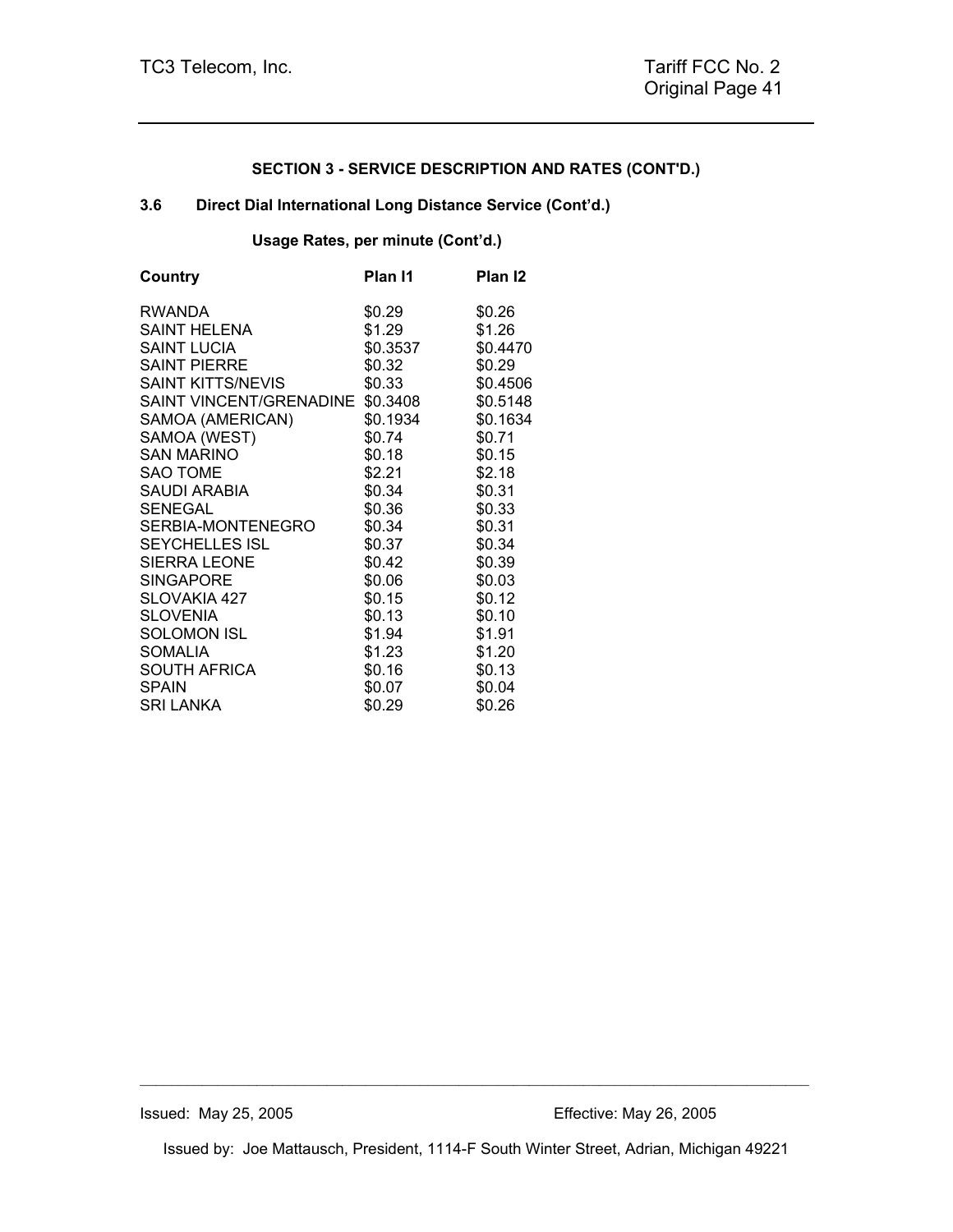## **3.6 Direct Dial International Long Distance Service (Cont'd.)**

**Usage Rates, per minute (Cont'd.)** 

| Country            | Plan I1 | Plan <sub>12</sub> |
|--------------------|---------|--------------------|
| <b>SUDAN</b>       | \$0.41  | \$0.38             |
| <b>SURINAME</b>    | \$0.47  | \$0.44             |
| <b>SWAZILAND</b>   | \$0.24  | \$0.21             |
| <b>SWEDEN</b>      | \$0.07  | \$0.04             |
| <b>SWITZERLAND</b> | \$0.04  | \$0.05             |
| <b>SYRIA</b>       | \$0.64  | \$0.61             |
| <b>TAIWAN</b>      | \$0.08  | \$0.05             |
| <b>TAJIKISTAN</b>  | \$0.43  | \$0.40             |
| TANZANIA           | \$0.48  | \$0.45             |
| THAILAND           | \$0.18  | \$0.15             |
| <b>TOGO</b>        | \$0.33  | \$0.30             |
| <b>TOKELAU</b>     | \$1.71  | \$1.68             |
| <b>TONGA</b>       | \$0.53  | \$0.50             |
| TRINIDAD/TOBAGO    | \$0.24  | \$0.4938           |

Issued by: Joe Mattausch, President, 1114-F South Winter Street, Adrian, Michigan 49221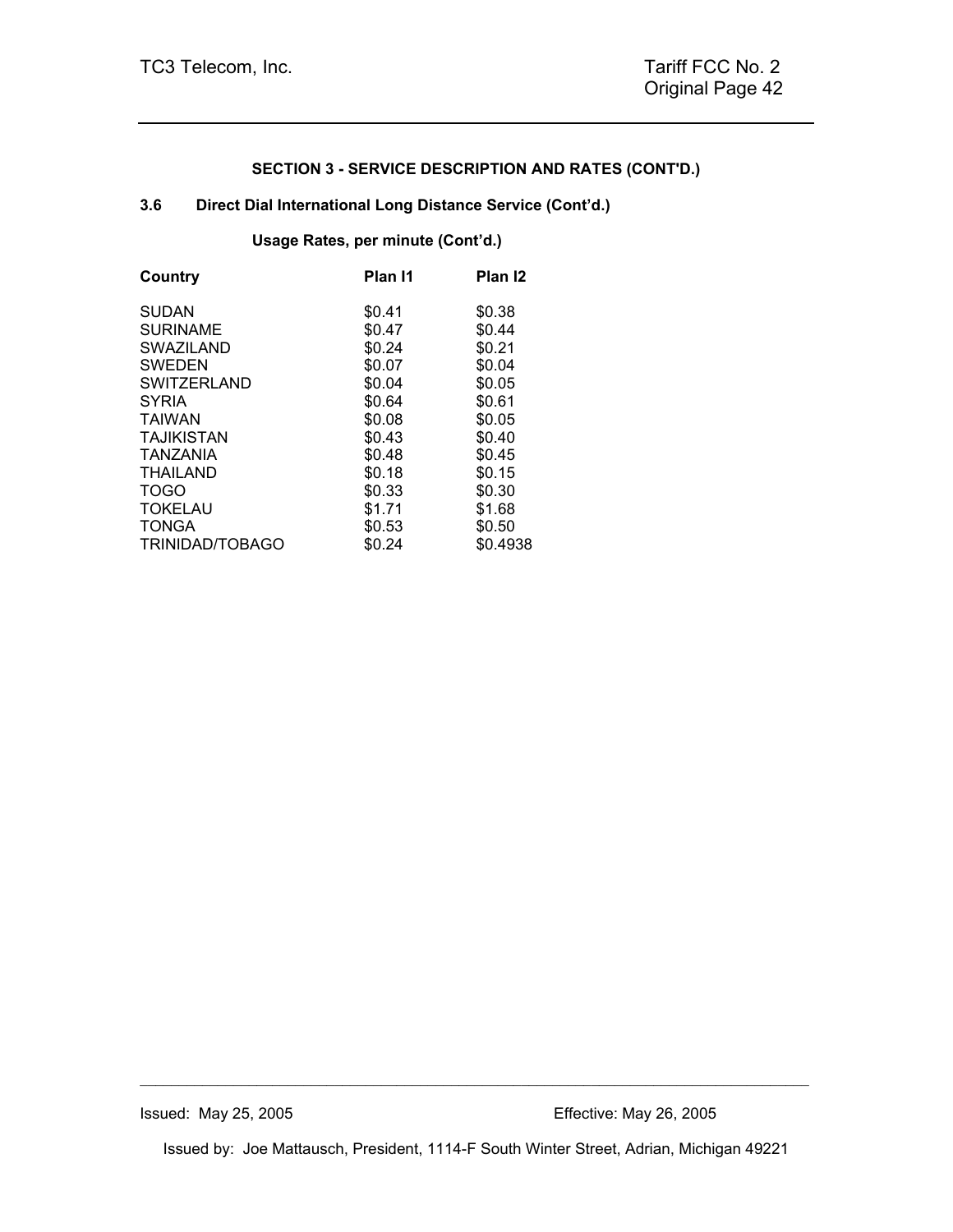## **3.6 Direct Dial International Long Distance Service (Cont'd.)**

**Usage Rates, per minute (Cont'd.)** 

| Plan I1  | Plan <sub>12</sub> |
|----------|--------------------|
| \$0.43   | \$0.40             |
| \$0.30   | \$0.27             |
| \$0.34   | \$0.31             |
| \$0.3216 | \$0.4140           |
| \$7.24   | \$7.21             |
| \$0.23   | \$0.20             |
| \$0.23   | \$0.20             |
| \$0.45   | \$0.42             |
| \$0.06   | \$0.03             |
| \$0.2304 | \$0.1620           |
| \$0.21   | \$0.18             |
| \$0.22   | \$0.19             |
| \$2.06   | \$2.03             |
| \$0.00   | \$0.00             |
| \$0.11   | \$0.08             |
| \$0.53   | \$0.50             |
| \$3.72   | \$3.69             |
|          |                    |

Issued by: Joe Mattausch, President, 1114-F South Winter Street, Adrian, Michigan 49221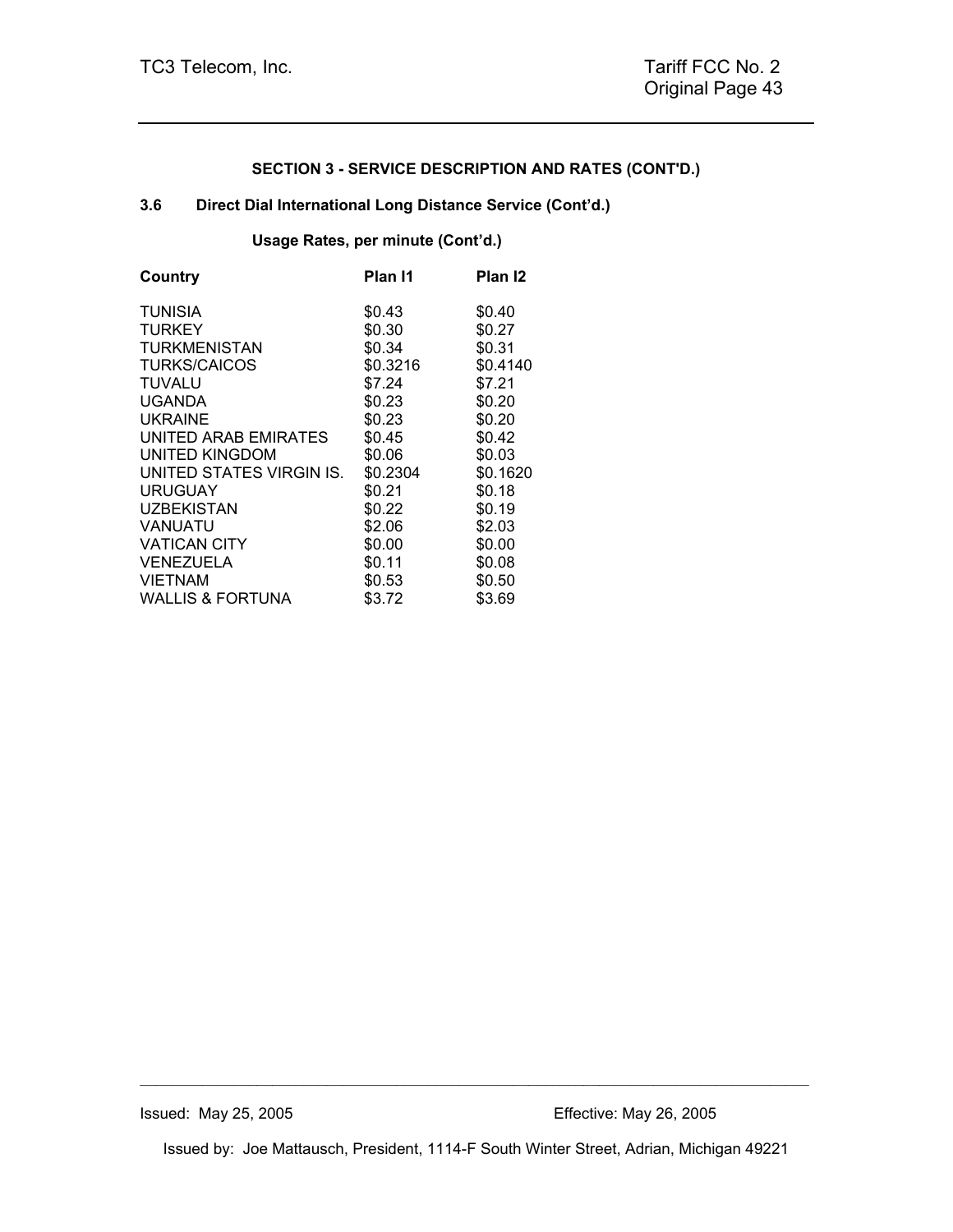## **3.6 Direct Dial International Long Distance Service (Cont'd.)**

## **Usage Rates, per minute (Cont'd.)**

| Plan I1 | Plan I2 |
|---------|---------|
| \$0.33  | \$0.30  |
| \$0.64  | \$0.61  |
| \$0.21  | \$0.18  |
| \$0.19  | \$0.16  |
|         |         |

Issued by: Joe Mattausch, President, 1114-F South Winter Street, Adrian, Michigan 49221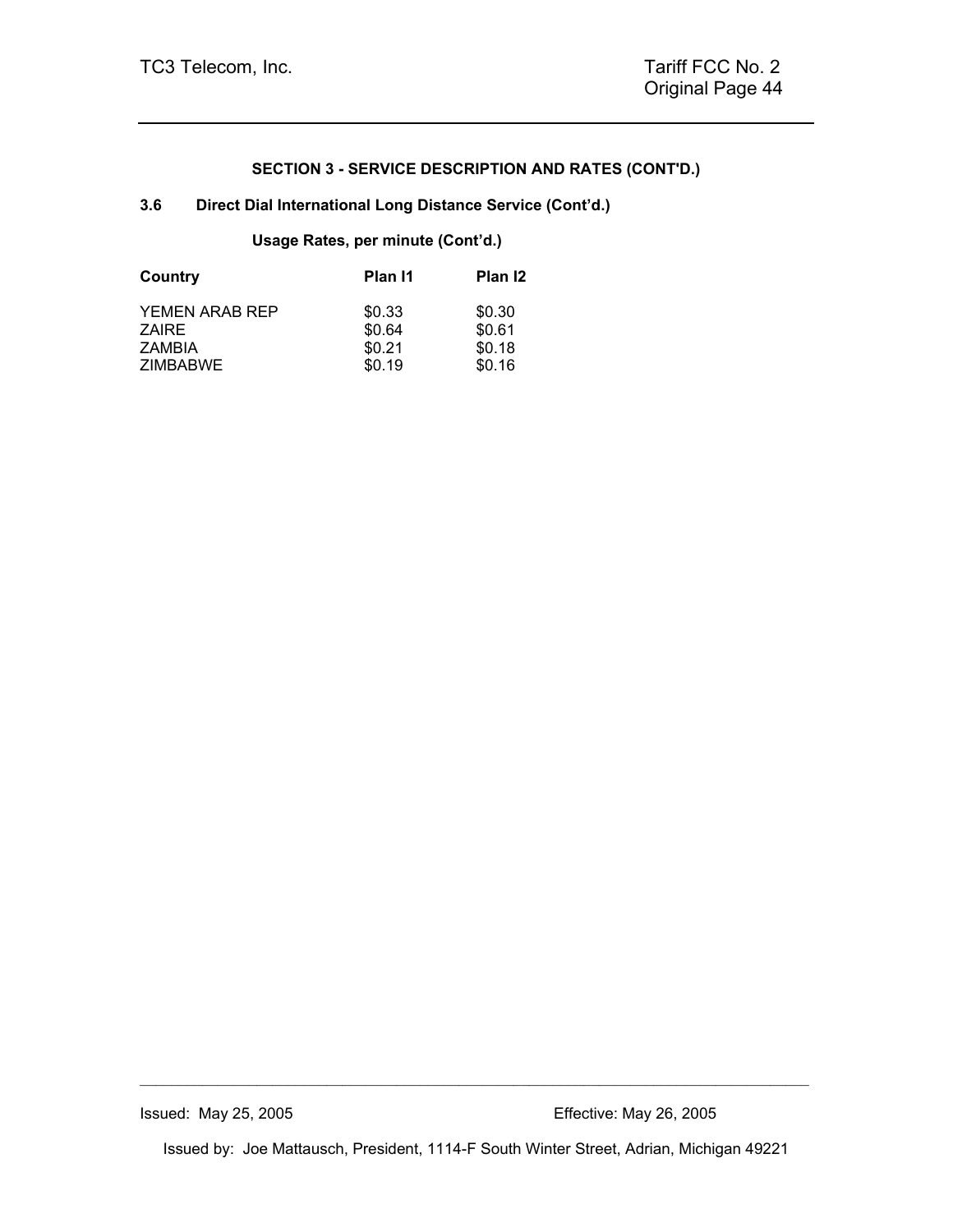# **3.7 Calling Card Services**

TC3 does not currently provide Calling Card Services.

Issued: May 25, 2005 Effective: May 26, 2005

Issued by: Joe Mattausch, President, 1114-F South Winter Street, Adrian, Michigan 49221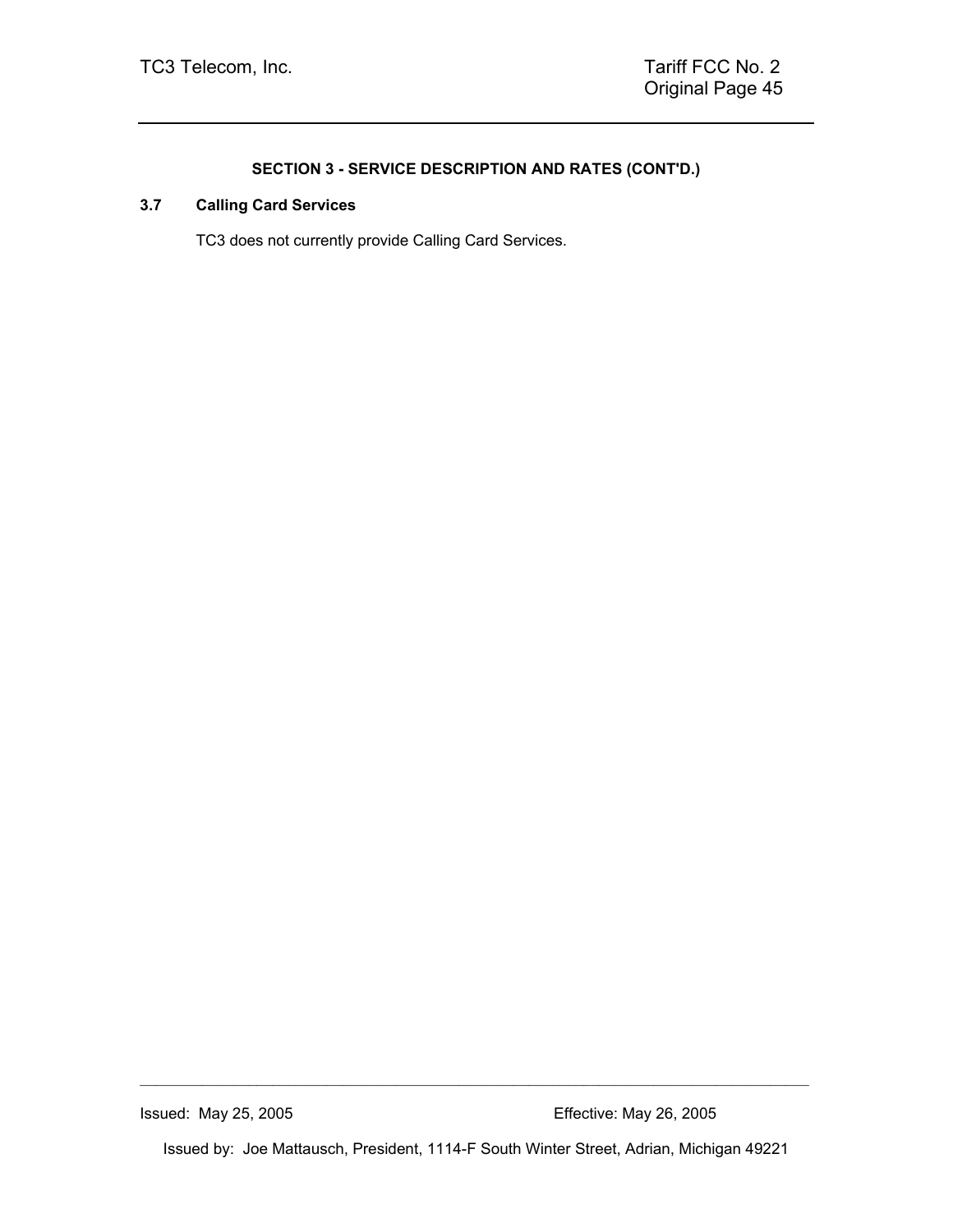#### **3.8 TC3 Canadian Inbound**

TC3's Canadian Inbound is an inbound toll-free (i.e., 8XX) calling plan which allows 8XX call origination from Canada to the mainland United States. Calls are billed in six (6) second increments after a minimum call duration of six (6) seconds. The Customer is responsible for obtaining suitable access from any certified access provider.

Plan I1 is a distance and time-of-day insensitive inbound service available to residential and business customers, and calls are placed via Switched Access.

Plan I2 is a distance and time-of-day insensitive inbound service available to residential and business customers, and calls are placed via Dedicated Access.

|                  | Plan I1 | Plan <sub>12</sub> |
|------------------|---------|--------------------|
| Rate Per Minute: | \$0.059 | \$0.0542           |

Issued by: Joe Mattausch, President, 1114-F South Winter Street, Adrian, Michigan 49221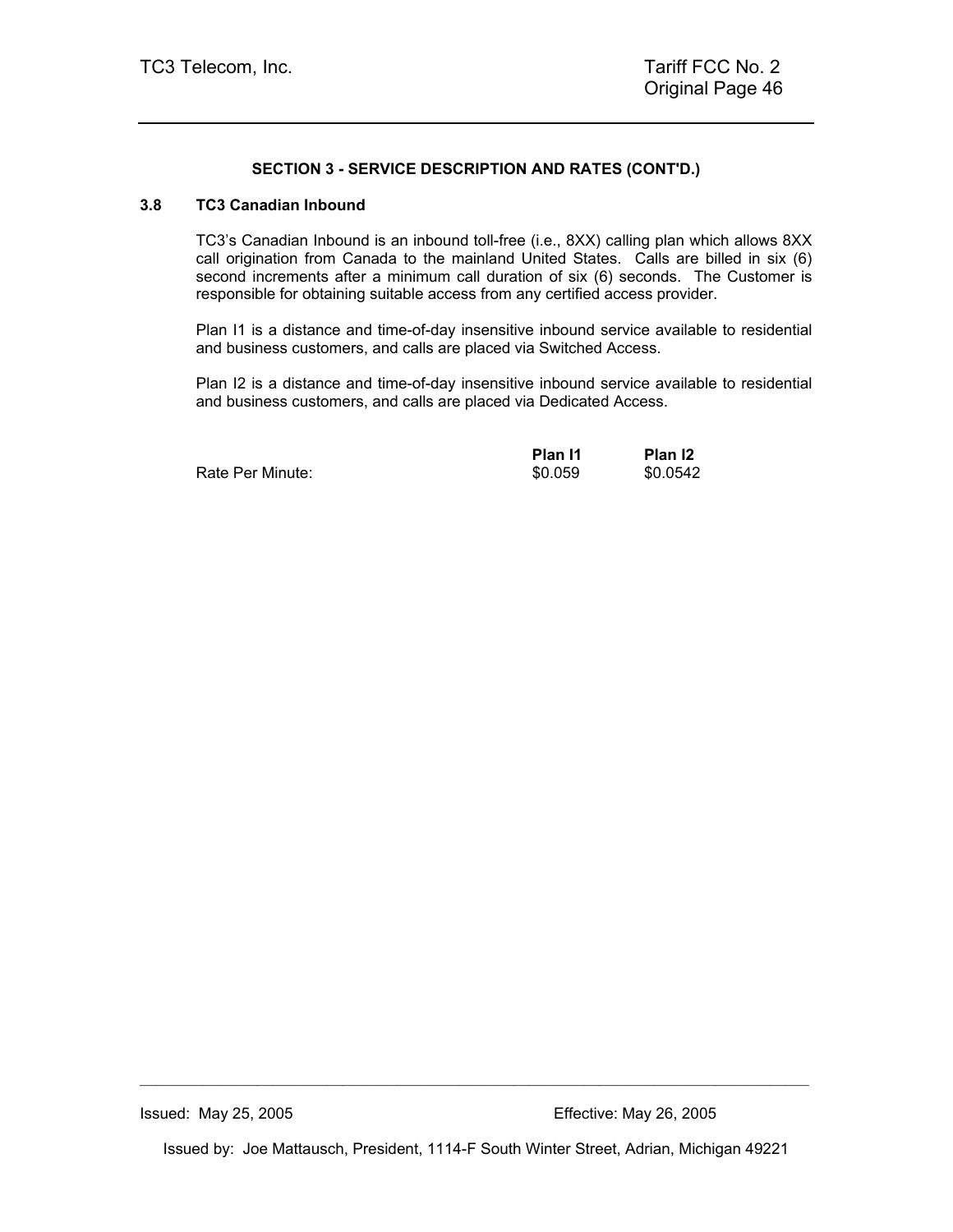#### **SECTION 4 - MISCELLANEOUS SERVICES AND RATES**

## **4.1 Payphone Surcharge**

In order to recover the Company's expenses to comply with the FCC's pay telephone compensation plan effective on October 7, 1997 (FCC 97-371), an undiscountable per call charge is applicable to all interstate, intrastate, and international calls that originate from any domestic pay telephone used to access TC3 services. This surcharge, which is in addition to standard usage charges and any applicable service charges and surcharges associated with TC3 service, applies for the use of the instrument used to access TC3 service and is unrelated to the TC3 service accessed from the pay telephone.

Pay telephones include coin-operated and coinless phones owned by local telephone companies, independent companies and other IXCs. The Payphone Compensation Charge applies to the initial completed call and any reoriginated call (i.e., using the  $A\#Q$ symbol).

Whenever possible, the Payphone Surcharge will appear on the same invoice containing the usage charges for the surcharged call. In cases where proper pay telephone coding digits are not transmitted to the Company prior to completion of a call, the Payphone Surcharge may be billed on a subsequent invoice after the Company has obtained information from a carrier that the originating station is an eligible pay telephone.

The Payphone Surcharge does not apply to calls placed from pay telephones at which the Customer pays for service by inserting coins during the progress of the call.

Surcharge, per call \$0.70

Issued by: Joe Mattausch, President, 1114-F South Winter Street, Adrian, Michigan 49221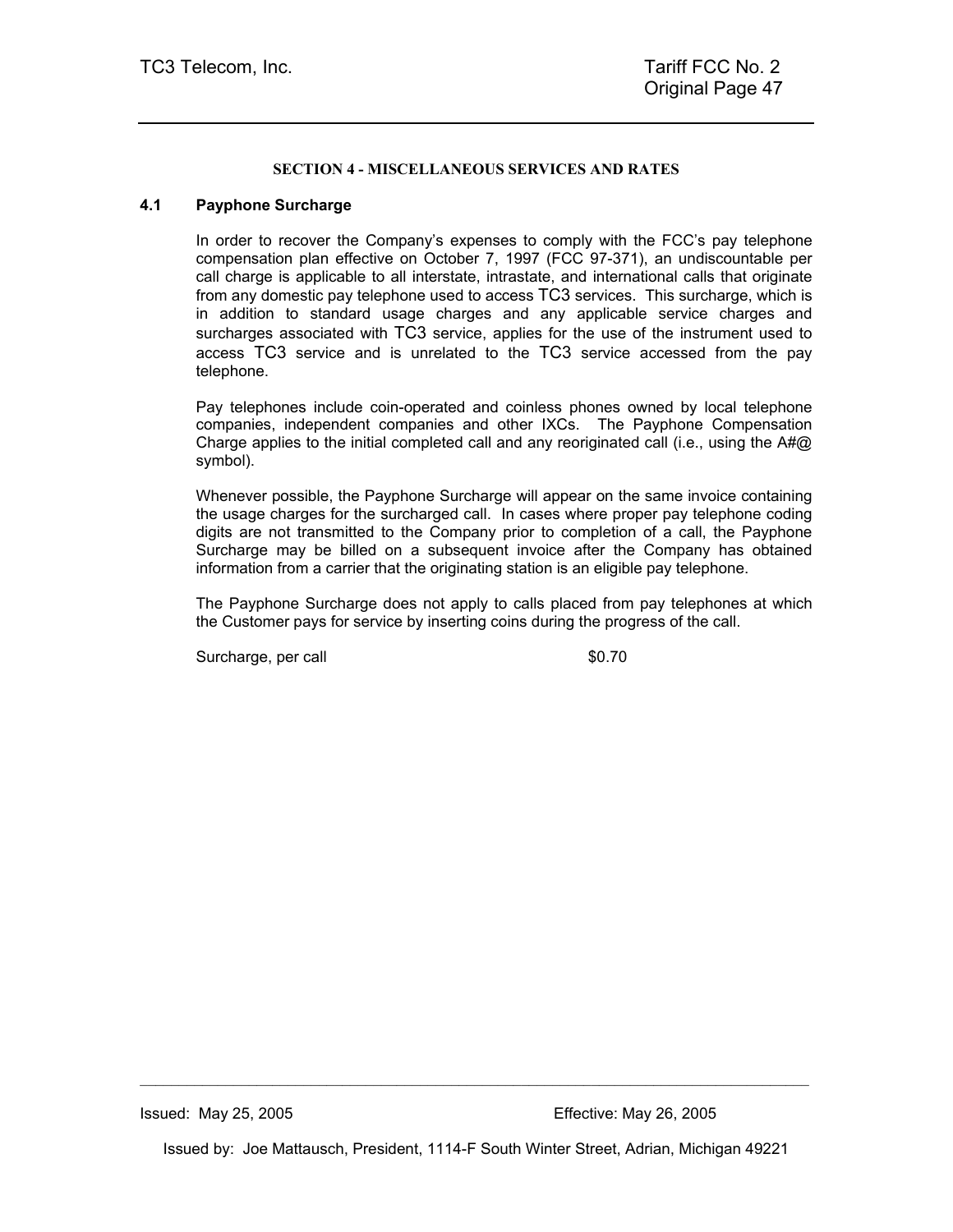## **SECTION 4 - MISCELLANEOUS SERVICES AND RATES (CONT'D.)**

#### **4.2 Universal Service Fund Contribution**

In connection with the FCC's Universal Service Orders, TC3 will pay a percentage of its retail revenues to support the Universal Service Fund (USF). TC3 will pass-through the USF assessment to its customers by assessing a charge applicable against all retail interstate and international charges, including usage and non-usage charges. This surcharge is in addition to standard usage charges and any applicable service charges and surcharges associated with the Company's service. The Company's Universal Service Fee factor will match the relevant quarterly Universal Service Contribution Factor approved by the FCC rounded up to the nearest tenth of a percent. Universal Service Contribution Factors are available at www.fcc.gov/ccb/universal\_service/quarter.html.

#### **4.3 International Directory Assistance**

International Directory Assistance is available to Customers of TC3. A Directory Assistance charge applies to each call, and up to two requests may be made on each Directory Assistance call. A Directory Assistance charge applies to each call regardless of whether the customer is furnished with the requested telephone number.

Interstate Directory Assistance  $$1.50$ Operator Assistance \$2.50

Issued by: Joe Mattausch, President, 1114-F South Winter Street, Adrian, Michigan 49221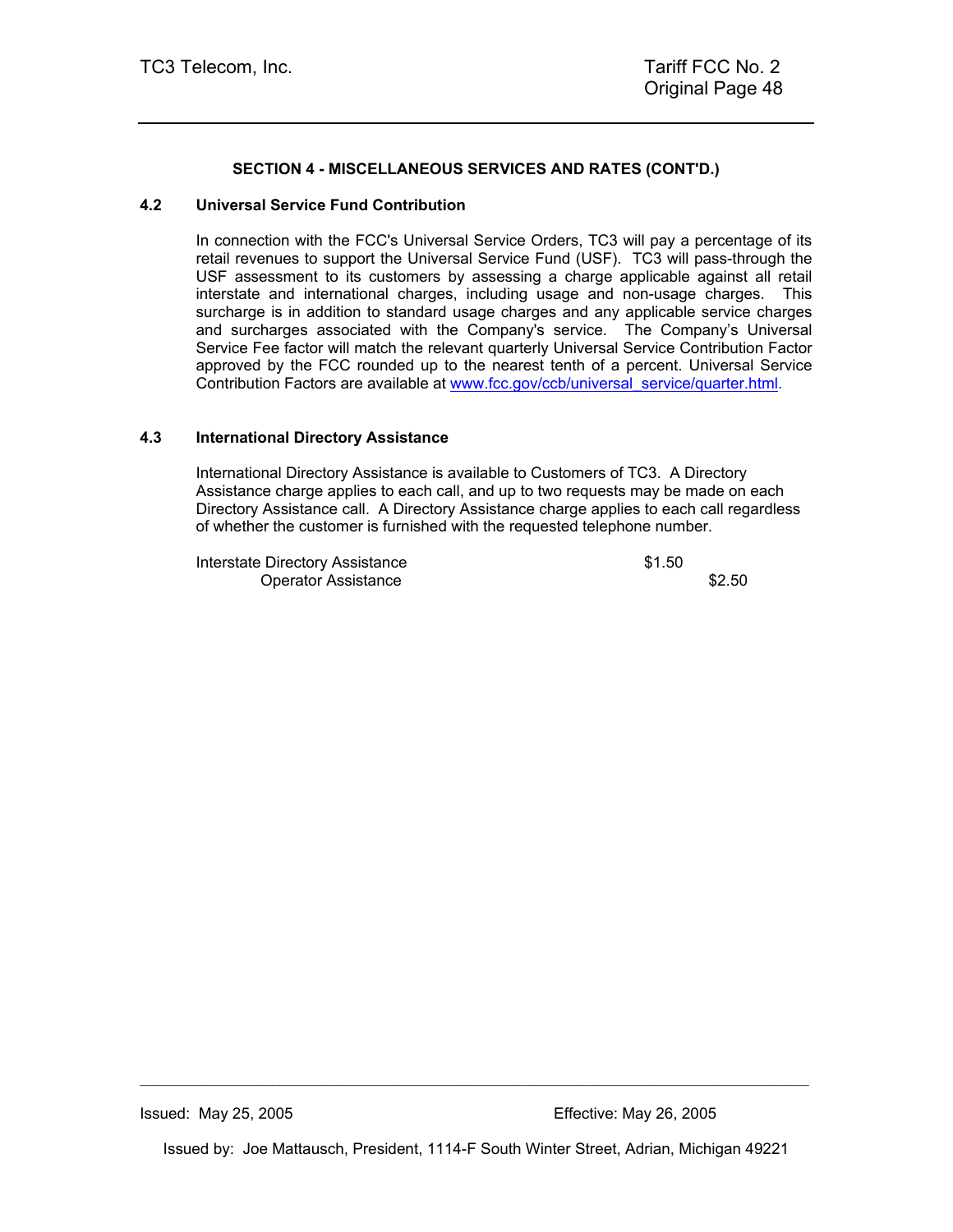#### **SECTION 5 – PROMOTIONS**

#### **5.1 General**

TC3, from time to time, at its option, promotes subscription or stimulates network usage by offering to waive some or all of the nonrecurring or recurring charges for the Customer (if eligible) of target services for a limited duration. Such promotions shall be made available to all similarly situated Customers in the target market area.

#### **5.2 Demonstration of Service**

From time to time the Company may demonstrate service for potential customers by providing free use of its network on a limited basis for a period of time, not to exceed one (1) month. Demonstration of service and the type and duration of service provided will be at the Company's discretion.

#### **5.3 Comparable Pricing Promotion**

TC3 may, at its discretion, match certain standard or promotional offerings of other IXCs or resellers in order to acquire new Customers or retain existing Customer accounts. The Customer must demonstrate to the Company's satisfaction that 1) an alternative service offering is valid and currently available from a competing IXC or reseller and 2) the Customer intends to either subscribe to or remain subscribed with the competing IXC or reseller.

Issued by: Joe Mattausch, President, 1114-F South Winter Street, Adrian, Michigan 49221